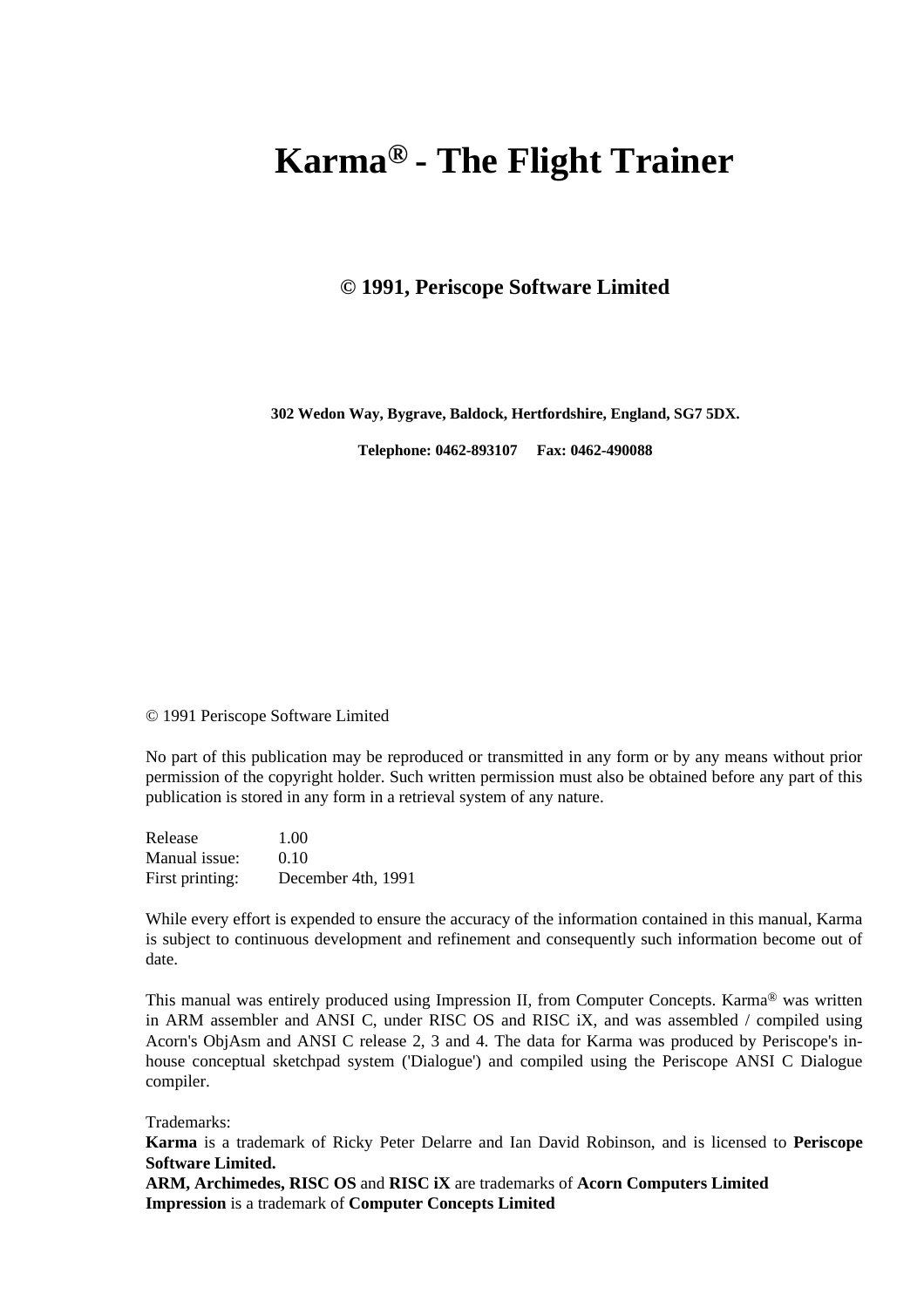# **IMPORTANT Karma - User Registration and Copyright Notice**

 **Software piracy leads to loss of revenue for software houses, makes the prospect of the development of high quality software unattractive, pushes up prices, and is ILLEGAL.**

**Karma is sold direct, and is not offered for resale to any shop or wholesaler. This allows Periscope Software Limited to maintain a list of the names and addresses of all purchasers of Karma, and the SERIAL NUMBER associated with the supplied copy. Periscope is therefore able to TRACE any person who makes illegal copies of the software, and is engaged in a policy of PROSECUTION of any person found to have committed this offence.**

**Karma is the property of and a trademark of Ricky Peter Delarre and Ian David Robinson, and is sold exclusively under licence by Periscope Software Limited.**

# **This product is Copyright © Periscope Software Limited and protected by the laws of the country of purchase.**

**Periscope Software Limted grants you, the End-User, a personal, nontransferrable, non-exclusive licence to use the product under the following conditions:-**

**You may not copy or adapt the whole of any part of the information contained in or the products described in this manual except with the prior written approval of Periscope Software Limited, nor to make the product available to any other party by way of gift, loan or hire.**

**You may not incorporate any part of the product into other programs developed or used by you, nor disassemble, reverse engineer, decompile, or make any attempt to discover the source code of the software.** 

**You may, however copy the product for backup security purposes to support the use of one master working-copy on one machine only.**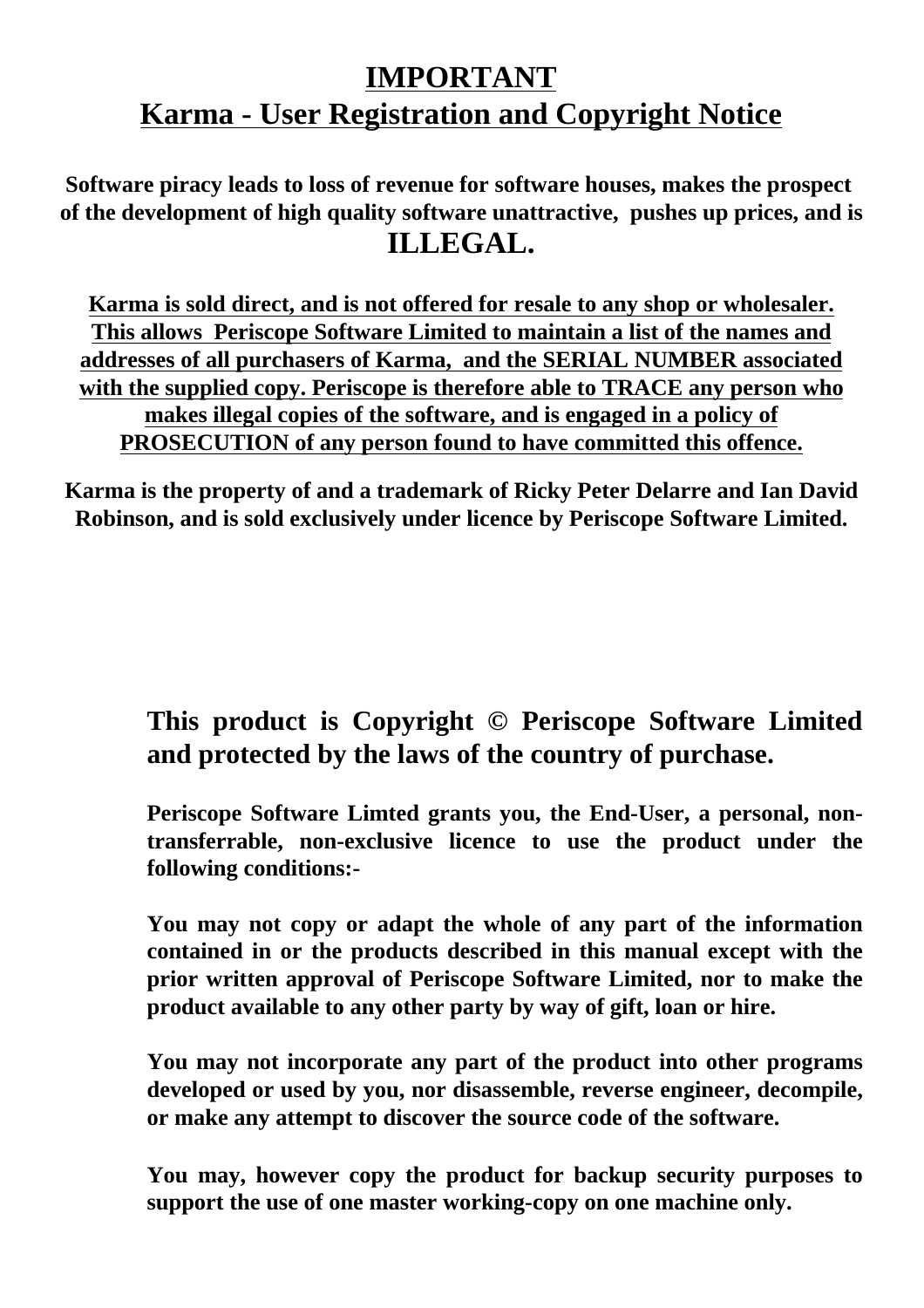# **Contents**

| 1. Preface      |                                                    | 1.1 |
|-----------------|----------------------------------------------------|-----|
|                 | What is Karma?                                     | 1.1 |
|                 | This version                                       | 1.1 |
|                 | <b>Image Files</b>                                 | 1.2 |
|                 | 2. Installation and getting started Use of RISC OS | 2.1 |
|                 | Memory size                                        | 2.1 |
|                 | Installing Karma onto a Hard disk                  | 2.1 |
|                 | Using Karma with floppy disks                      | 2.2 |
|                 | Starting a Karma session                           | 2.2 |
|                 | Loading and Replacing Image files                  | 2.3 |
|                 | The !Karma icon bar menu                           | 2.3 |
| 3. Introduction |                                                    | 3.1 |
| 4. Physics      |                                                    | 4.1 |
|                 | Mass and weight                                    | 4.1 |
|                 | Distance                                           | 4.1 |
|                 | Speed and velocity                                 | 4.2 |
|                 | The 3 states of matter                             | 4.2 |
|                 | Temperature                                        | 4.2 |
|                 | Gravity and orbits                                 | 4.3 |
|                 | Conservation of momentum                           | 4.3 |
|                 | Summary of Units used                              | 4.4 |
| 5. Geometry     |                                                    | 5.1 |
|                 | Two and three dimensions                           | 5.1 |

| 6. Astronomy                                   | 6.1  |
|------------------------------------------------|------|
| Galaxies - evolution                           | 6.1  |
| The Target Galaxy                              | 6.1  |
| <b>Galactic Locations</b>                      | 6.2  |
| Stars - evolution                              | 6.4  |
| Stars - types                                  | 6.5  |
| <b>Embryonic Clouds</b>                        | 6.5  |
| Solar Systems                                  | 6.10 |
| Solar systems - Spatial Areas                  | 6.12 |
| Solar systems - shape                          | 6.14 |
| Solar systems - bodies                         | 6.14 |
| Solar systems - Nebulae                        | 6.16 |
| 7. The natural environment                     | 7.1  |
| Structure and composition of planets and moons | 7.1  |
| Seismology                                     | 7.3  |
| Topography                                     | 7.3  |
| <b>Evolution and Time</b>                      | 7.4  |
| Internal temperature                           | 7.4  |
| Surface temperature                            | 7.5  |
| Electromagnetic effects                        | 7.5  |
| Surface ice                                    | 7.6  |
| Surface rock                                   | 7.7  |
| Surface liquid                                 | 7.7  |
| Meteorology                                    | 7.8  |
| Atmospheres around gas worlds                  | 7.8  |
| Atmospheres around rock worlds                 | 7.9  |
|                                                |      |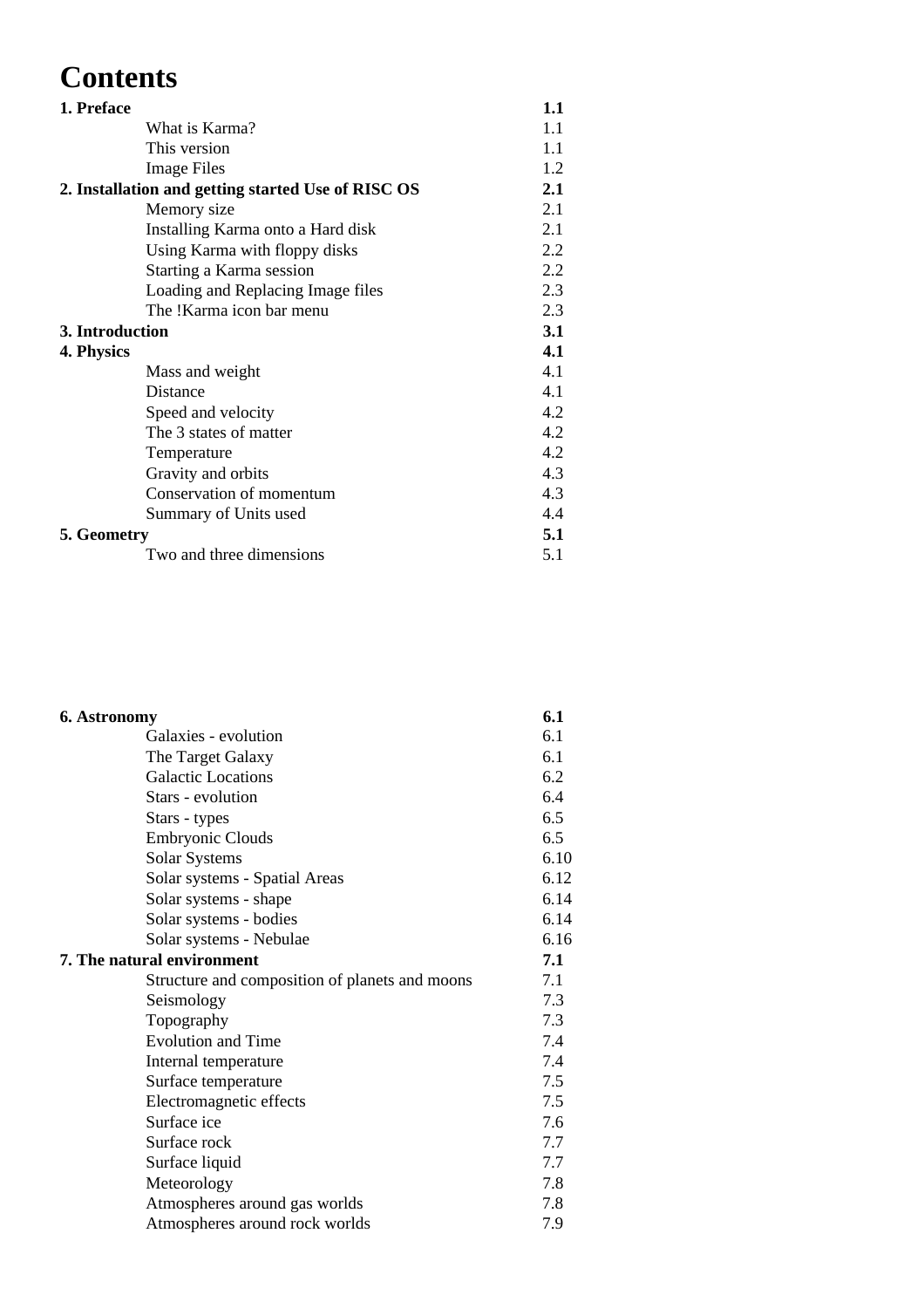| 8.1<br>General description<br><b>Drives</b><br>8.1<br>8.2<br>Basic keyboard control<br>8.3<br>The Scanner<br>8.3<br>Scanner scale<br>8.5<br>System pages<br>8.6<br>The Root Page<br>8.7<br><b>Target Icons</b><br>The Navigation Page<br>8.8<br>9.1<br>9. Manual flight of the Mothership<br>9.2<br>The Manual Flight page<br>10. Automatic flight of the Mothership<br>Advice on use of the Autopilot<br>Interstellar Navigation - Galactic Map and Charts Page<br>Explanation of charts page icons<br>Galaxy<br>Moving the map<br>12. The Mothership's sensory systems<br>13. The Mothership's communications system<br>Standard introduction protocol<br>14.1<br>14. The Hopper craft - fundamentals<br>15.1<br>15. Flying the Hopper craft<br>16. The Hopper craft systems | 8. Mothership fundamentals | 8.1  |
|--------------------------------------------------------------------------------------------------------------------------------------------------------------------------------------------------------------------------------------------------------------------------------------------------------------------------------------------------------------------------------------------------------------------------------------------------------------------------------------------------------------------------------------------------------------------------------------------------------------------------------------------------------------------------------------------------------------------------------------------------------------------------------|----------------------------|------|
|                                                                                                                                                                                                                                                                                                                                                                                                                                                                                                                                                                                                                                                                                                                                                                                |                            |      |
|                                                                                                                                                                                                                                                                                                                                                                                                                                                                                                                                                                                                                                                                                                                                                                                |                            |      |
|                                                                                                                                                                                                                                                                                                                                                                                                                                                                                                                                                                                                                                                                                                                                                                                |                            |      |
|                                                                                                                                                                                                                                                                                                                                                                                                                                                                                                                                                                                                                                                                                                                                                                                |                            |      |
|                                                                                                                                                                                                                                                                                                                                                                                                                                                                                                                                                                                                                                                                                                                                                                                |                            |      |
|                                                                                                                                                                                                                                                                                                                                                                                                                                                                                                                                                                                                                                                                                                                                                                                |                            |      |
|                                                                                                                                                                                                                                                                                                                                                                                                                                                                                                                                                                                                                                                                                                                                                                                |                            |      |
|                                                                                                                                                                                                                                                                                                                                                                                                                                                                                                                                                                                                                                                                                                                                                                                |                            |      |
|                                                                                                                                                                                                                                                                                                                                                                                                                                                                                                                                                                                                                                                                                                                                                                                |                            |      |
|                                                                                                                                                                                                                                                                                                                                                                                                                                                                                                                                                                                                                                                                                                                                                                                |                            |      |
|                                                                                                                                                                                                                                                                                                                                                                                                                                                                                                                                                                                                                                                                                                                                                                                |                            |      |
|                                                                                                                                                                                                                                                                                                                                                                                                                                                                                                                                                                                                                                                                                                                                                                                |                            | 10.1 |
|                                                                                                                                                                                                                                                                                                                                                                                                                                                                                                                                                                                                                                                                                                                                                                                |                            | 10.3 |
|                                                                                                                                                                                                                                                                                                                                                                                                                                                                                                                                                                                                                                                                                                                                                                                |                            | 11.2 |
|                                                                                                                                                                                                                                                                                                                                                                                                                                                                                                                                                                                                                                                                                                                                                                                |                            | 11.3 |
|                                                                                                                                                                                                                                                                                                                                                                                                                                                                                                                                                                                                                                                                                                                                                                                |                            | 11.3 |
|                                                                                                                                                                                                                                                                                                                                                                                                                                                                                                                                                                                                                                                                                                                                                                                |                            | 11.4 |
|                                                                                                                                                                                                                                                                                                                                                                                                                                                                                                                                                                                                                                                                                                                                                                                |                            | 12.1 |
|                                                                                                                                                                                                                                                                                                                                                                                                                                                                                                                                                                                                                                                                                                                                                                                |                            | 13.1 |
|                                                                                                                                                                                                                                                                                                                                                                                                                                                                                                                                                                                                                                                                                                                                                                                |                            | 13.3 |
|                                                                                                                                                                                                                                                                                                                                                                                                                                                                                                                                                                                                                                                                                                                                                                                |                            |      |
|                                                                                                                                                                                                                                                                                                                                                                                                                                                                                                                                                                                                                                                                                                                                                                                |                            |      |
|                                                                                                                                                                                                                                                                                                                                                                                                                                                                                                                                                                                                                                                                                                                                                                                | 16.1                       |      |

| 17.1 |
|------|
| 17.2 |
| 17.2 |
| 17.3 |
| 17.3 |
| 174  |
|      |

# **Appendices**

| Appendix A. Summary of keyboard controls    | 18.1        |
|---------------------------------------------|-------------|
| <b>Appendix B. Technical Specifications</b> | <b>19.3</b> |
| Appendix C. Acknowledgements                | 20.5        |
| Appendix D. Bibliography                    | 21.7        |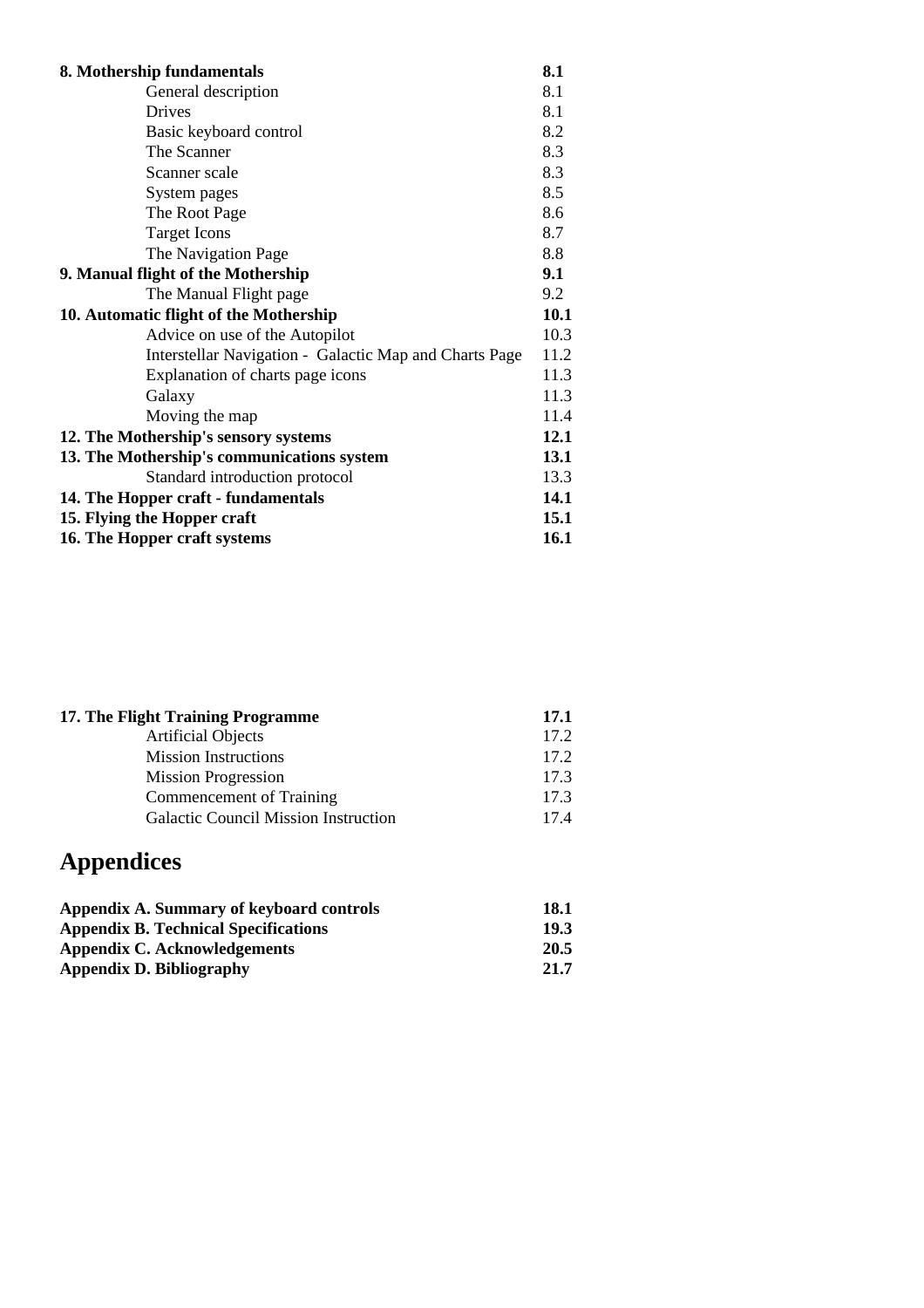# **1. Preface**

## **What is Karma?**

Karma is a highly sophisticated four dimensional space simulation consisting of several layered models which, when they interact, present a **Virtual Reality.**

Every effort has been expended during Karma's four years of development to ensure the highest technical and artistic quality.

The Flight Trainer is a subset of the full Karma product.

### **This version**

This version of Karma is Release 1.00, The Flight Trainer. The purpose of this version is to provide the player with an environment free from the greater complexity of the full implementation, and thus allow him/her to gain experience of flight, ship management, and the physical environment. Many of the concepts and procedures described in this manual are common to all releases of Karma. Where information specific to the Flight Trainer is given, this is clearly indicated. This manual is a subset of the full manual which is provided with the full releases of Karma.

*Page 1.1*

### *1. Preface*

### **Image Files**

Karma stores all the information relating to a particular session in an Image File. A default image file is included as part of the Karma product, and you should use this when you first play Karma. This image file must then be saved under a different name to preserve the original. You may keep an unlimited number of image files.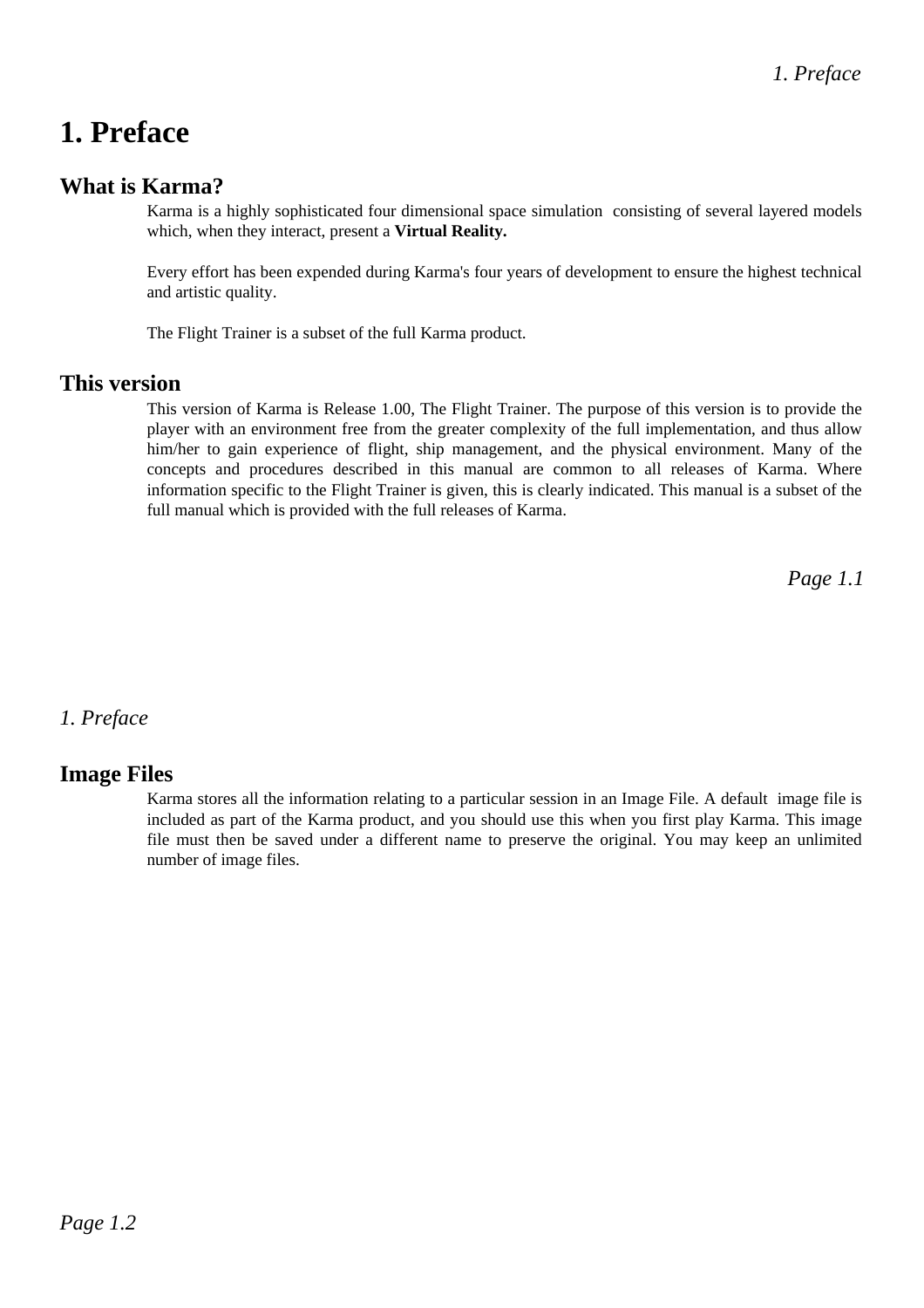# **2. Installation and getting started**

## **Use of RISC OS**

This manual assumes you have a reasonably sound knowledge of how to manipulate files etc under the **RISC OS Desktop**. If you are unsure about this, please consult the **User Guide** supplied with your computer.

## **Memory size**

The Karma Flight Trainer will run on Archimedes computers with at least one megabyte of RAM.

## **Installing Karma onto a Hard disk (!SysMerge and !Install)**

Karma is supplied with two applications which are used to install the product onto a hard disk. The first of these applications is **!SysMerge**. This application will merge the contents of the **!System** directory supplied on the **Karma Global Disk** with the **!System** already resident on the hard disk. To run **!SysMerge**, double-click on its application icon in the directory viewer. A window will appear, inviting you to 'Drag the original !System into this window.' Locate the **!System** directory on the hard disk and drag it to this window. You will then be invited to 'drag the new !System into this window'. Drag the **!System** directory supplied on the **Karma Global Disk**. After a short time, you will be advised that the merging process has been completed. The window may then be removed in the usual way. Note that your existing !System application may be overwritten during this process. Now reset your computer by holding down the control key and pressing the reset button. **We strongly recommend that you delete**

*Page 2.1*

### *2. Installation and getting started*

**any existing version of Karma from your hard disk prior to installation of this new software.** To install Karma itself onto a hard disk, use **!Install**. Double-click on **!Install** in the usual way to place it on the icon bar. Then create a directory on the hard disk at the desired position. Drag this directory to **!Install's** icon (on the icon bar). You will be prompted to insert disks as required. After installation, quit **!Install** in the usual way (from the icon bar menu). Karma is now ready to run from your hard disk. You will notice that a directory called **'Images'** has been created under your chosen directory in which to store image files. You may (if desired) also store image files on floppy disks or in other directories on your hard disk.

## **Using Karma with floppy disks**

Use of Karma from floppy disks requires no special installation. You will be prompted whenever Karma requires a different floppy disk to be loaded. At present there is no support for dual floppy disk drives. A default Image file is provided on the global disk (named '**Default'**), you should copy this to another disk before use, and when saving after your first session, change the name of the Image file.

### **Starting a Karma session**

Karma is run in the normal way, under the desktop.

- \* To load Karma without an image file, double-click on the !Karma application directory
- \* To load Karma **and** an image file, double-click on any Image file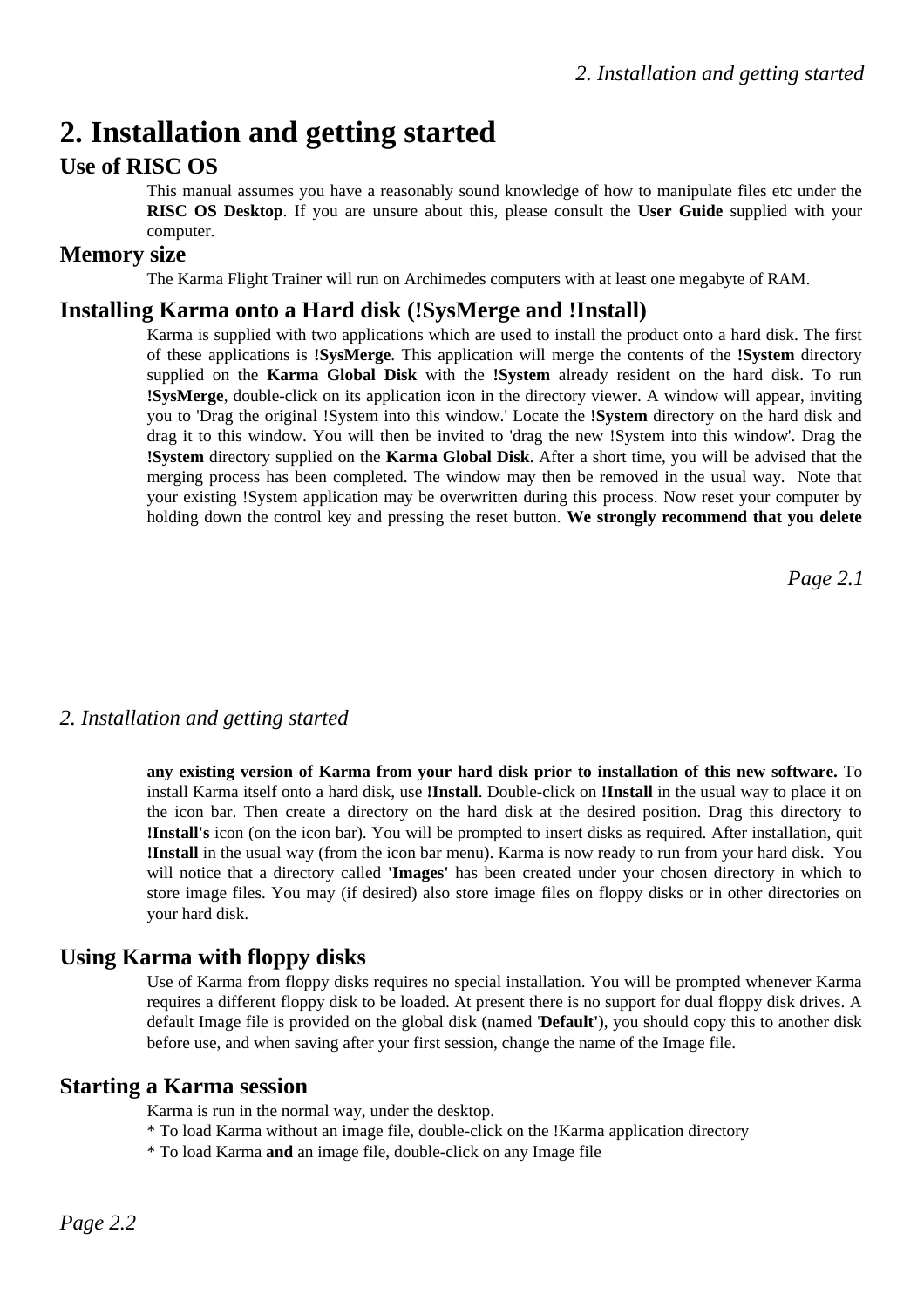# Loading and Replacing Image files

\* Drag an image file to Karma's icon (on the icon bar).

\* Where no image file is loaded, double-click on any Image file.

You will be prompted to insert disks as necessary.

## The !Karma icon bar menu

If you click the 'menu' mouse button over the **!Karma** icon, the icon bar menu will be displayed.

## Save Image file

To save an image file, move the pointer to the arrow next to the 'Save Image file' option. A dialogue box will appear with a Karma image file icon in it. Refer to the next section entitled 'The Save Image file dialogue box'.

## Enter

To enter Karma, choose the **Enter** option. Alternatively, click on the Karma icon (on the icon bar). To suspend Karma and return to the desktop, press **<escape>**. You may subsequently re-enter.

*Page 2.3*

## *2. Installation and getting started*

## The 'Save Image file' dialogue box

You may save the Image file without changing the name or directory by clicking on the **OK** icon. You may edit the filename using the keyboard, in the normal way. Alternatively you may drag the Image file icon to a directory viewer. Press **<escape>** to cancel the operation.

| Karma                          |               |
|--------------------------------|---------------|
| Info                           |               |
| Options                        | Save as:      |
| Save Image file <mark>⊕</mark> |               |
| Enter                          |               |
| Quit                           | ob.Default∭OK |
|                                |               |

| Karma                     |  |
|---------------------------|--|
| Info                      |  |
| Options                   |  |
| Save Image file $\varphi$ |  |
| Enter                     |  |
| Quit                      |  |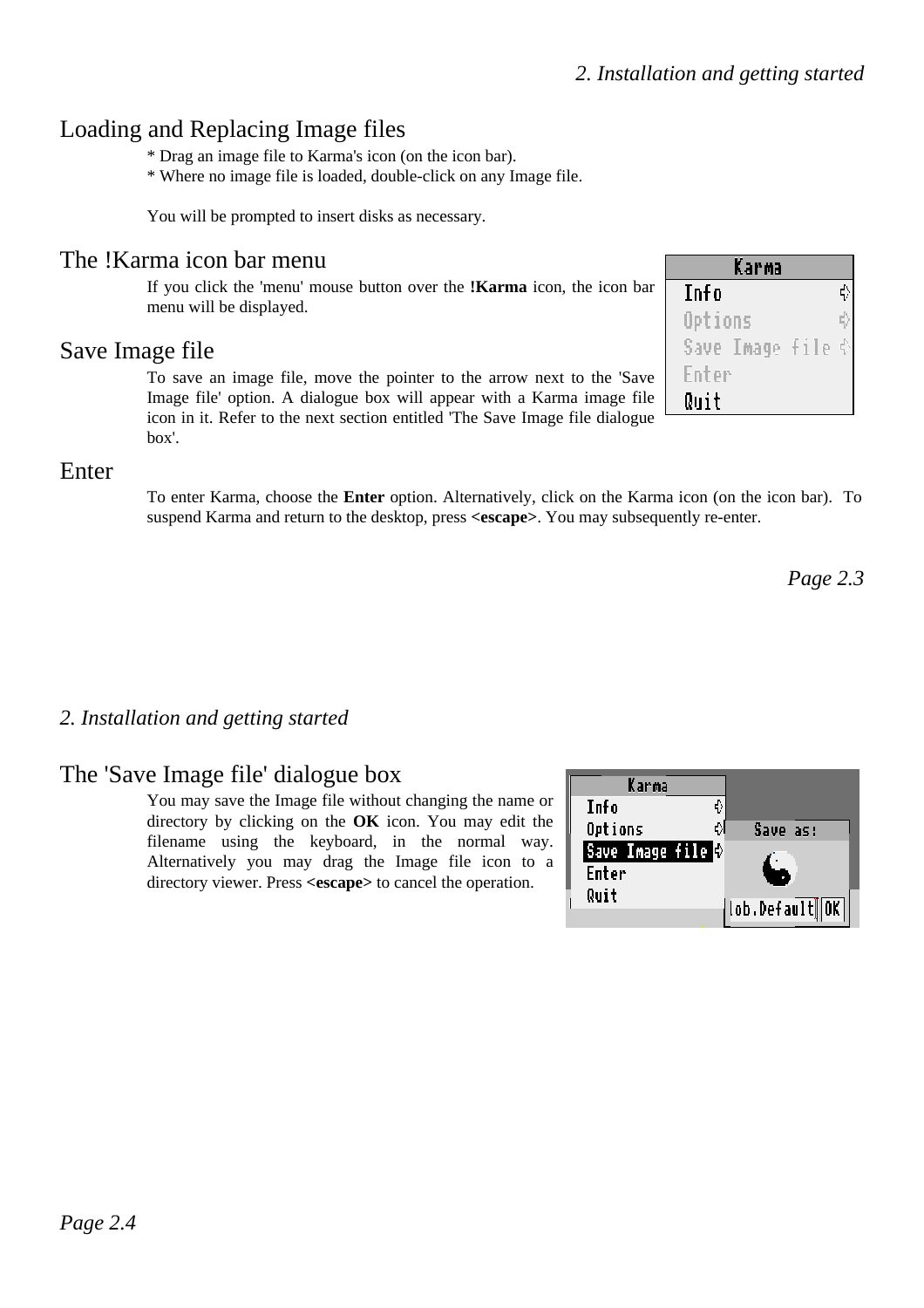# **3. Introduction**

| Memo          | Star date: 40/012/843/227-11/24.14      |
|---------------|-----------------------------------------|
| <b>Status</b> | : Top Secret - Need to know basis only  |
| Re            | : Flight Training Manual                |
| From          | : Galactic Council                      |
| Tо            | <b>Recruits to the Training Program</b> |

**The Universe has started to contract**, and the threat this poses to our home galaxy has provoked an ambitious plan - a pathfinding mission to the outer regions of the universe in search of new galaxies for colonisation. In preparation for this, you, as a new recruit are asked to complete a 'flight training' course in a space simulating your destination galaxy. You will need to gain proficiency in flying and managing your Pioneer Class Mothership in this environment and become skilled in use of the available sensory, navigation and communications ship systems. If you prove yourself capable you will be granted the use of a 'Hopper' space vehicle with which to become familiar before you embark on your 10 billion year journey to your target galaxy.

*Page 3.1*

*3. Introduction*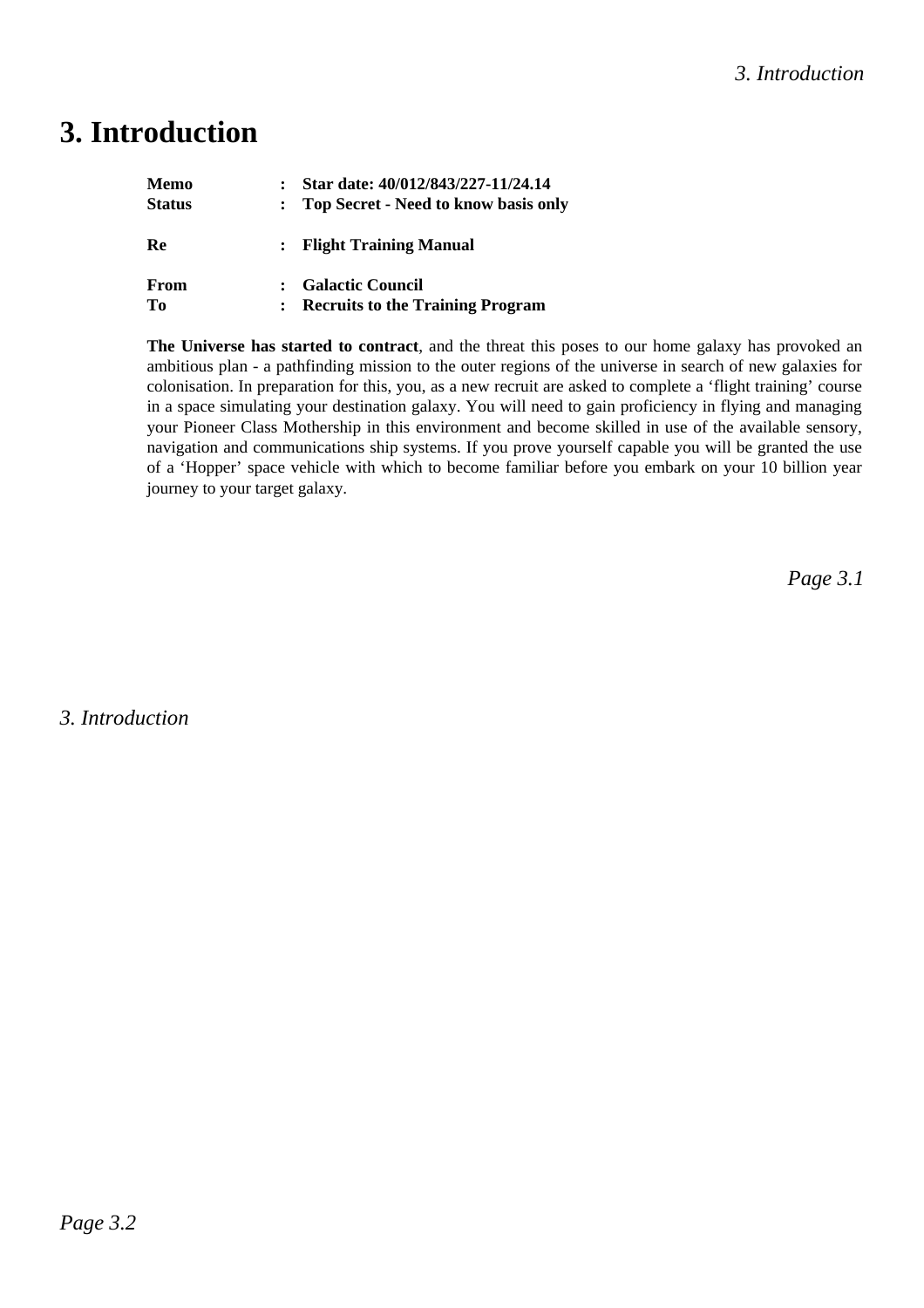# **4. Physics**

To be an effective pilot, it is necessary to understand some of the basic concepts and terms used in this field. If you already have an understanding of this subject, you may like to skip this chapter and go on to the next.

## **Mass and weight**

Mass is a term used to describe a measure of the **amount of matter** present in a given body. Mass is measured in **kilogrammes** or multiples/submultiples thereof. Mass differs from weight; the latter is the force exerted by a body of a given mass under a gravitational effect, and is measured in **newtons** (which is a unit of force). For example, a ball 10 kilogrammes in mass will have a force of approximately 100 newtons exerted upon it when on Earth. However, should that ball be placed on the surface of the Moon, it will have only 16 newtons exerted upon it, and consequently will weigh only a sixth of what it did on Earth. The mass of the ball, however, remains the same. It is an unfortunate confusion that weight is often measured in kilogrammes as weighed on the earth's surface.

## **Distance**

Distance is measured in metres, or multiples/submultiples thereof. In space, very large distances are measured in light seconds or light years; ie multiples of the distance travelled by light in a second, or a year respectively. One light second is approximately 300,000 kilometres, and one light year approximately 9,460,000,000,000 kilometres (over nine million million kilometres)!.

*Page 4.1*

## *4. Physics*

## **Speed and velocity**

Speed and velocity are measured in distance and time, ie. the amount of distance covered in a given time. the difference between velocity and speed is that velocity involves **direction**.

### **The 3 states of matter**

Most matter can exist in 3 states, **solid, liquid and gaseous.** A few chemicals can not exist in the liquid state. Each different chemical has its own temperature at which a transition occurs between these states.

## **Temperature**

Temperature is measured in degrees Celcius (centigrade), or degrees Kelvin. The Kelvin scale is exactly the same as the Celcius scale, excepting that it starts from absolute zero, rather than the freezing point of water.It is theorised that a body with absolutely no heat will be at approximately -273 degrees Celcius, or 0 degrees Kelvin. This is called **absolute zero** and is the coldest temperature theoretically possible. The background radiation of the Universe is equivalent to a temperature approximately 2.6 degrees Kelvin. The radiation is residual from the big bang, and therefore the temperature represents the minimum that can be encountered in practice.

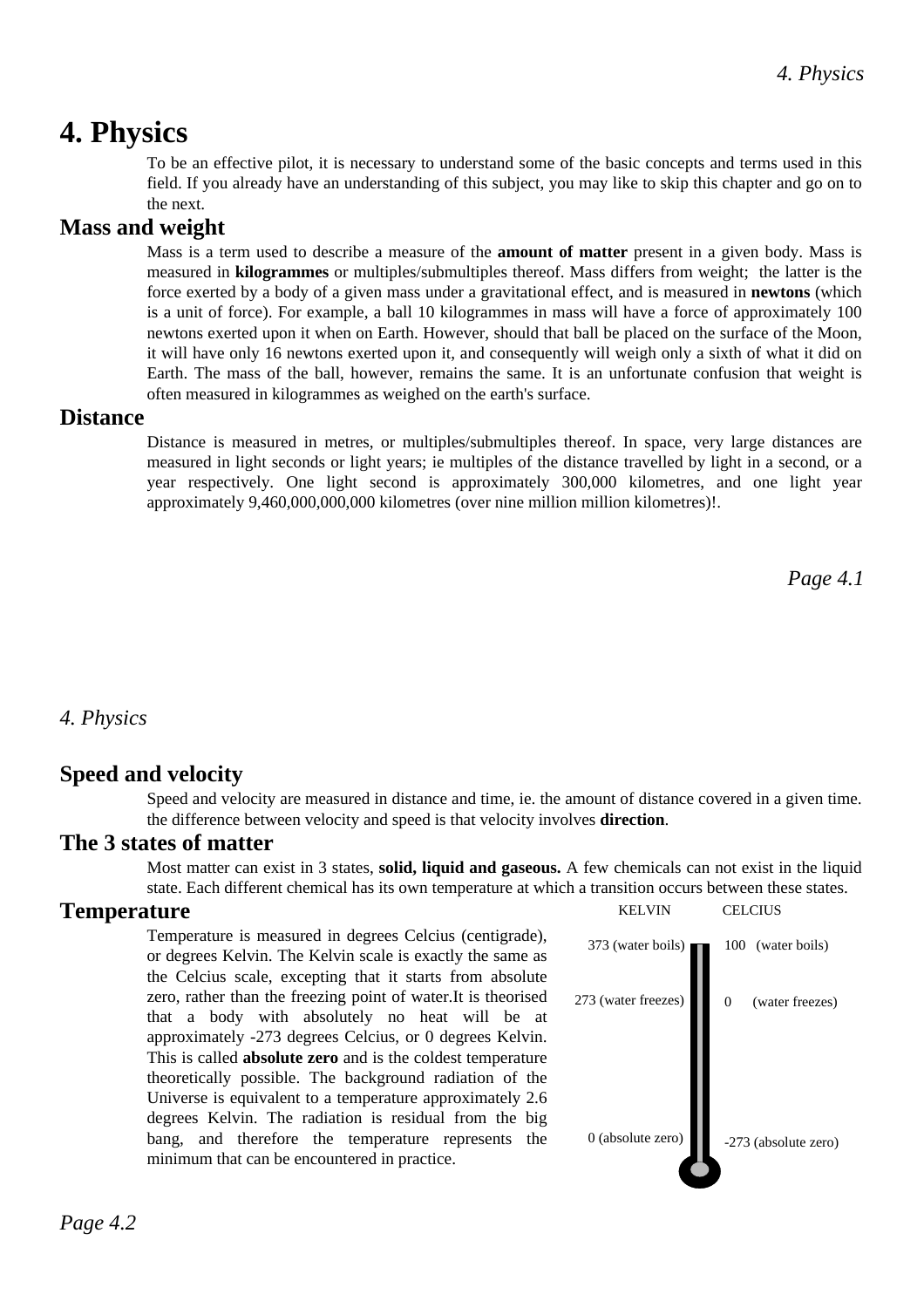### **Gravity and orbits**

All bodies (regardless of mass) exert gravity on all other bodies. The amount of gravity exerted is dependent on (and proportional to) the mass of the bodies. For bodies of relatively little mass (less than several million kilogrammes) the gravity is almost immeasurably small. For more massive bodies (like suns, planets and moons) the gravity can be quite substantial. Without gravity no orbits would ever be attainable. The closer two bodies become to each other, the greater the gravity experienced. This increase becomes much stronger as the two bodies draw closer.



#### **Conservation of momentum**

If a body is given a push in a certain direction it will travel in that direction for ever, unless another force is applied to it. For example, if one were to roll a ball in a given direction it would continue in that direction until the end of time, so long as no other force was applied to it.. This probably contradicts

*Page 4.3*

#### *4. Physics*

everyday experience; one would expect the ball to stop after a period of time (even if it did not appear to hit anything). What is overlooked is the effect of **air resistance** which acts as a force against the movement of the ball, and the **friction** between the ball and the ground on which it is rolled. In a total vacuum (no air resistance) and on a perfectly smooth surface (no friction) the ball would, indeed, roll on forever. Space is almost a total vacuum, therefore a body which is given a push in a certain direction will continue in that direction almost indefinitely.

### **Summary of Units used**

#### **DISTANCE**

| Unit         | <b>Abbreviation</b> | <b>Meaning</b>                                |
|--------------|---------------------|-----------------------------------------------|
| Centimetre   | cm                  | $1/100$ of a Metre                            |
| Metre        | m                   | 1 Metre                                       |
| Kilometre    | km                  | 1000 Metres                                   |
| Light-Second | LS                  | The distance travelled by light in one second |
| Light-Minute | LM                  | The distance travelled by light in one minute |
| Light-Hour   | LH                  | The distance travelled by light in one hour   |
| Light-Day    | LD                  | The distance travelled by light in one day    |
| Light-Year   | LY                  | The distance travelled by light in one year   |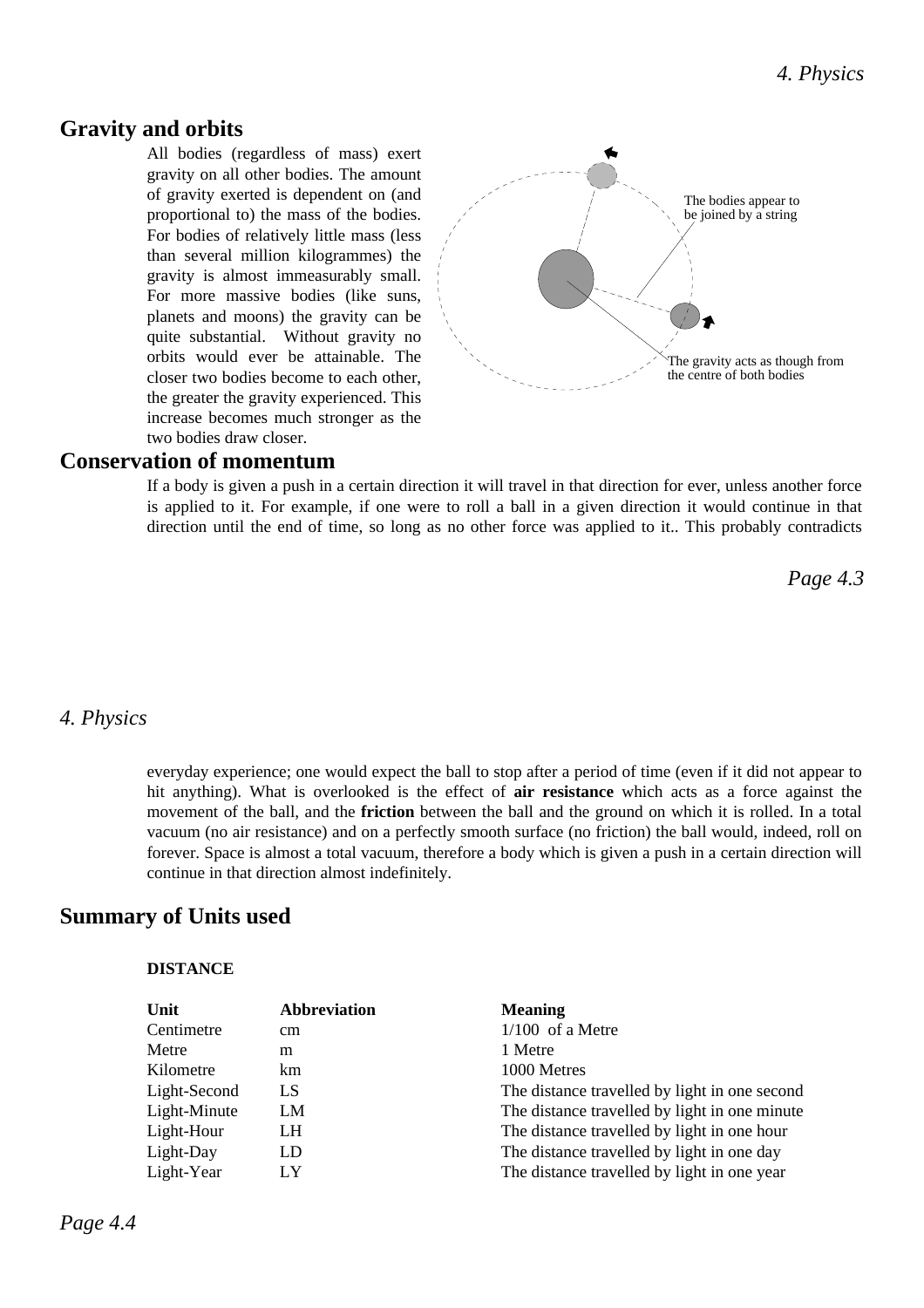### **SPEED and VELOCITY**

| Unit                            | <b>Abbreviation</b> | <b>Meaning</b>                                              |
|---------------------------------|---------------------|-------------------------------------------------------------|
| Centimetre                      | cm/s                | Number of centimetres travelled, per second                 |
| Metre                           | m/s                 | Number of metres travelled, per second                      |
| Kilometre                       | km/s                | Number of kilometres travelled, per second                  |
| Light speed<br>Kilo light speed | KC.                 | The speed of light<br>One thousand times the speed of light |

#### **TEMPERATURE**

| Unit       | <b>Abbreviation</b> | <b>Meaning</b>      |
|------------|---------------------|---------------------|
| Kelvin     |                     | One Kelvin          |
| KiloKelvin | KK.                 | One thousand Kelvin |
| MegaKelvin | MК                  | One million Kelvin  |

*Page 4.5*

# *4. Physics*

#### **TIME**

| Unit                | <b>Abbreviation</b> | <b>Meaning</b>                             |
|---------------------|---------------------|--------------------------------------------|
| Second              | S                   | An amount of time equivalent to one second |
| Minute              | М                   | 60 seconds                                 |
| Hour                | Н                   | 60 minutes                                 |
| Day                 | I)                  | 24 hours                                   |
| Year                | Y                   | 365.25 days                                |
| Mega Year           | MY                  | One million years                          |
| <b>Billion Year</b> | BY                  | One thousand million years                 |

#### **MASS**

| Unit                 | <b>Abbreviation</b> | <b>Meaning</b>                          |
|----------------------|---------------------|-----------------------------------------|
| Gram                 | G                   |                                         |
| Kilogramme           | KG.                 | 1000 Grammes                            |
| Tonne                |                     | 1000 Kilogrammes                        |
| Kilotonne            | KT.                 | 1000 Tonnes                             |
| Megatonne            | MТ                  | 1 Millon tonnes                         |
| <b>Billion</b> tonne | RТ                  | 1 Billion tonnes (one thousand million) |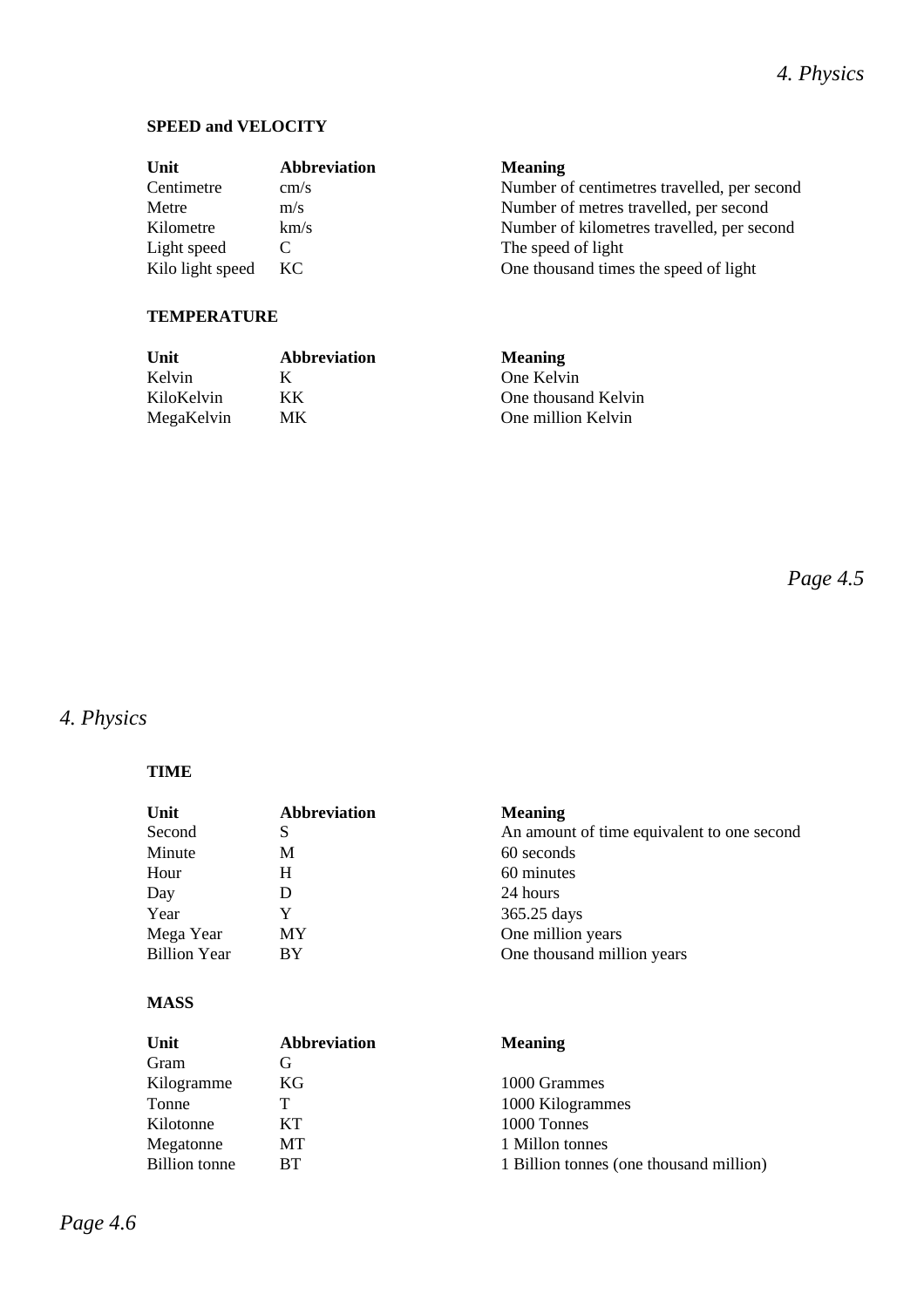### **DENSITY**

| Unit<br>Milligrammes per cubic metre | <b>Abbreviation</b><br>$MG/M^3$ | <b>Meaning</b><br>The number of milligrammes<br>of matter in one cubic metre |
|--------------------------------------|---------------------------------|------------------------------------------------------------------------------|
| Grammes per cubic metre              | $G/M^3$                         |                                                                              |
| Kilogrammes per cubic metre          | KG/M <sup>3</sup>               |                                                                              |
| Tonnes per cubic metre               | $T/M^3$                         |                                                                              |
| Kilotonnes per cubic metre           | K T/M <sup>3</sup>              |                                                                              |
| Megatonnes per cubic metre           | $MT/M^3$                        |                                                                              |

*Page 4.7*

# *4. Physics*

#### **ACCELERATION**

Billion tonnes per cubic metre BT/M<sup>3</sup>

| Unit                           | <b>Abbreviation</b>     | <b>Meaning</b>                   |
|--------------------------------|-------------------------|----------------------------------|
| Centimetres per second squared | CM/S <sup>2</sup>       | Number of centimetres per        |
|                                |                         | second change in velocity in     |
|                                |                         | one second                       |
| Metres per second squared      | M/S <sup>2</sup>        | Number of metres per second      |
|                                |                         | change in velocity in one second |
| Kilometres per second squared  | KM/S <sup>2</sup>       | Number of kilometres per second  |
|                                |                         | change in velocity in one second |
| Light speed squared            | $\mathsf{C}^\mathsf{2}$ | Change in velocity measured      |
|                                |                         | in light speed multiples in one  |
|                                |                         | second                           |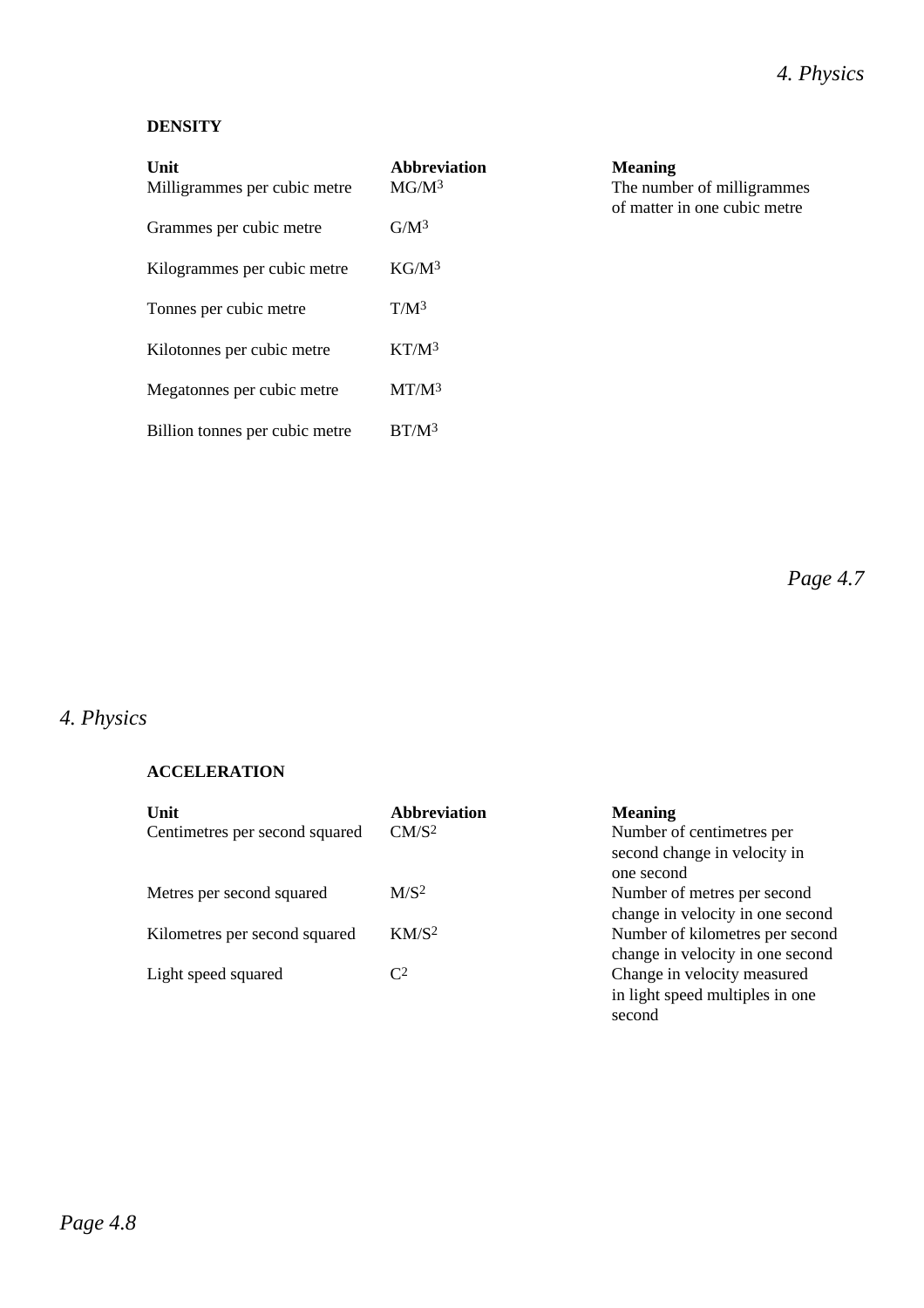# **5. Geometry**

To be an effective pilot, and to understand your ship fully, you will need a fundamental understanding of some of the geometric terms and concepts used. If you have an understanding of three dimensional geometry, you may prefer to go straight on to the next section.

### **Two and three dimensions**

Most people are familiar with the method of locating a position on a (two dimensional) map, using **grid references.** These references are actually **coordinates in two dimensional space.** The value of each reference indicates the distance along each axis where a point can be found. The diagram opposite shows four points with their coordinates in two dimensional space.



*Page 5.1*

### *5. Geometry*

The diagram opposite shows the axes used in three dimensional geometry. The X and Y axes are the same as in two dimensional space, but what may not be apparent is that the Z axis is supposed to run **into and out of** the page. Restated, it can be seen that a point lying on your X axis will either be to your right, or your left. A point lying on your Y axis will be either above or below you. A point lying on your Z axis will be either in front, or behind you. Therefore, a combination of X, Y and Z axes is all that is required to be able to pinpoint any position in three dimensional space.

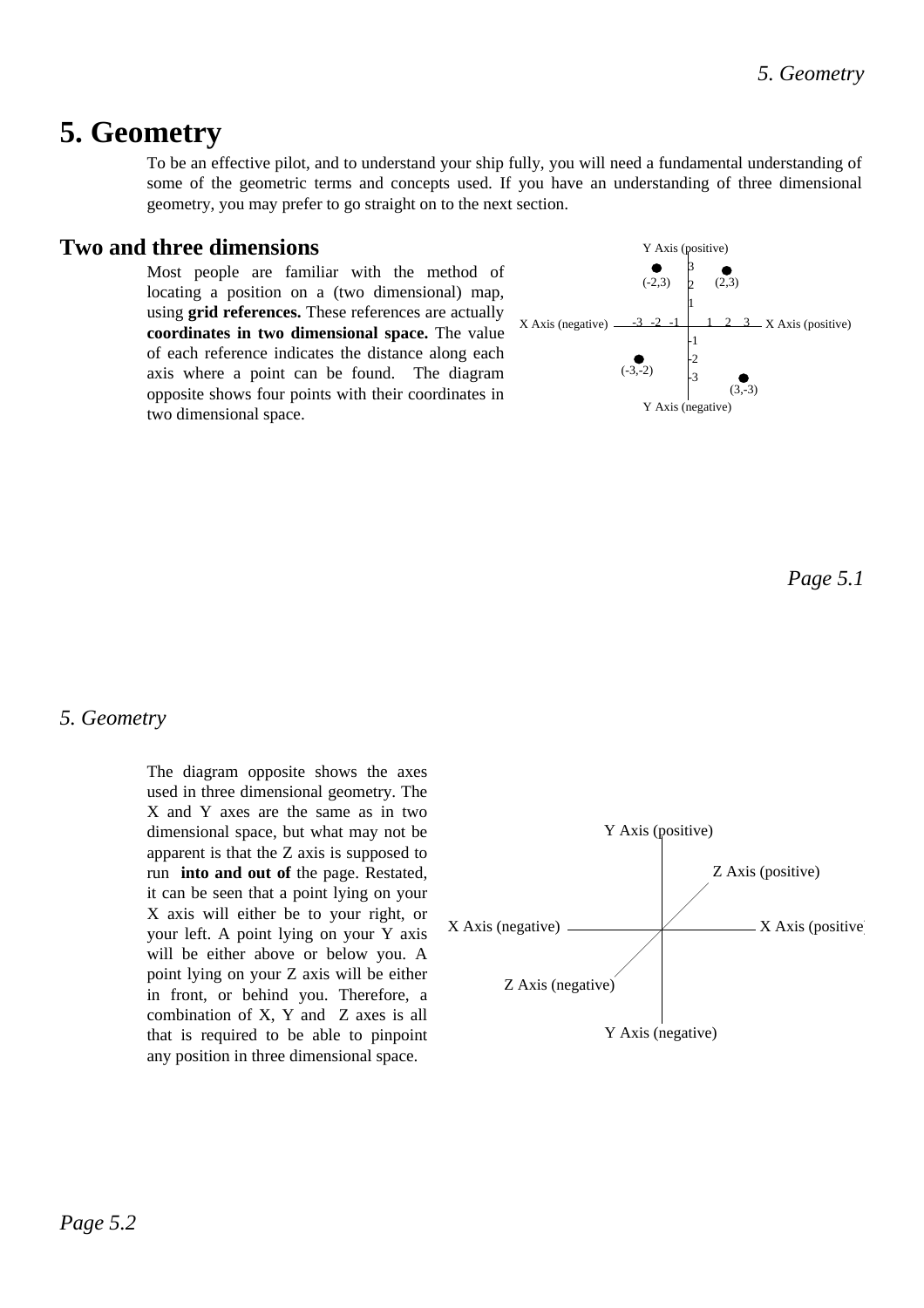# **6. Astronomy**

## **Galaxies - evolution**

When galaxies first form they do so out of clouds of gas mainly comprised of about two thirds hydrogen and about one third helium. The stars that first form are comprised of these gases only, and are called **first generation** stars. If they have any bodies in orbit around them then these will be **gas worlds**, again comprised of hydrogen and helium. As such stars progress they will create heavier elements in their cores, and when they experience a 'supernova' explosion even heavier elements are formed, many of which will be ejected into space to enrich the composition of interstellar gases.

Stars that condense from this enriched gas and dust are called **second generation** stars and any bodies they possess will contain many elements, some will still be gas worlds, but **rock worlds** will also appear. The older first generation stars will tend to be found in the centre of a galaxy, or orbiting at the galactic limits, whereas younger second generation stars will tend to appear everywhere else.

# **The Target Galaxy**

## Scale and composition

The Target Galaxy is about 8000 light years in diameter and contains 2400 solar systems. Many, but not all, of these systems contain associated bodies including planets, moons, binary companion stars, boulders, dust and gases.

*Page 6.1*

### *6. Astronomy*

### Shape and structure

The Target Galaxy is of the **barred spiral** type, indicating that it has a central core with two diametrically opposed bars extending outward and becoming two spiral arms. Toward the outer edge of the galaxy there exists an associated satellite cluster of stars in orbit about the centre.

## **Galactic Locations**

The Target Galaxy has roughly definable areas or locations within which stars can occur.

### Galactic Core

This is the centre of the Galaxy, which mainly comprises of very old first generation stars. It is definable by an inner zone and an outer zone, within which younger stars may also be found.

## Galactic Bar

There are two Galactic Bars which extend outwards from and on either side of the Galactic Core. They contain many very old stars but at their extremities they may contain young or developing stars where they merge into the Spiral Arms.

### Inner Galactic Field

This area surrounds the ends of the Galactic Bars and the beginning of the Spiral Arms. Some fully mature stars should be located here.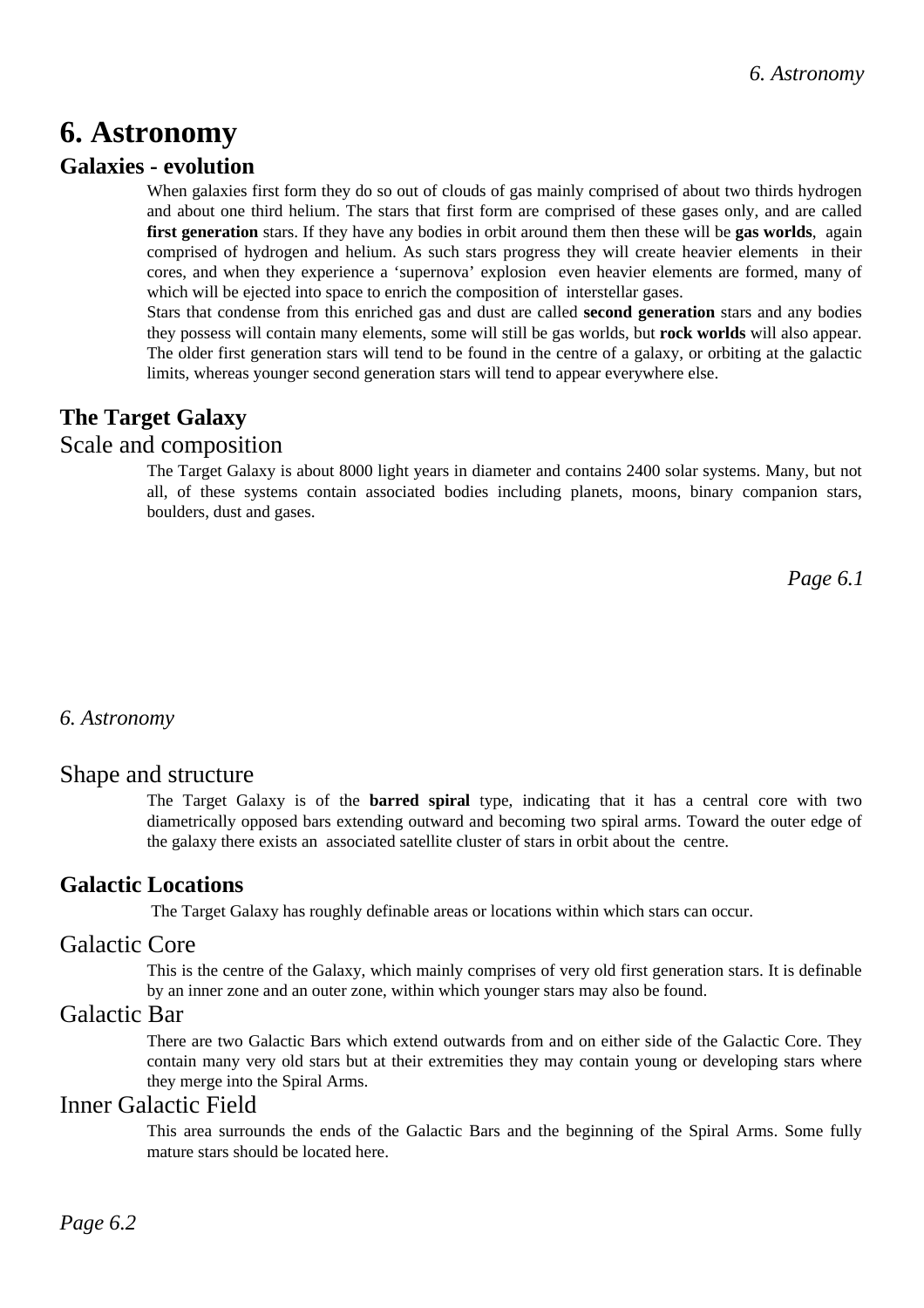## Spiral Arm

There are two Spiral Arms which extend from the ends of each Galactic Bar in a spiral pattern to the Outer Galactic Field, where they become diffuse and their structure breaks down. The Spiral Arms consist mostly of the interstellar dust and gases of the Galaxy, and are where new stars form.

### Nursery Clusters

These formations are to be found closely associated with the Spiral Arms and contain stars in their early stages of development.

### Outer Galactic Field

This area extends from where the Spiral Arms begin to disintegrate, outward almost to the edge of the Galaxy. Most fully mature stars will exist here.

## Galactic Limits

The edges of the galaxy in all directions are termed the Galactic Limits. These places will be sparsely populated by very old first generation stars.

## Satellite Cluster

The Satellite Cluster is likely to have a structure similar to the Galactic Core with similar stars being present. This is also definable by inner and outer zones.

*Page 6.3*

### *6. Astronomy*

# Satellite Cluster Star Ladder

The area between the disc of the galaxy and the associated Satellite Cluster has a 'ladder' of stars joining the them. Mature and very old stars are likely to be found here.

## **Stars - evolution**

Stars form when a cloud of interstellar dust and gas contracts by mutual gravitational attraction until the centre is hot enough to initiate thermonuclear reactions. They will develop through blue, yellow and red phases, then they experience a massive explosion called a 'Supernova' after which they exist in remnant white, neutron or black phases. The whole process may take from about 25 billion years up to about 38 billion years, depending on the mass and generation of the star. In general the more mass a star has, the faster it will burn and the quicker it will progress through its phases. Some clouds of contracting gas will not possess enough mass to become stars at all, whereas some will be so massive that they will not have enough time to form associated bodies such as planets and moons before they reach their final phase. First generation stars can become very old as they are mainly composed of hydrogen and take a long time to produce heavier elements in the core and so progress to higher temperature reactions which generally precede Supernova explosions.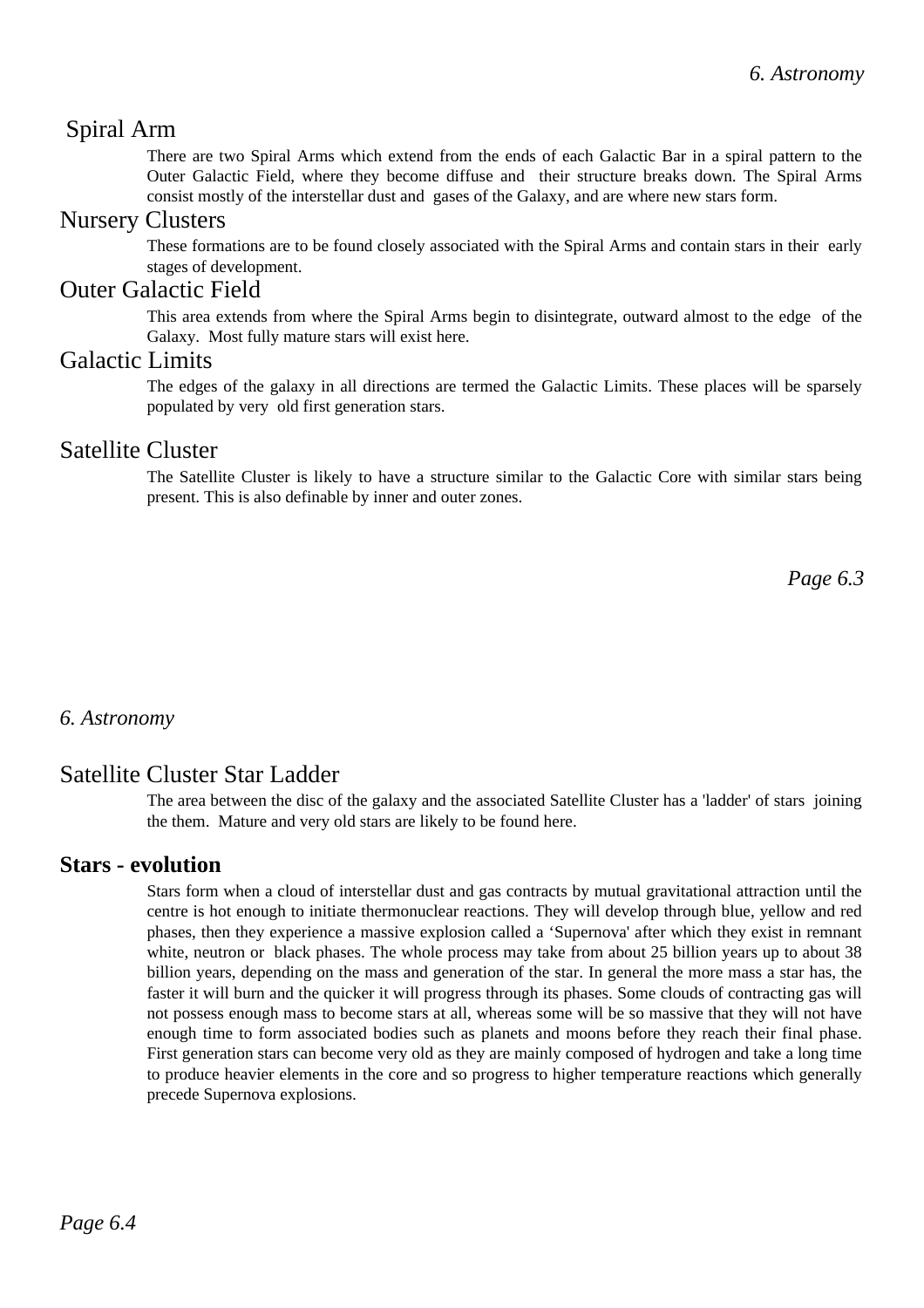# **Stars - types**

### Embryonic Clouds

These are clouds of interstellar dust and gas which are in the early stages of contraction caused by a combination of a weak magnetic whirlpool effect and increasing gravitational pressure. They tend to form in the Spiral Arms of a galaxy where this dust and gas is most plentiful.

#### Proto-Stars

When an **Embryonic Cloud** has condensed sufficiently, its core will heat up considerably and be more clearly defined. At this stage it is identifiable as a **Proto-star**. When the core is dense enough to produce temperatures of about 1 billion degrees, thermonuclear fusion can begin and the star will progress to its blue phase.

### Blue Dwarfs & Blue Giants

Blue stars are very hot, violent stars. The emerging thermonuclear fusion causes occasional explosions which rip through their solar systems. The first formation of planets and moons may happen in this relatively short phase. Their mass will determine whether they are Giants or Dwarfs. By this time the stars tend to be found in Nursery Clusters. Their surfaces will eventually cool down and contract as they progress to their yellow phases.

*Page 6.5*

### *6. Astronomy*

## Yellow Dwarfs & Yellow Giants

As the reactions in the core settle down and the shell temperature cools, the stars become yellow in appearance. By this time any planets and moons have become well established, however the shell temperatures will cool down some more before such a solar system experiences its first major period of stability. Yellow Giants come from Blue Giants, and Yellow Dwarfs from Blue Dwarfs. The giants will be found mainly in Nursery Clusters because of their younger age, whereas the dwarfs may be found also in the Galactic Fields.

## Main Yellows

More fully known as Main Sequence Yellows, this is the first phase which is stable for long enough to enable life to evolve, should conditions on any world prove favourable. Most of these stars should be found in the Galactic Fields. In general, stars are in this phase for a long time, as this is when the thermonuclear fusion burns mostly hydrogen, the major stellar constituent. When the hydrogen runs low, the star will burn helium also, thereby increasing its core temperature and eventually expanding in size and darkening in colour to become a Late Yellow star.

#### Late Yellows

This phase marks the transition from a Main Yellow to a Red Giant and is accompanied by an increase in core temperature, an increase in size and the burning of heavier elements such as carbon and oxygen. Life existing on any worlds around such stars may be destroyed by an increase in their surface temperatures or by being engulfed by the growing star. When these stars become very large their outer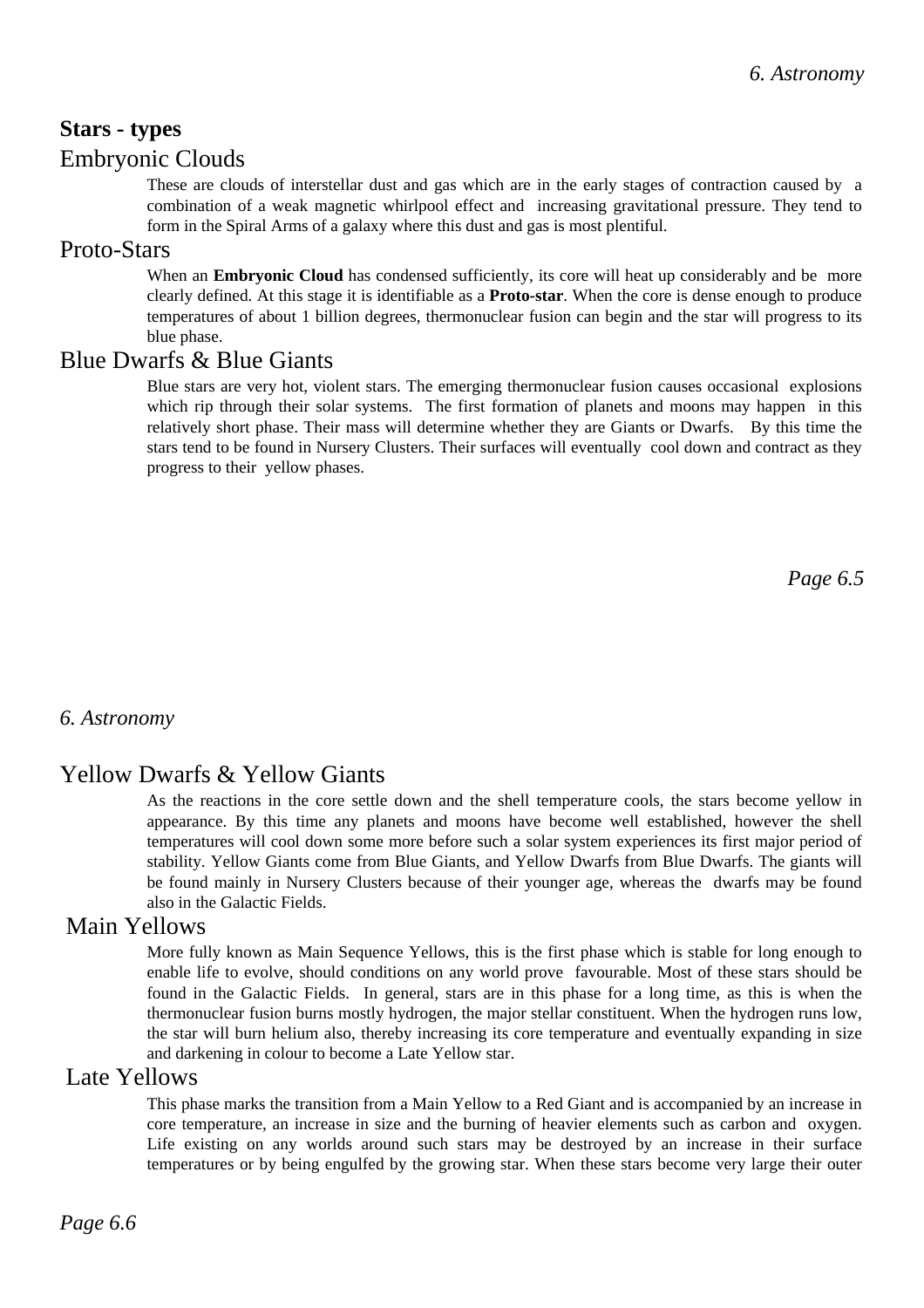shells become detached and cool down. This causes them to change colour to red.

## Red Giants

These are second generation stars in their final phase before they experience the destructive effects of a Supernova. They will burn still heavier elements such as silicon and nickel, eventually producing iron, so causing even higher core temperatures. The high thermal pressure from the core will push the detached outer shell further out. If there is a reduction in the output from the core, then the gravitational pressure in the shell will force the star to contract again, causing the core reaction to increase once more. They can go on oscillating in size for a long time, but the time will come when the core reaction can hold up no more, and the star will rapidly contract, causing a massive increase in core temperature which blasts up to half the star's mass into space. This most violent of phenomena is a Supernova, which marks the star's transition to its next phase. Red Giants can exist for a long time and during their expansion, they may destroy life and worlds in much the same way the Late Yellow stars do, as well as by the Supernova itself. However, it is also possible that previously cold worlds could now be warm enough for life to evolve. The life may not have time to evolve very far, but other life forms could colonise such worlds if their homes have become uninhabitable.

#### Red Supergiants

When first generation stars reach their red phase they grow to enormous sizes; small solar systems could be contained within some of them. These sizes mean that their radii are usually measured in light seconds (the distance travelled by light in one second) as opposed to kilometres. Their progress is similar to Red Giants except that they tend to live longer. This phase is the earliest phase available to first generation

*Page 6.7*

#### *6. Astronomy*

stars as the age of the galaxy makes predecessors impossible.

#### Stellar Remnants

Red Giants with very low masses will be left with insufficient mass to become anything other than a cooling cinder in space after a Supernova. This phase is called a Stellar Remnant. They may be massive enough to have orbiting bodies, but as with all post Supernova worlds, these will tend to be cold and dead.

#### White Dwarfs

Red Giants with average masses will tend to become White Dwarfs. These are dense and small, averaging about 8 to 10 thousand kilometres in radius. These are essentially lumps of Iron, the high core density causing the creation of steadily heavier Iron isotopes.

#### Neutron Stars & Pulsars

Red Giants with above average masses will tend to become Neutron Stars. These are even more dense than White Dwarfs and their radii typically range from a few thousand to a few hundred kilometres. These stars are so compact that they crush the atoms within them, forcing protons and electrons to combine into neutrons and, leaving the star comprising mainly of neutrons. In heavier and therefore smaller neutron stars, even the neutrons will begin to collapse. Most Neutron Stars spin quite quickly; but some have a period measurable in milliseconds, when their electromagnetic emissions become like pulses and hence are called Pulsars.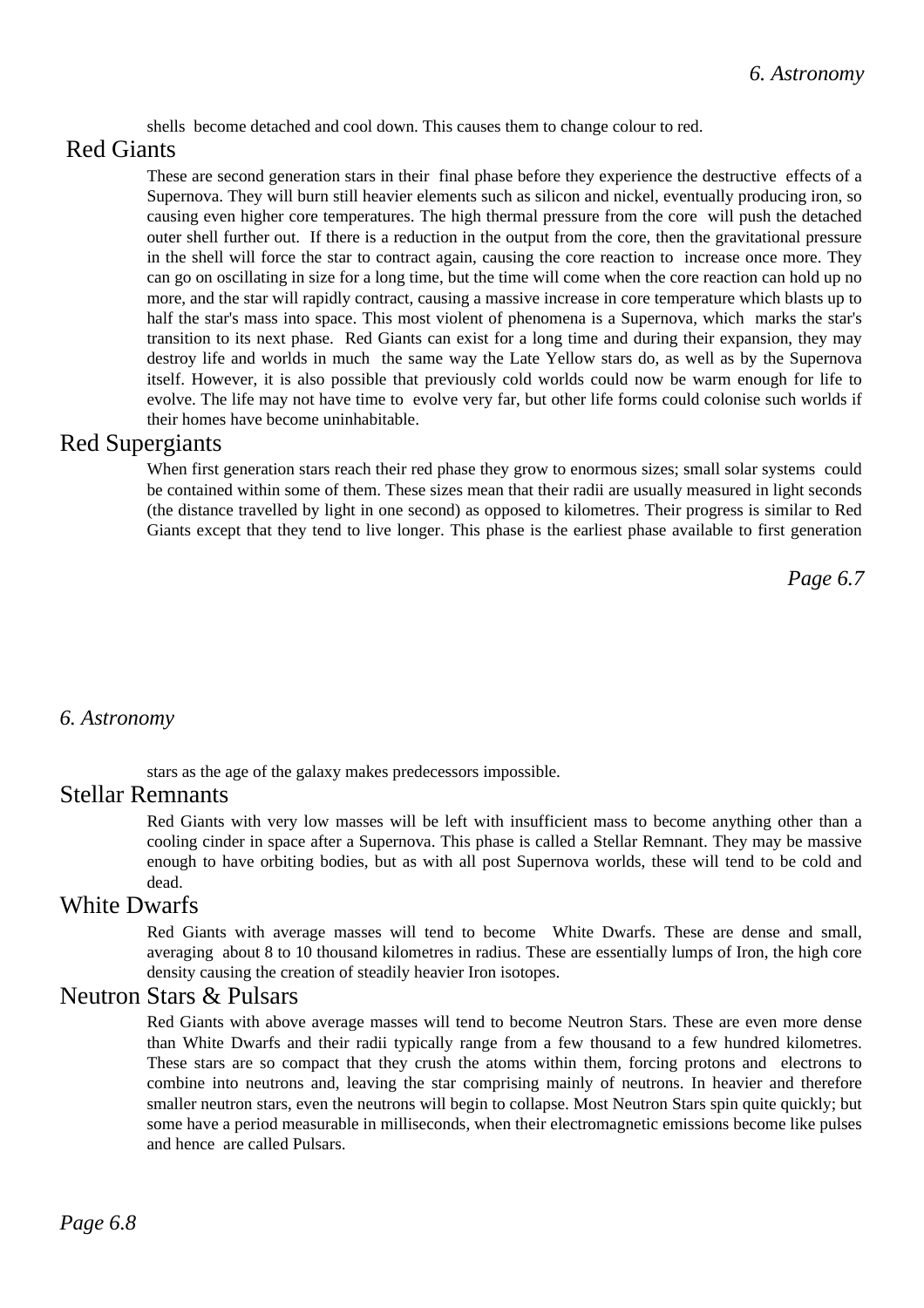## Red Holes

If a Neutron Star is too massive to remain in that phase it will steadily collapse, its colour slowly changing as light is is bent and thus prevented from escaping. These are called 'Red Holes' and will eventually become so dense and the gravitational pull so great, that light will not be able to escape.

## Black Holes

The heaviest Red Giants and Red Supergiants will tend to become Black Holes as their final phase. This is a body which has no apparent size, but an enormous mass. The gravitational pull does not let light out and they are visible as black holes in space. The size of the visible black area describes the **'event horizon'** within which light is trapped. The average radius of such event horizons is about 500 kilometres, although they can exist down to a few tens of kilometres. Being in close proximity to a Black Hole is not advised.

### Binary stars

Some stars may have a Binary Companion Star. These stars are likely to be in the same phase as the primary star or perhaps a phase earlier. In many binary systems the stars would have evolved from the same cloud of gas. However some older binaries may have developed through a massive star attracting a nearby star and incorporating it into its own system.

*Page 6.9*

*6. Astronomy*

# **Solar Systems**

## Planes and Angles

A sun is considered to be sitting in the middle of a plane which intersects the body at its equator, this is called the Ecliptic Plane. Planetary or binary bodies tend to orbit the sun very close to this plane, giving solar systems a disc-like appearance. The primary suns of all systems are inclined at various angles to the disc of the galaxy, or galactic plane, so causing the systems to be tilted to varying extents.

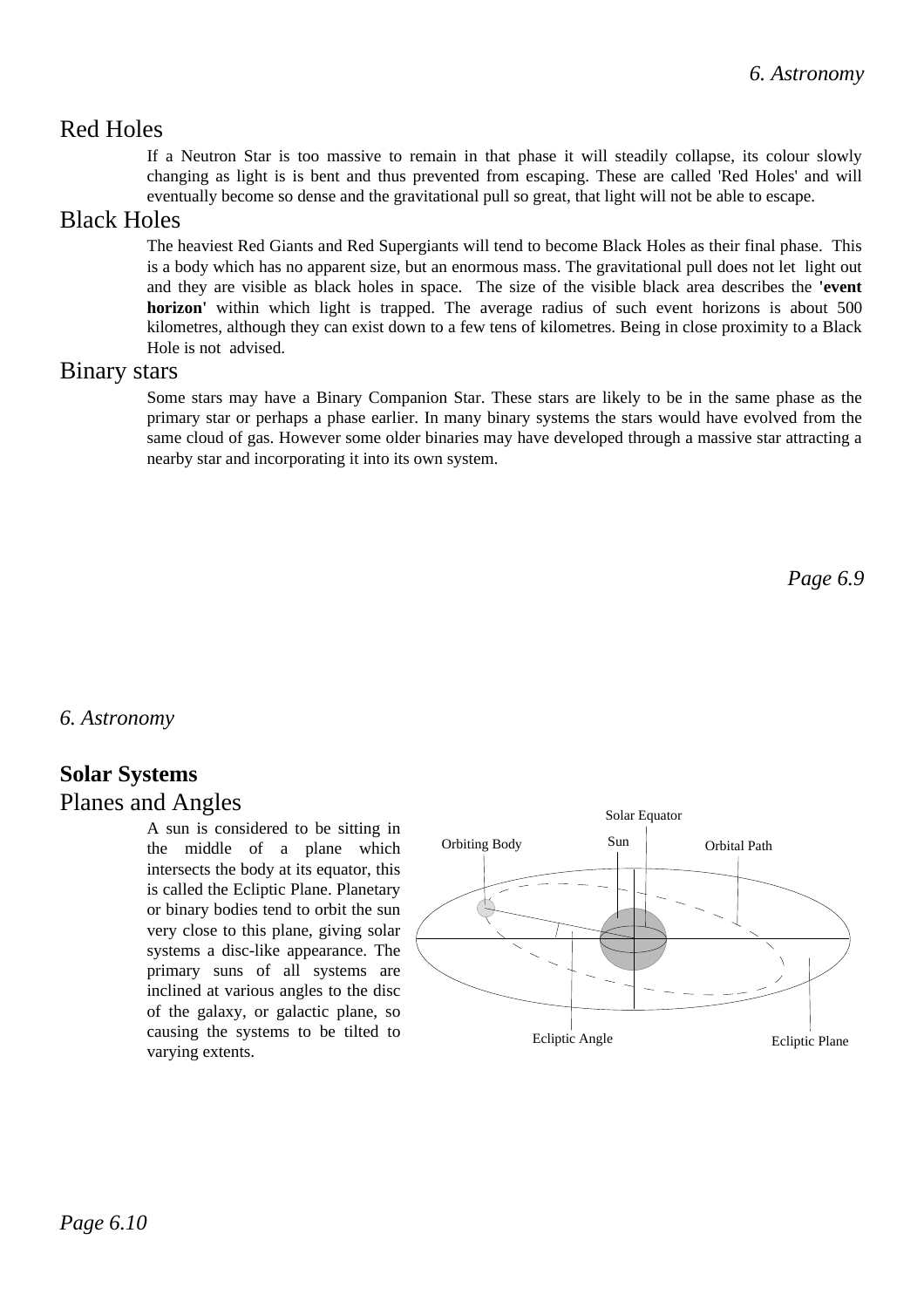Planets and binaries orbit at measurable angles to the Ecliptic Plane, and also spin on axes which are tilted at measurable angles to a vertical taken from their orbital path. Since these bodies possess their own ecliptic planes, similar to suns, these angles indicate the degree to which each is inclined. Moons orbiting a planet or binary body therefore do so at measurable angles to their primary's ecliptic plane. Moons may also spin on axes tilted to their orbital path.



*Page 6.11*

*6. Astronomy*

### **Solar systems - Spatial Areas**

A solar system can be considered in terms of areas of space.

### Sub-Orbital Space

This is the area of space surrounding a body extending from the lowest comfortably attainable orbit, down to the body's surface. With atmospheric bodies this will include the atmosphere.

## Orbital Space

This denotes the area within which orbiting bodies most often occur around the primary sun.

### Planetary System Space

A planet, even if it does not possess a system of moons, is deemed to have a system space which extends from the orbital space out to where the gravitational effects of the body become very low. If moons are present then they will wholly occur inside the orbital space. Orbits are possible within the planetary system space but they will be long and very distant from the planet being orbited.

## Planetary System Border & Solar System Border

A small region of space at the edge of a solar/planetary system is considered to be the solar/planetary system border.

#### Inner Solar System Space

This region extends from the primary sun outwards to include the orbit of the outermost planet or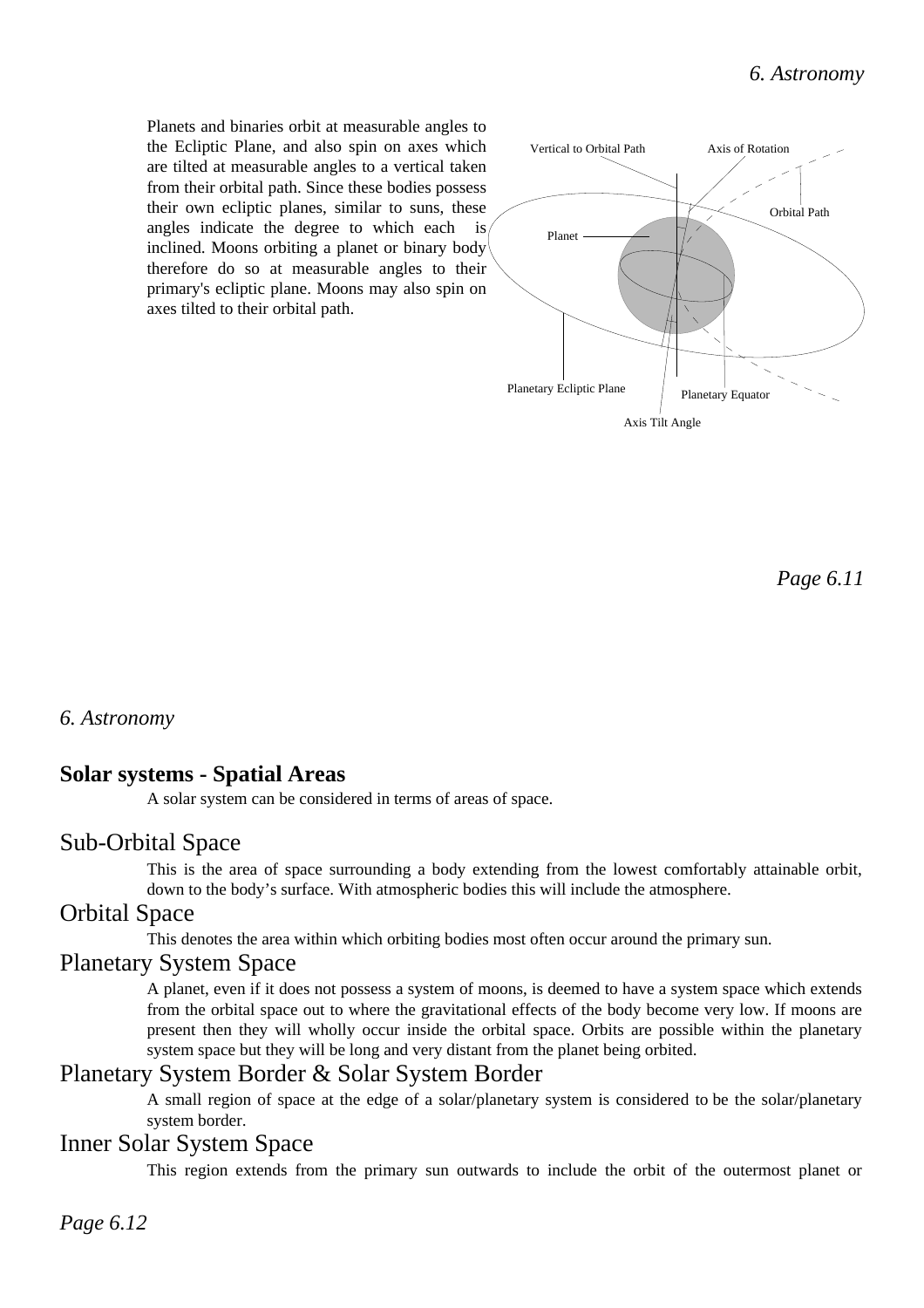asteroid belt. When no planets or binaries are present a region of similar extent is still referred to as the Inner Solar System Space.

## Outer Solar System Space

This area extends from the outer edge of the inner solar system to the solar system border. This distance is often 1 to 2 times the radius of the inner solar system and would contain any distantly orbiting globe of boulders that may be present.

#### Asteroid Belt Space

Asteroid belts are thin bands of boulders which orbit the primary sun. The bands may be many thousands of kilometres in width but only a few hundred in thickness. All of this space is called asteroid belt space.

## Inner & Outer Asteroid Belt Border

These are the thin bands of space denoting the inner and outer edges of the asteroid belts.

*Page 6.13*

#### *6. Astronomy*

### **Solar systems - shape**

Many different shapes of solar systems are expected to be discovered, distinguishable by the spread of matter around the primary sun when orbiting bodies began to form. A typical example would comprise of a number of rock planets orbiting close to the sun, followed by a number of gas planets orbiting farther out and ending with a small number of rock planets orbiting out near the edge of the inner solar system. This example will appear with many variations in the masses of the bodies, but still following that basic distribution. In another shape of system, most of the matter available may have coalesced very close to the primary sun, causing the formation of a massive gas planet or even a binary star in a very close orbit. Frequently, in this case, the rest of the system would have had little mass available to form planets, so there may be a very small number of rock planets in orbit farther out and possibly nothing but asteroid belts thereafter. Other shapes are bound to occur.

### **Solar systems - bodies**

## Gas Planets

Gas planets have no definable surface but instead very large, dense atmospheres extending down to the core materials. Gas planets tend to be large, often from tens of thousands to hundreds of thousands of kilometres in radius. They often have extensive moon systems associated with them.

### Rock Planets

Rock planets tend to be much smaller than gas planets, from a few tens of kilometres to perhaps a few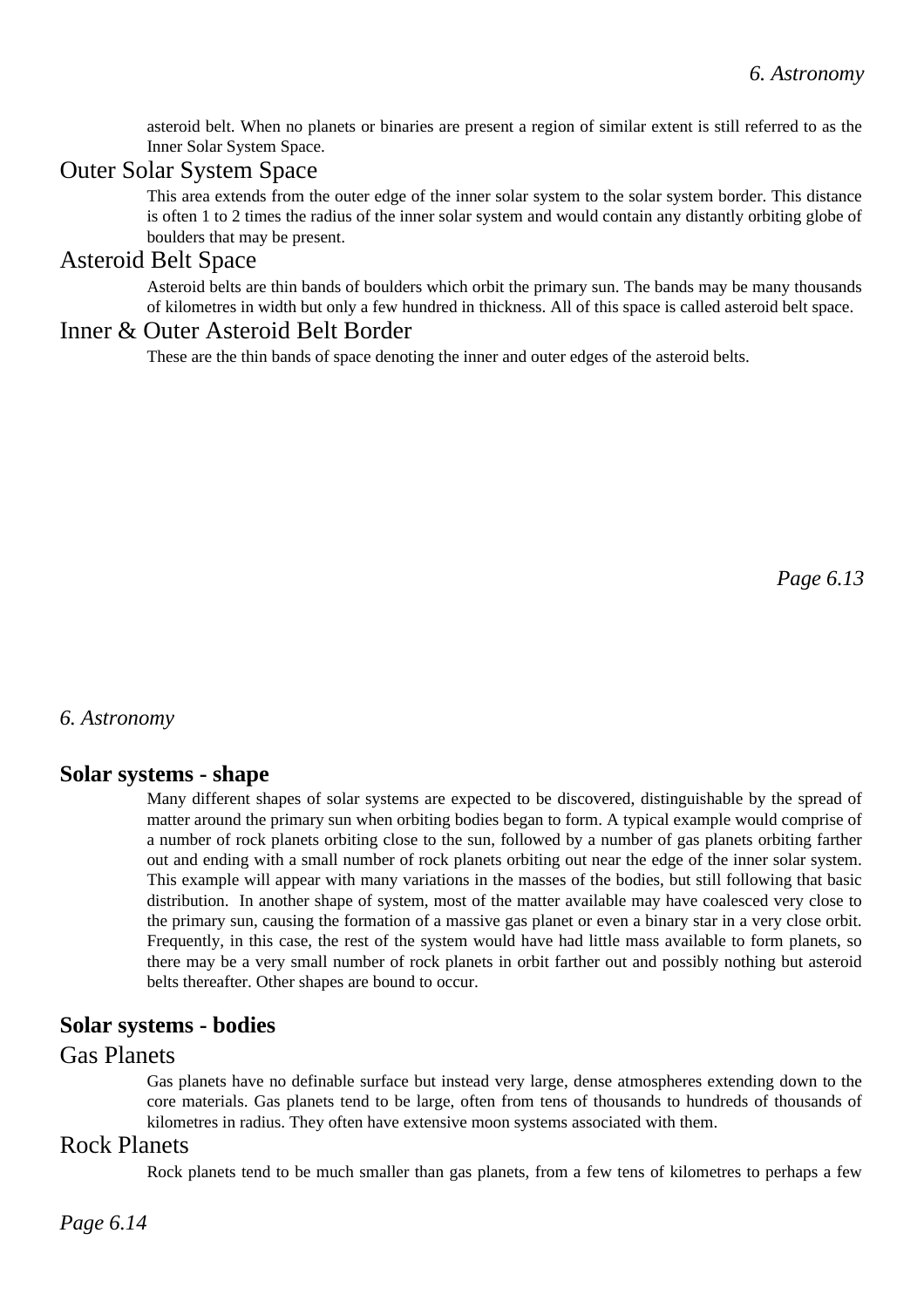thousand kilometres in radius. Some of the larger ones may sustain atmospheres of varying types. They may possess moons but these will often be small and few in number. The term is applicable to planets that contain rocky materials, but can also be applied to those that comprise mostly of ice.

## Gas Moons

Gas moons can exist, but they are likely to be found associated with first generation suns or binaries.

## Rock Moons

Nearly all moons are of the rock type. Their sizes as small as a few kilometres in radius, although moons orbiting gas planets or binary suns can be as large as large planets.

#### Asteroids

A solar system may have many boulders associated with it. Most obviously, one must expect them to exist in asteroid belts, however other occurrences are possible.

#### Cometary Nuclei

In the outer solar system space there will often be a globular cloud of icy boulders in distant orbits around their sun. These boulders remain virtually unchanged from the system's beginnings up to when a supernova occurs, when most of them are pushed out of the system by the force of the explosion. What are commonly known as comets come from these clouds, perhaps when a passing star causes a gravitational interaction which dislodges a cometary nucleus from its stable orbit and attracts it onto a new highly elliptical path toward its sun.

*Page 6.15*

#### *6. Astronomy*

#### Stellar Fragments

Large boulders of material may be ejected from a sun during a supernova and some of these may remain afterward in the outer solar system. They will be rich in heavy elements.

#### **Solar systems - Nebulae**

#### Hydrogen Nebulae

These are associated with young suns such as embryonic clouds and proto-stars. They tend to occupy all of the inner and outer solar system areas. As the name suggests, these nebulae are rich in hydrogen.

### Ice Nebulae

After a sun reaches its blue phase, the hydrogen nebula will tend to be pushed away from the sun by the increase in radiant output from the new reactions taking place. This will tend to leave a nebula existing in the outer solar system comprising of heavier materials such as ices.

### Planetary Nebulae

After a supernova explosion, much heavy material is ejected from the sun into the outer solar system the finer particles creating what is called a planetary nebula. This will tend to be rich in heavier elements.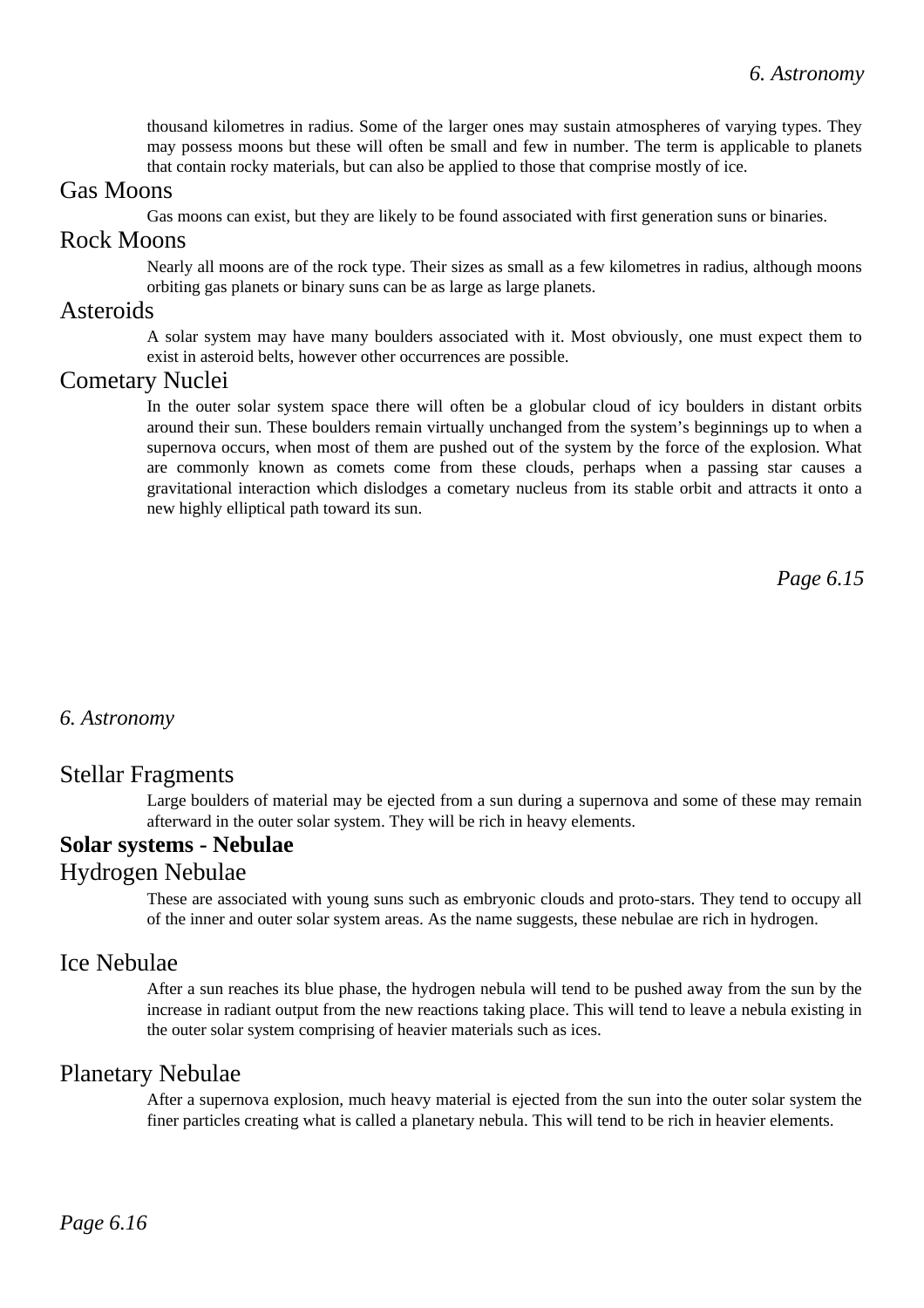# **7. The natural environment**

## **Structure and composition of planets and moons**

After the formation of a central sun, wherever sufficient concentrations of matter exist to 'seed' them, planets and moons will tend to form through mutual gravitational attraction. **The distance from the sun at which a given substance is able to form part of a planet is dependent on the temperature at** which that substance becomes a gas. It follows therefore, that substances with higher boiling points tend to be able to form planets at closer distances to the sun.

#### *7. The natural environment*

The diagram opposite shows the way in which constituents of a body arrange themselves during formation.

A small body can be completely broken up by impacts from meteors. The debris from such a body will spread out around its orbit, but may eventually collect together again as previously described. In this scenario the structure will be disordered until the constituent materials have sorted themselves out again.

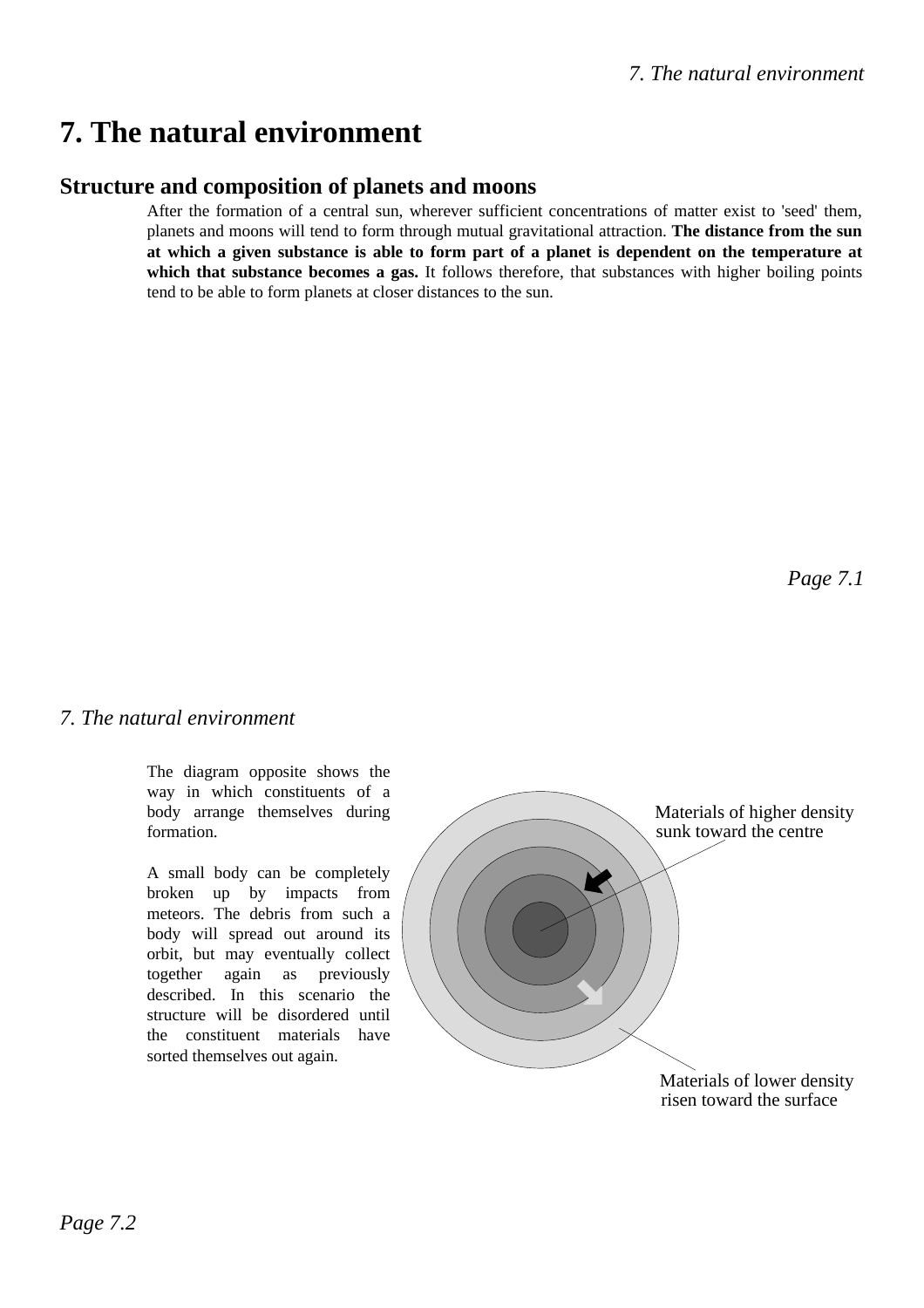### **Seismology**

If the internal temperature of a rock body is high enough, some structural components may be molten, resulting in magma beneath the surface crust. The activity of these worlds could be sufficient to produce quakes or active volcanoes. Some icy bodies with warm internal temperatures may experience tremors caused by expansion and contraction, or from the process of rearrangement of the internal components. Where the surface temperature of a nitrogen ice world is close to that of the freezing point of nitrogen and the internal temperature is quite warm, liquid nitrogen can exist below a frozen, icy crust. The pressure exerted on the crust can build up to a point where the liquid erupts forming a volcano of rapidly freezing nitrogen.

### **Topography**

Rock bodies have detectable surfaces, and thus also possess examinable topography. The causes of features can be internal or external in origin. The internal causes include seismic activity and structural composition, the external ones mainly from meteor bombardment and changes in surface temperature. On rock worlds these factors can create folding and fracturing of the crust causing fault valleys and mountain ranges, volcanic cones and craters, and meteor impact craters. The presence of an atmosphere will tend to slowly erode any features present by the action of wind, and possibly rain, snow and frost. Ice worlds can possess faults, cliffs and mountains formed by movements in the icy crust.

*Page 7.3*

### *7. The natural environment*

## **Evolution and Time**

Bodies such as planets and moons usually coalesce between 80,000,000 and 230,000,000 years after the formation of the primary sun. If they form close by their sun then they will often be molten during the early period of their existence. Further out they will tend to be cooler, and toward the edge of the solar system, the coldest bodies will form containing most of the ices of the system. When their sun enters its first stable phase, that of a main yellow, the temperatures of the bodies in the system will stabilise and, where conditions are appropriate, life may evolve. As the sun expands to its red giant phase, the bodies will be warmed, some will be absorbed and probably disintegrated by the sun, others may reach conditions where new life may evolve. When the sun experiences a supernova the system will change dramatically; rock bodies will have any atmosphere that they possess blown away into space, any surface liquids will be lost and, naturally, any life forms will be eliminated. Small bodies may be destroyed altogether by the explosion. After this event, solar systems become uneventful, dead places, possibly centering on a very compact star such as a black hole, the most dangerous gravitational phenomenon known.

### **Internal temperature**

The internal temperature of a world is largely dependent on its mass and density; the heavier and more dense it is, the higher the temperature. In general, gas worlds can have far greater internal temperatures than their rock counterparts, perhaps by a factor of ten. The other major factor that can raise the internal temperatures of rock moons is the tidal gravity forces exerted on them by the planets they orbit. These forces are strongest where the planet is a gas planet and the orbit of the moon is quite close.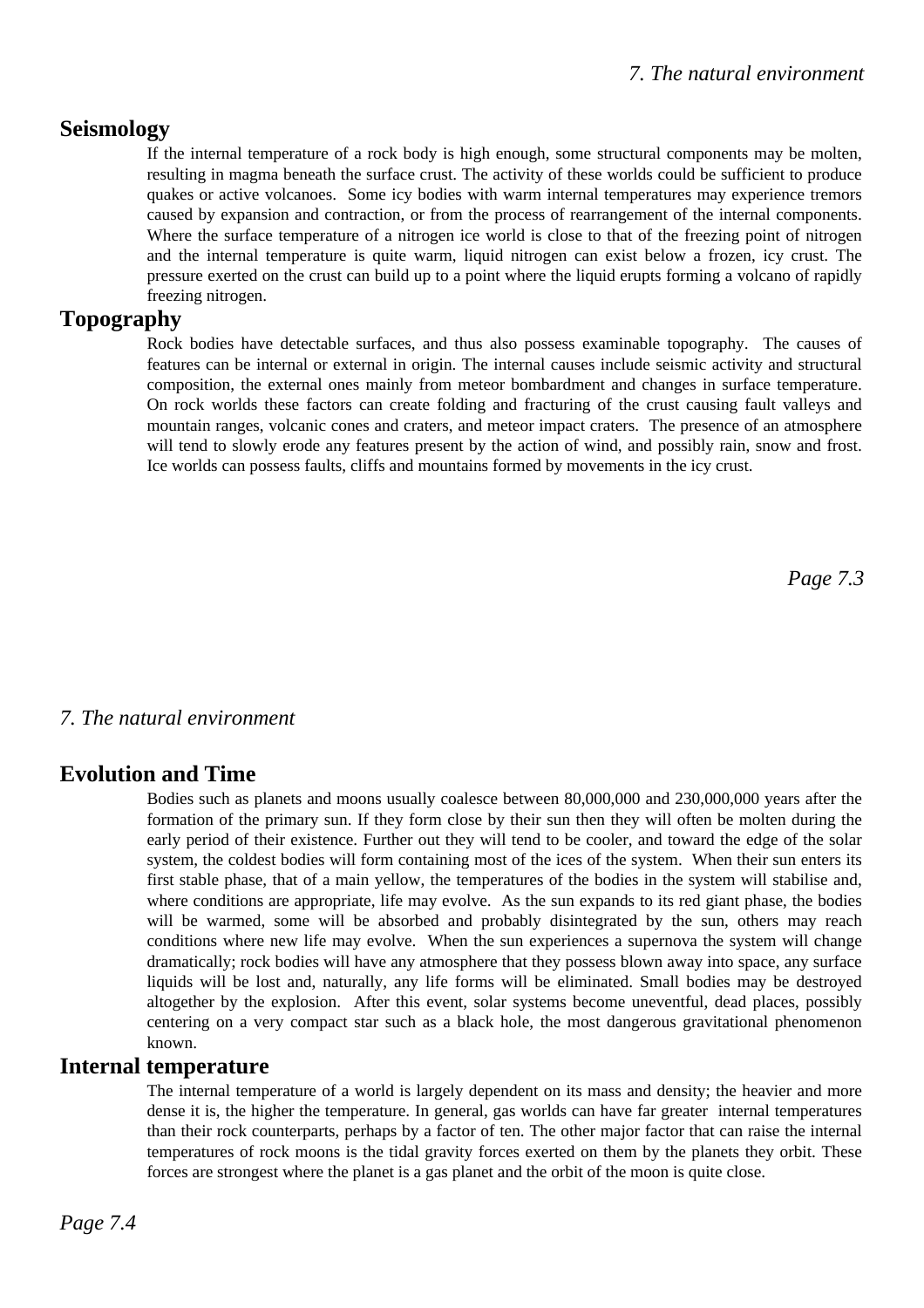#### **Surface temperature**

The surface (or cloud top for gas worlds) temperature of bodies within a solar system are mainly dependant on their distance from any strongly radiating sun, be it a primary or binary sun. Rock bodies close to hot suns may have surfaces of molten rock some thousands of degrees in temperature. For very distant planets, or those orbiting cold suns, the surface temperature is likely be close to that determined by the background radiation of the universe, see the section entitled **physics**. The surface temperature can be increased by a high internal temperature, or for a rock world the presence of a dense atmosphere. The temperature may vary greatly over the surface of a body, the night side and the poles being colder than the day side. The amount by which these vary is reduced where an atmosphere exists but can become extreme in bodies close to a hot sun and where planets have a captive rotation (i.e. where the rotation period is close to the orbit period resulting in one hemisphere of a planet being almost constantly facing its sun).

#### **Electromagnetic effects**

Bodies which form around an iron core are likely to exhibit a magnetic field. These will vary in strength depending on the mass and density of the body. Where this field is of sufficient strength and where the system has a strongly radiating central sun, charged particles from the solar wind can be trapped and form radiation belts extending far out into the surrounding space. If a moon has a strong magnetic field and passes through the radiation belts of the planet that it is orbiting, then it can picked up charge on its surface. The buildup of charge during an orbit by the moon can become large enough for it to discharge to the planet by what is known as a flux tube - an extremely rare phenomenon.

*Page 7.5*

#### *7. The natural environment*

#### **Surface ice**

Ice frequently exists on the surfaces of cold bodies within any solar system. In some cases, a rock world can be completely covered by ice, in others it may possess only ice caps over the poles. If oceans exist on the surface, it may be possible to detect icebergs. Where a body has large layers of ice as part of its internal structure, these layers will merge with the surface ice giving a genuine **ice world**. The composition of surface ices is largely dependent on the surface temperature and the freezing points of the various chemicals.

#### **Illustrative table of freezing points of some commonly found chemicals**

| Nitrogen         | 63 K  |
|------------------|-------|
| Oxygen           | 70 K  |
| Carbon Monoxide  | 74 K  |
| Methane          | 91 K  |
| Formaldehyde     | 171 K |
| Ammonia          | 195 K |
| Carbon Dioxide   | 216K  |
| Hydrogen Cyanide | 259 K |
| Water            | 273 K |
|                  |       |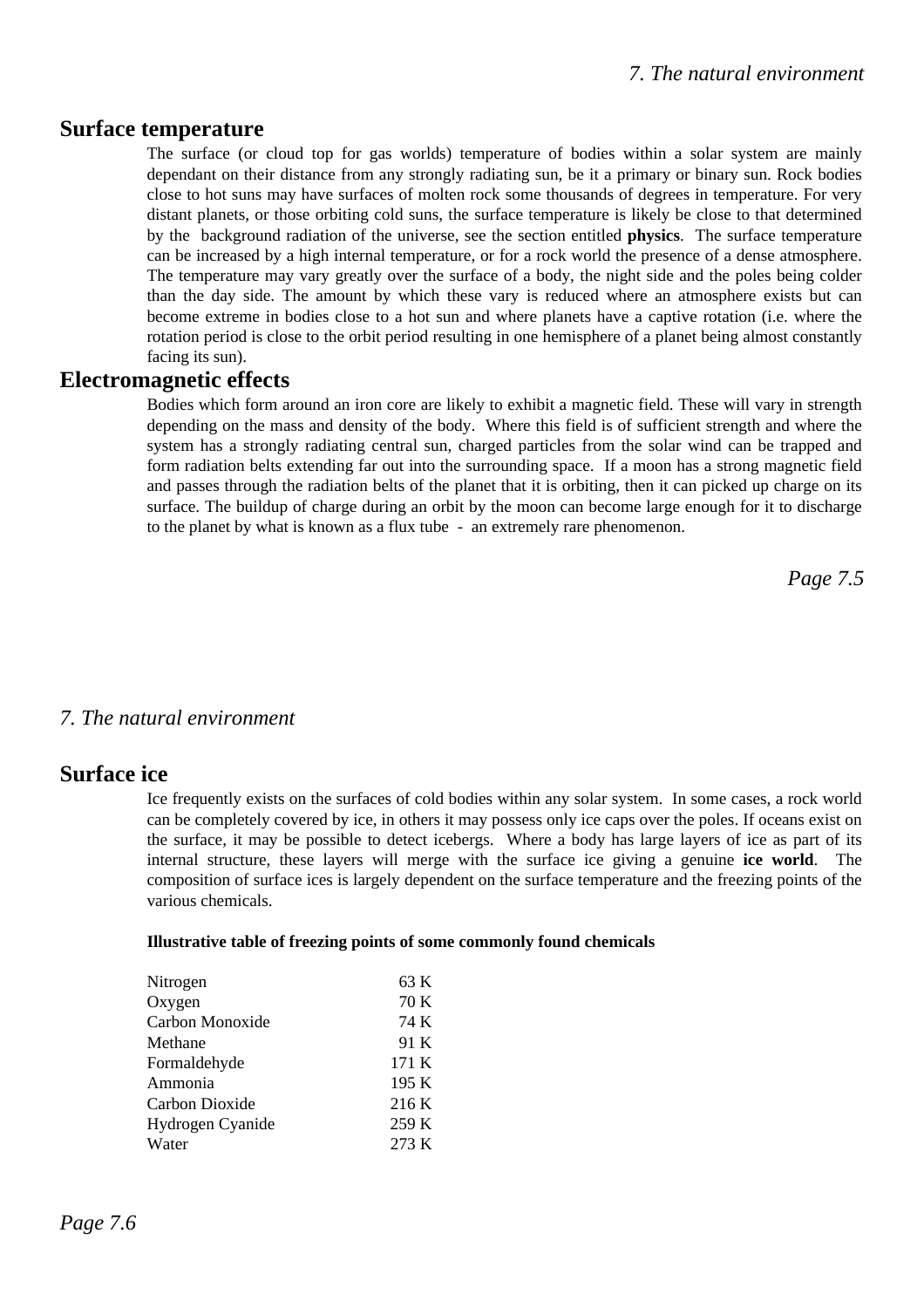## **Surface rock**

Where no layers of ice exist in the core of a rock world, the surface crust will consist of one or more rock types, even if that crust is covered by ice. After formation the surface rocks of these worlds will often be igneous in type. Where the origin of the world has been very hot or where magma has existed (or still exists) beneath the surface, metamorphic rocks may be created. If the seismic activity is great, and active volcanoes have existed, volcanic igneous rocks may be present along with some other chemicals like sulphur which may be associated with them as accretionary rocks. If surface liquid has existed (or still exists) then it is possible that sedimentary rocks could have been formed. The rocks within these basic types (igneous, metamorphic, sedimentary and accretionary), such as basalt, granite and coal, will be detectable and the possible occurrence of elements such as gold can be predicted. The rocks will contain ores, minerals and crystals which will only be detectable upon much closer examination.

### **Surface liquid**

For liquids to occur on the surface of a body, an atmosphere must be present. The composition of surface liquids will often be dependent on the atmosphere and the ambient temperature. Where the surface temperature is close to, or within the range delimited by the freezing and boiling points of pure water and this chemical exists in the atmosphere as water vapour, it becomes the most abundant chemical component of any oceans. These will tend to have other chemicals in solution, such as salts. At much colder temperatures, where methane can exist as a liquid and is abundant in a fairly deep atmosphere, it is possible for oceans of methane to occur. Surface liquids can form great oceans partially or wholly covering the surface, creating oceanic worlds, possibly with river systems and marshes on any land.

*Page 7.7*

### *7. The natural environment*

### **Meteorology**

Bodies that possess an atmosphere may have detectable wind and cloud patterns, and sometimes other phenomena such as electrical and dust storms may occur. Where temperature and atmospheric chemical composition are appropriate, liquid can condense and fall as rain, or freeze and fall as snow.

### **Atmospheres around gas worlds**

All gas worlds, by definition, possess atmospheres. The large masses of these worlds provide them with sufficient gravitational acceleration to hold volatile chemical elements and compounds within their atmospheres. These atmospheres are very deep, frequently hundreds of kilometres, extending down to the any structural layer of the body which will usually be liquid hydrogen. Hydrogen and helium, are the most common interstellar gases, so they form the largest proportion of the embryonic cloud of gas and dust from which a solar system forms. Additionally, they are usually the most abundant elements of gas atmospheres, and are the only components in atmospheres of gas worlds orbiting first generation suns. Other major chemicals likely to be found are methane, ethane, ethene, ammonia and noble gases such as argon, krypton and neon. Other chemicals may appear in minute quantities, such as phosphine, hydrogen cyanide, and acetylene.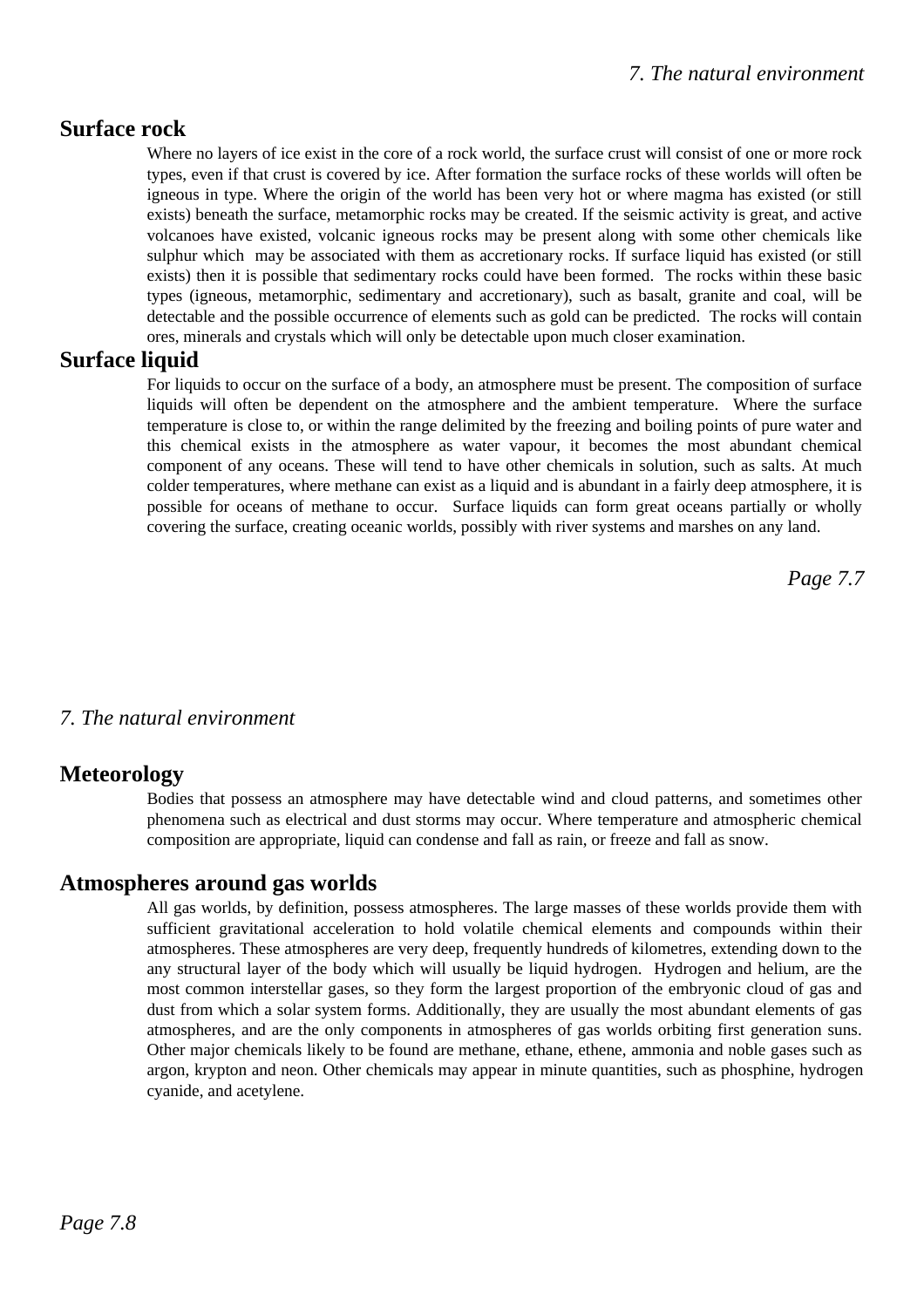#### **Atmospheres around rock worlds**

Only the heaviest and largest rock worlds, whose suns have not yet experienced a supernova, will have sufficient gravitational attraction to retain atmospheres, and these will tend to mainly comprise of the heavier elements and compounds that can exist in gaseous forms at the temperatures and pressures of their worlds. The depths of these atmospheres are frequently low, perhaps only some tens of kilometres. The major chemicals of these atmospheres can create widely different surface environments, some producing conditions suitable for a variety of life forms to evolve, others being poisonous to any known form. Nitrogen, oxygen, methane, ammonia, carbon dioxide and carbon monoxide are examples of chemicals around rock worlds. Other chemicals that may occur in smaller amounts are sulphur dioxide, ozone, argon, krypton, neon and water.

*Page 7.9*

*7. The natural environment*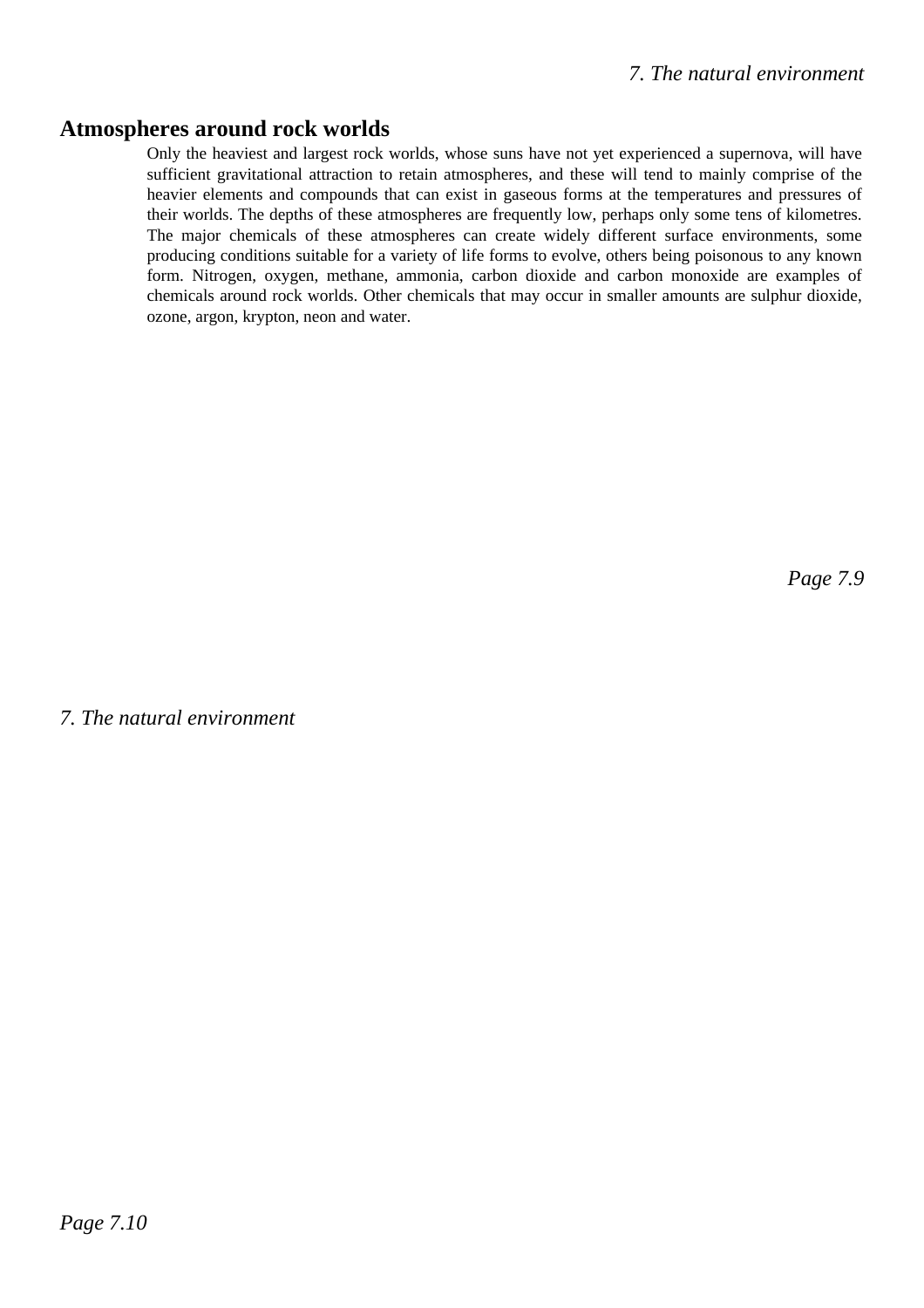# **8. Mothership fundamentals**

## **General description**

The Pioneer Class Mothership is a very powerful and flexible craft.

## **Drives**

The Mothership is equipped with three drives.

# Primary drives (Advanced Timeslip)

The primary drives fitted to the Mothership are used for interstellar flight only.

## Secondary drives (Advanced Unification)

The secondary drives fitted to the Mothership are for use within the boundaries of solar systems.

# Manoeuvring Thrusters (Advanced unification)

The manoeuvring thrusters are used when small amounts of thrust are required, and are useful to achieve stable orbits, or to rendezvous with other craft.

*Page 8.1*

## *8. Mothership fundamentals*

## **Basic keyboard control**

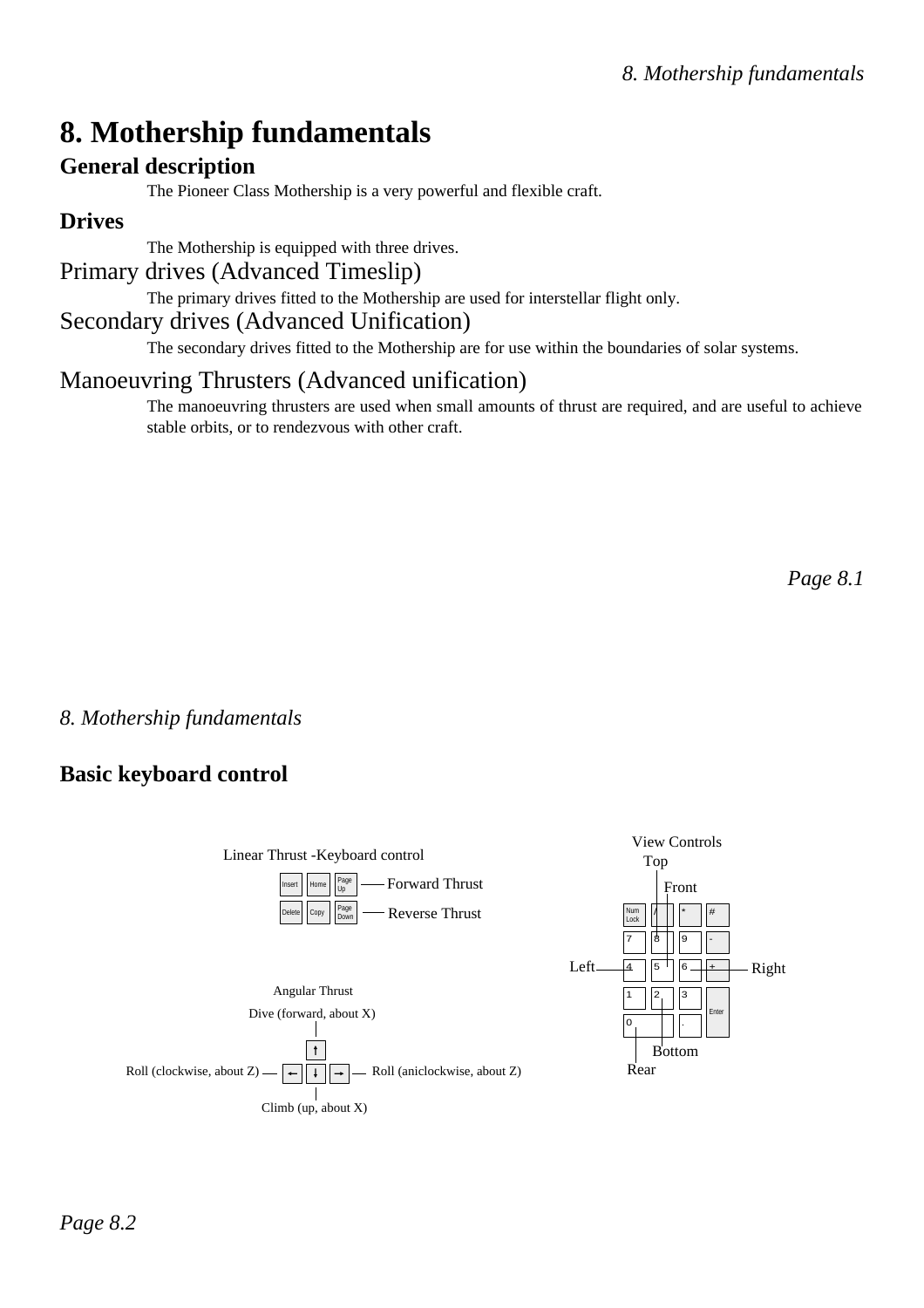## **The Scanner**

The Mothership is equipped with a variable-scale scanner capable of resolving three dimensional distances in the range of 1cm - 8000 light years. Bodies are detected by their gravitational 'footprint', so in crowded spaces, the sensitivity of the scanner is reduced.

## **Scanner scale**

Owing to the very large range of distances over which the scanner is expected to operate, this device is able to limit its view of space to a user-defined radius. As the radius of scan decreases, (a reduction in scale), the scanner becomes more sensitive. To increase the scale of the scanner (zoom out), depress the middle button and move the mouse down. To decrease the scale (zoom in), hold the middle button down and move the mouse up. The vertical bar to the left of the scanner indicates the current scale setting. **Note: When decreasing the scanner scale the effective maximum range of the scanner is reduced. When viewing a trace in one view (eg. plan), and decreasing the scale, the trace may move out of range in the other view, causing it to disappear.**



Increase scale

*Page 8.3*

## *8. Mothership fundamentals*

## Scanner positions

The scanner can display its traces in one of two views.

- \* Front view as though looking straight ahead
- \* Plan view as though looking from above

Front Plan

The marks on the scanner window indicate the currently selected view. As the view is changed (using the right-hand shift and control keys) the scanner can be seen to rotate to the new angle.







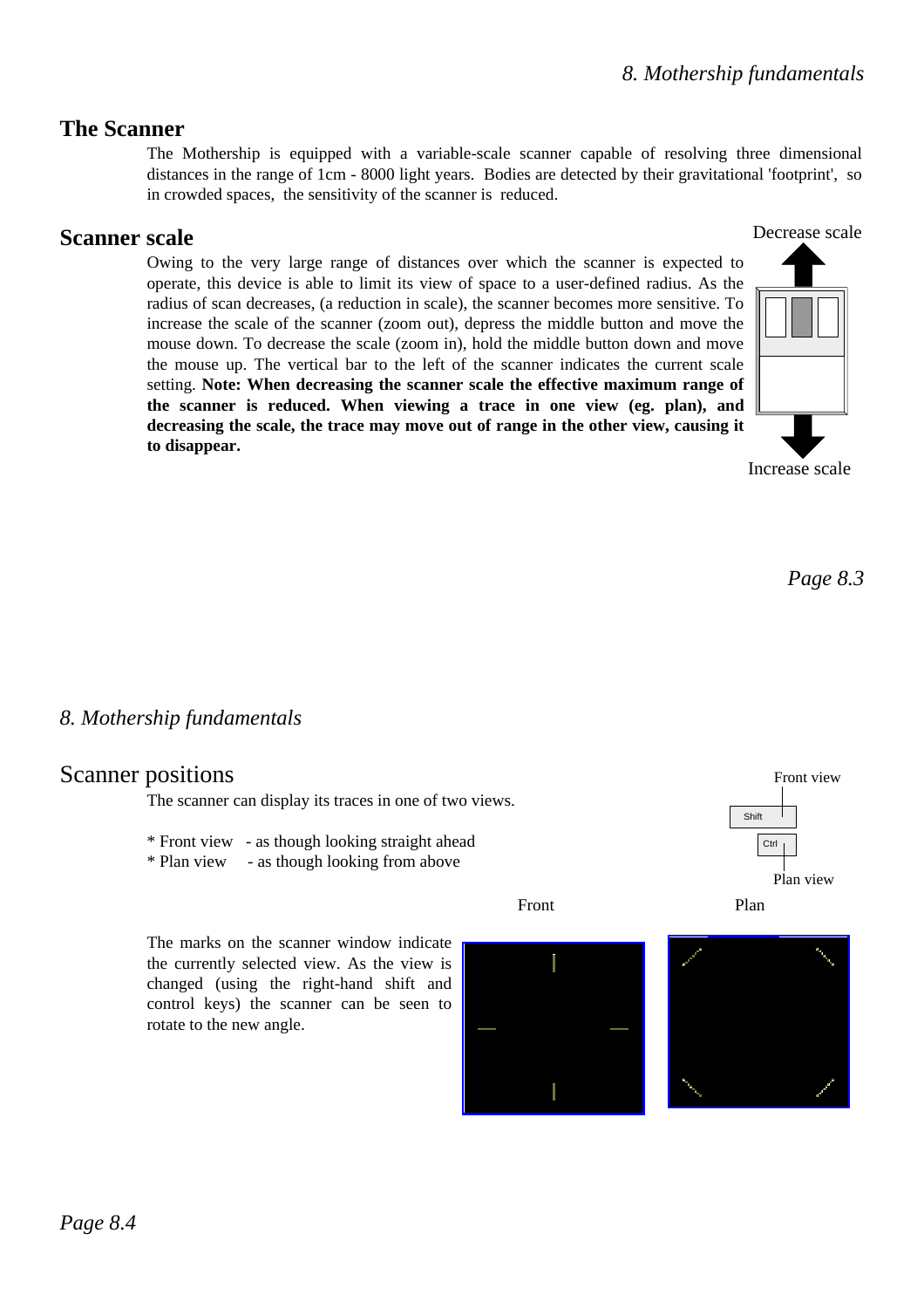## **System pages**

The Mothership has numerous **system pages** arranged in tree form (shown below).



*Page 8.5*

*8. Mothership fundamentals* 

### **The Root Page**

This page is used to gain access to the tree of pages below it. To make a selection, simply click on the chosen icon. The Root page will then disappear, and be replaced by the selected page.

| <b>MOTHERSHIP CONTROL</b>       |           |                                      |
|---------------------------------|-----------|--------------------------------------|
| <b><i><u>ORUIGRIION</u></i></b> | TARGETS   | <b>COMMUNICATIONS</b>                |
| OFFENSIVE                       | DEFENSIVE | <b>TRANSPORTER</b><br><b>SENSORS</b> |
| <b>PROTECTION</b>               | STATUS    | <b>INTERIORS</b><br>DATABASE         |
| <b>FOGINEERING</b>              |           | LIFE SUPPORT                         |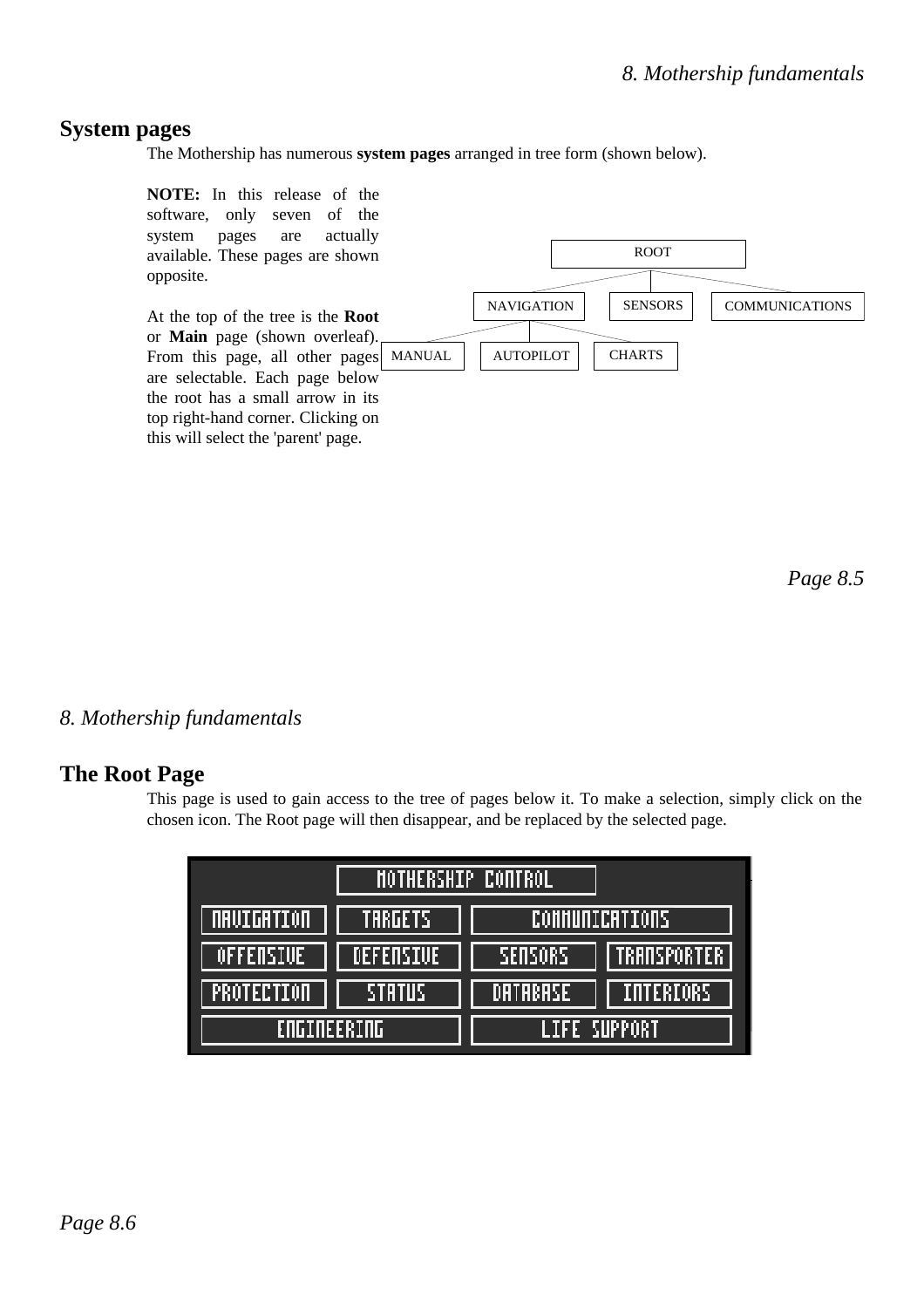## **Target Icons**

Some systems pages provide information or perform actions based on the position of another body in space. Such pages will therefore require a body to be selected and will consequently need to provide a Target Icon to facilitate this. Target icons display a graphic representation of the body to which they have been targeted.



To target a body in space, position the pointer **exactly** over the body in the viewer, or the trace of the body on the scanner. Then drag the body to the target icon. The target icon should then display the appropriate graphical representation. You may drag another body at any time, the old one will be replaced. To cancel a target, simply double click **select** on the target icon.

*Page 8.7*

*8. Mothership fundamentals* 

## **The Navigation Page**

The Navigation page is used solely to gain access to the pages underneath it. It is shown below. To make a selection, simply click on the chosen icon. **Please note that all systems pages are accessible by 'keyboard short cuts' - see the appendix at the end of this manual 'A summary of keyboard controls'.**

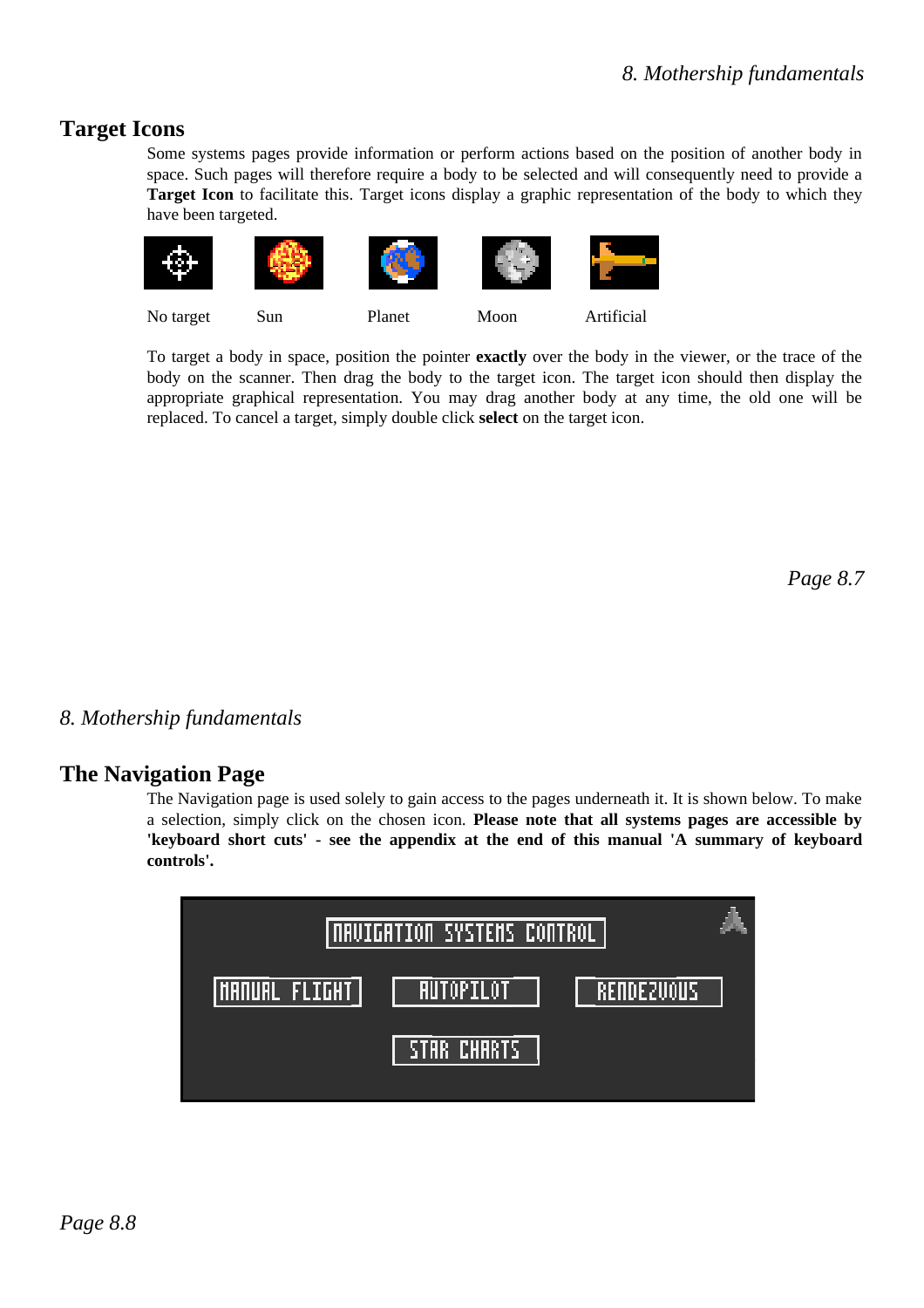# **9. Manual flight of the Mothership**

Manual flight of a craft such as the Mothership is a skill which is relatively easy to gain at a superficial level, but far more difficult to master. In addition to an explanation of the **manual flight page**, this section gives some hints and tips which may assist you in the earlier stages of learning to fly.

Application of linear (forward, back, etc..) thrust in the mothership is a two stage process. Firstly, the pilot uses the **manual flight page** to select the drive (using the drive selection icons) and the power for that drive (using the **thrust** control). Then, when required, the thrust is applied using the appropriate keys, or the **Forward / Reverse** thrust icons.

Note that where the manual flight page refers to speed, it uses the proper physical definition of the term (see the section entitled **Physics)**, that is 'movement without reference to direction'. The nett effect of this is that the speed readings from this page reflect the **total** or **resultant** speed - ie. the sum of the velocity in all directions.

*Page 9.1*

## *9. Manual flight of the Mothership*

### **The Manual Flight page**

The manual flight page is shown below. Although at first glance it may seem complicated, the flight page will soon become 'second nature'. Please note that the target and 'return to parent page' icons are common to several pages and have been described in a previous section.

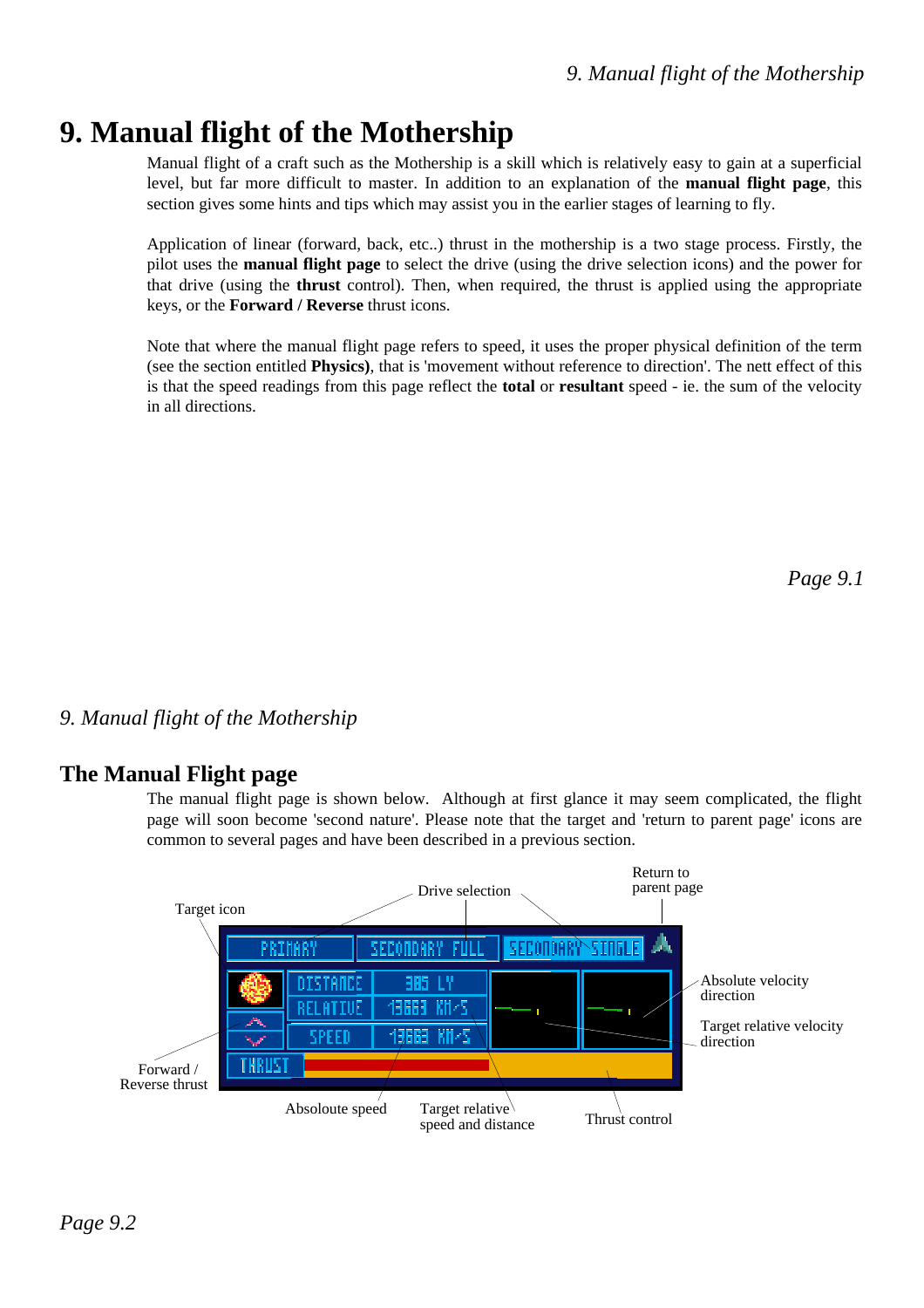#### **Drive selection**

Click on the appropriate icon to select the desired drive.

#### **Thrust control**

This slider is used to display and modify the power of the selected drive. Clicking anywhere on this bar will change the current setting.

#### **Forward / Reverse thrust icons**

These icons apply the specified thrust, using the specified drive. The **Page up** and **Page down** keys may also be used for this purpose. The thrust is only applied while the mouse button is held down.

#### **Absolute speed**

This is a numeric representation of your current speed. In the context of the flight page, the term **absolute** means 'relative to the solar system'. You may consider this speed as your **real** speed. When outside a solar system, this term means 'relative to the galaxy'.

#### **Target relative speed and distance**

The speed indicated here is your speed relative to that of your target. Put another way, this speed is the **difference** between your speed and that of your target. The distance shown here is the distance between you and your target. **Note that where appropriate you may click on the 'distance' icon to toggle to an 'altitude' reading.** These two figures only appear when a target has been selected.

*Page 9.3*

#### *9. Manual flight of the Mothership*

#### **Absolute velocity direction and Target relative velocity direction**

The two diagrams shown here are fundamentally the same in operation. In each diagram the green (left hand) trace shows the direction of your **X and Y** velocity components. The yellow (right hand) trace shows the direction of your **Z** velocity component. For an explanation of these terms (X Y and Z) please refer to the section entitled **geometry.** 

| Direction of travel X trace       | Y trace       | Z trace       |             |
|-----------------------------------|---------------|---------------|-------------|
| Directly forward                  | dot           | dot           | line upward |
| Directly backward dot             | dot           | line downward |             |
| Directly to the right             | line to right | dot           | dot         |
| Directly to the left line to left | dot           | dot           |             |
| Directly up                       | dot           | line upward   | dot         |
| Directly down                     | dot           | line down     | dot         |

From this table you should get a feel for the nature of these traces. The representation of directions is a lot harder to explain than it is to understand; the best way of getting used to it is to fly, and experiment. The left hand diagram represents your **target relative** velocity direction (ie., the **difference** between your velocity and that of your target), and the right hand diagram shows your **absolute** velocity direction.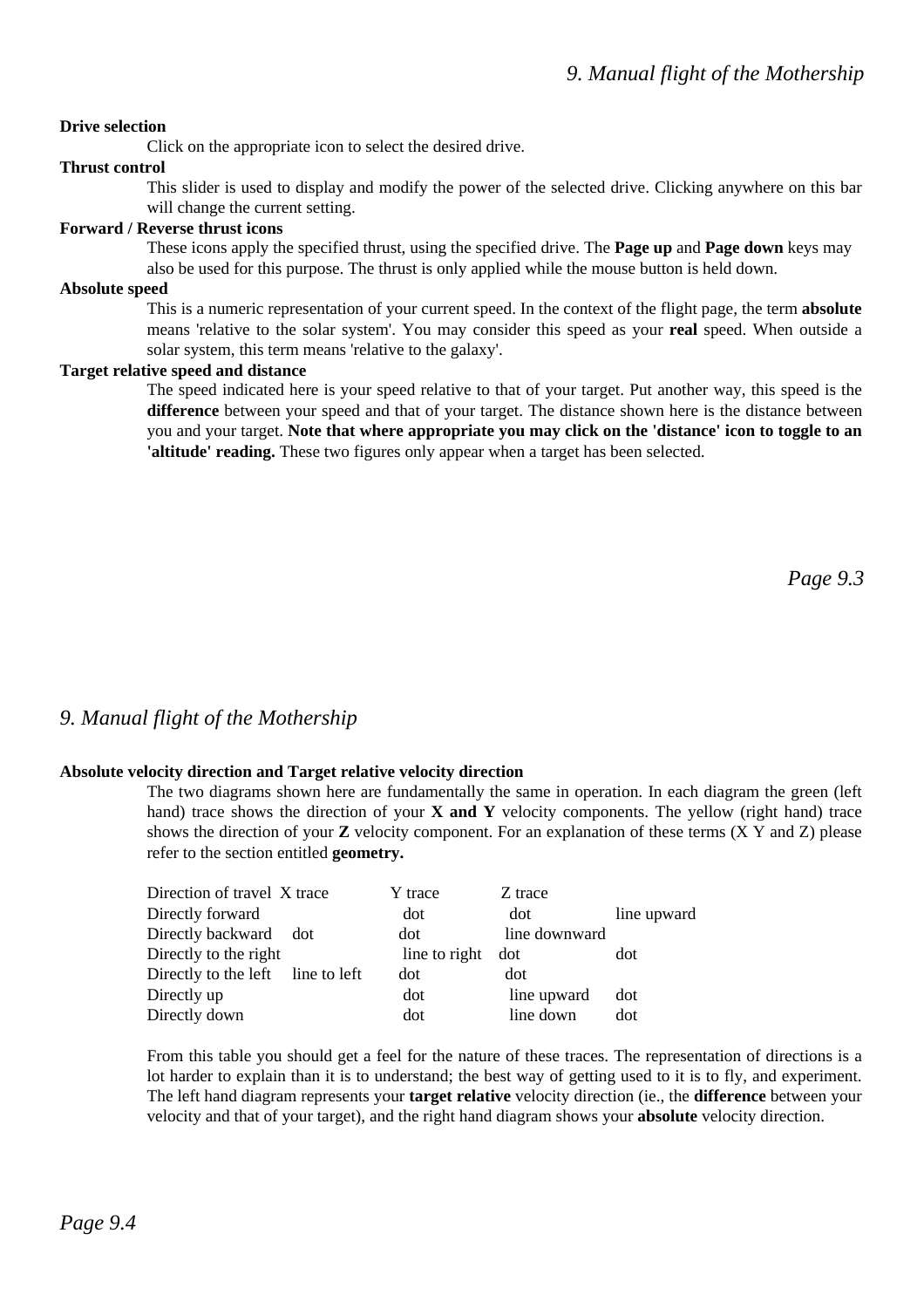# **Changing direction**

When flying in space changing direction is not merely a process of pointing in a different direction. Any speed you have built up in a previous direction must be reduced to a negligible level first. For example, imagine that you were flying straight ahead at light speed, and wished to change direction and fly upward. Merely orienting your craft upward would not change your direction at all (see diagram).

The correct approach would need be to slow down first (or stop - but this is seldom done), re-orientate and accelerate in the new direction (see diagram).



*Page 9.5*

### *9. Manual flight of the Mothership*

## Flying to distant objects

Space is big. Very big. Your destination may be billions of kilometres away. Therefore it is impossible to simply aim your craft in the general direction and expect to fly there in one leg (any tiny inaccuracy in your aim would lead to massive errors of position as you cover the vast distance between your starting position and your target).

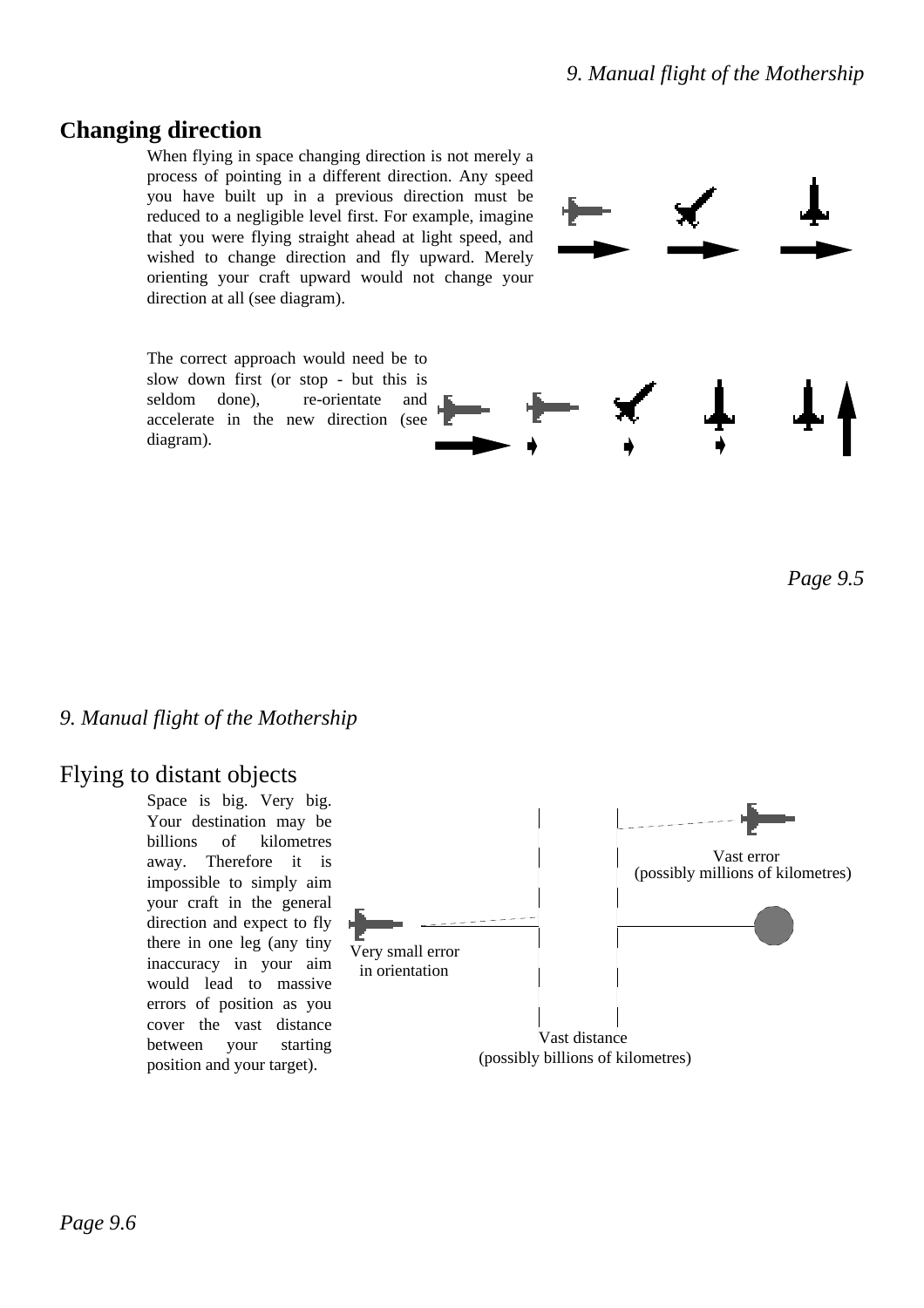## Legs

Flying to a distant object will probably require you to break the journey down into many, more manageable, **legs.** Using the scanner (at the appropriate scale), you should aim the craft as best you can and fly toward the target. You will probably want to switch to the **plan** view on the scanner in order to monitor your progress. Decrease the scanner scale as you approach, and you will begin to see the errors in your original aim. It is then necessary to stop, re-orientate and repeat the process. Bear in mind that any speed you build up as you accelerate will need to be countered by a period of deceleration. You may have to perform several legs before the target object is visible through the viewer, at which point you may choose to continue your journey without the aid of the scanner by sight alone. This is an art best learned by experience.

*Page 9.7*

*9. Manual flight of the Mothership*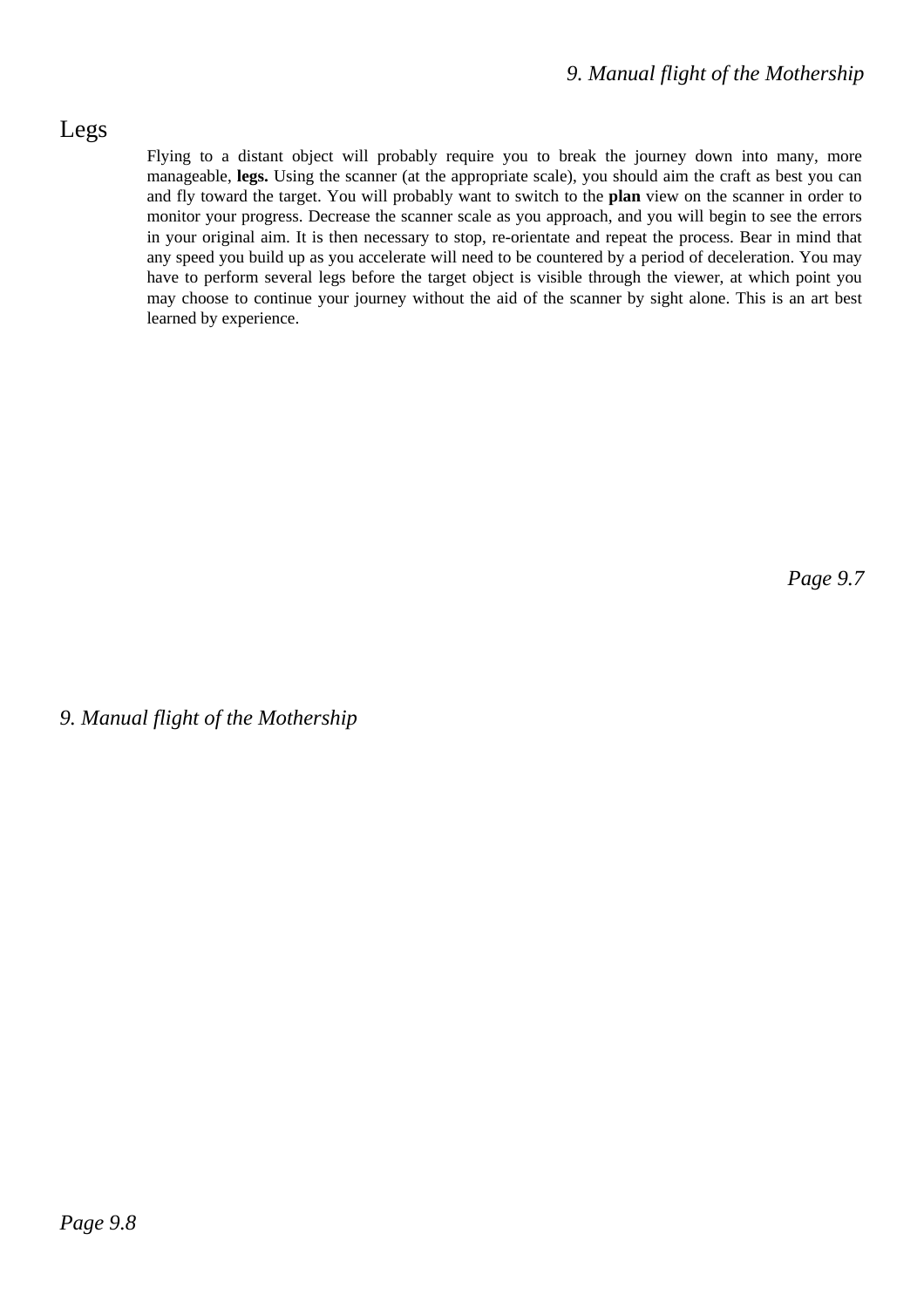# **10. Automatic flight of the Mothership**

The Mothership provides an **Autopilot** to facilitate automated flight. The Autopilot control page appears below. The Autopilot is able to perform several functions. All such functions with the exception of **Angular Halt** require a target to have been selected using the target icon (refer to the previous section on **Target Icons**). To select or cancel any function of the Autopilot, simply click on the chosen icon.



*Page 10.1*

### *10. Automatic flight of the Mothership*

### Angular Halt

The Autopilot will use the angular thrusters to eliminate any angular (rotational) movement.

#### **Orientate**

The Autopilot will use the angular thrusters to orientate the craft to the specified target. The icons to the right of the **Orientate** icon are used to select the attitude of orientation. Simply click on the desired attitude.

### Station Keeping

The Autopilot will use the linear drives to eliminate any relative movement of the craft with respect to the target. The **X Y Z** icons to the left of the **Station Keeping** icon are used to specify the axes in which movement is to be eliminated. For example, if the **X** and **Y** axes are selected all movement will be eliminated in these axes.

#### Navigate

The Autopilot will use a combination of the other three functions to navigate the craft to the selected target as quickly as possible.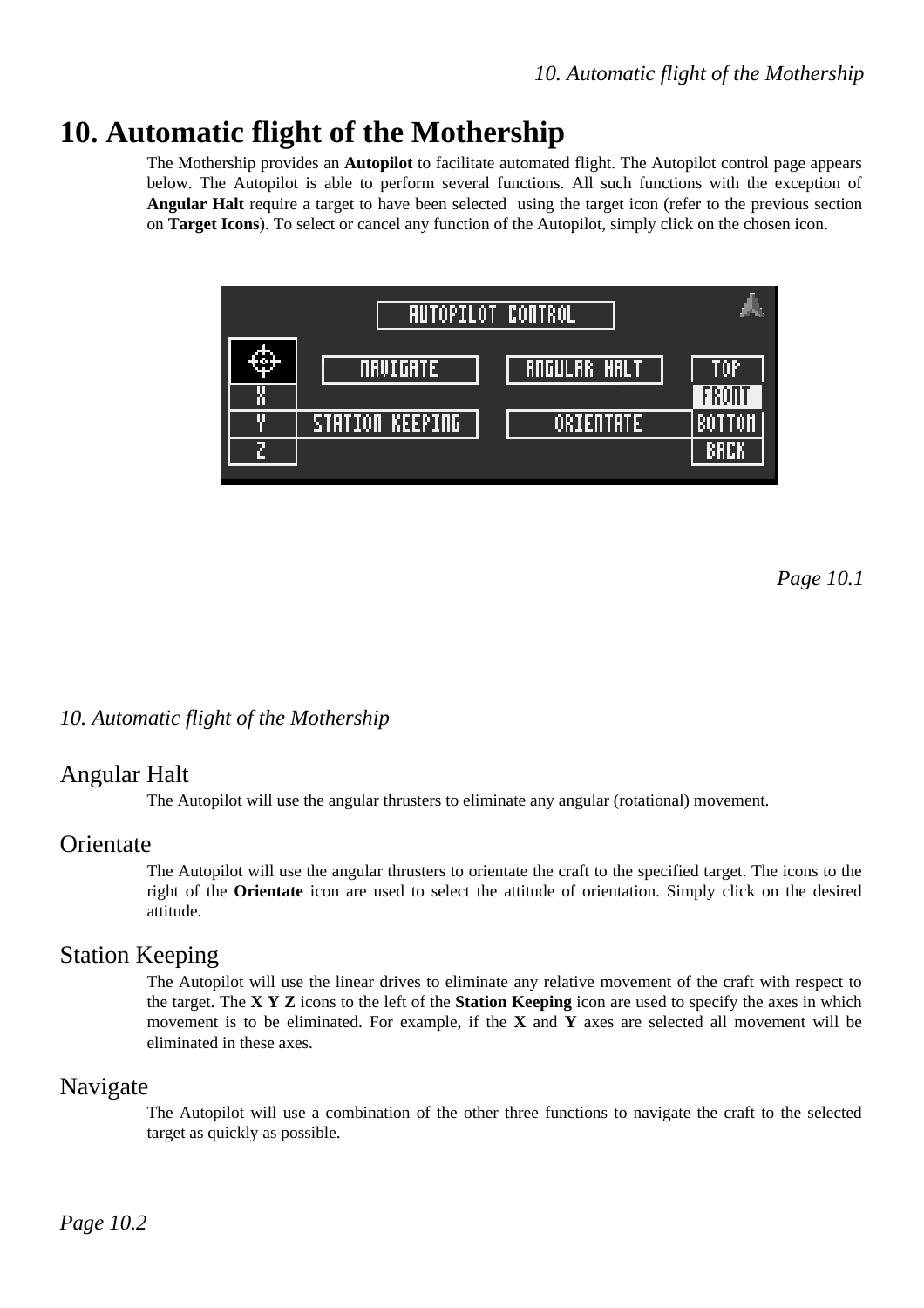### **Advice on use of the Autopilot**

The Autopilot system may be used in several ways to assist the pilot. Primarily, the **Navigate** function is used for completely automated flight where the pilot has only to occasionally monitor the progress of the journey to avoid collisions, etc. **Station Keeping** is often used with all axes enabled, to counter the effects of gravity without needing to achieve a stable orbit and to help maintain rendezvous between craft. Used with the **X** and **Y** axes enabled, and in conjunction with manual flight, the **Station Keeping** function is very helpful when navigating large distances, as all drifting is eliminated (see the section on manual flight).

**Note: When in close proximity to other bodies (particularly large ones) and under the control of the autopilot (particularly at the beginning a navigation) the pilot should be aware of the possibility of collision, as the autopilot does not account for the presence of such bodies.**

*Page 10.3*

*10. Automatic flight of the Mothership*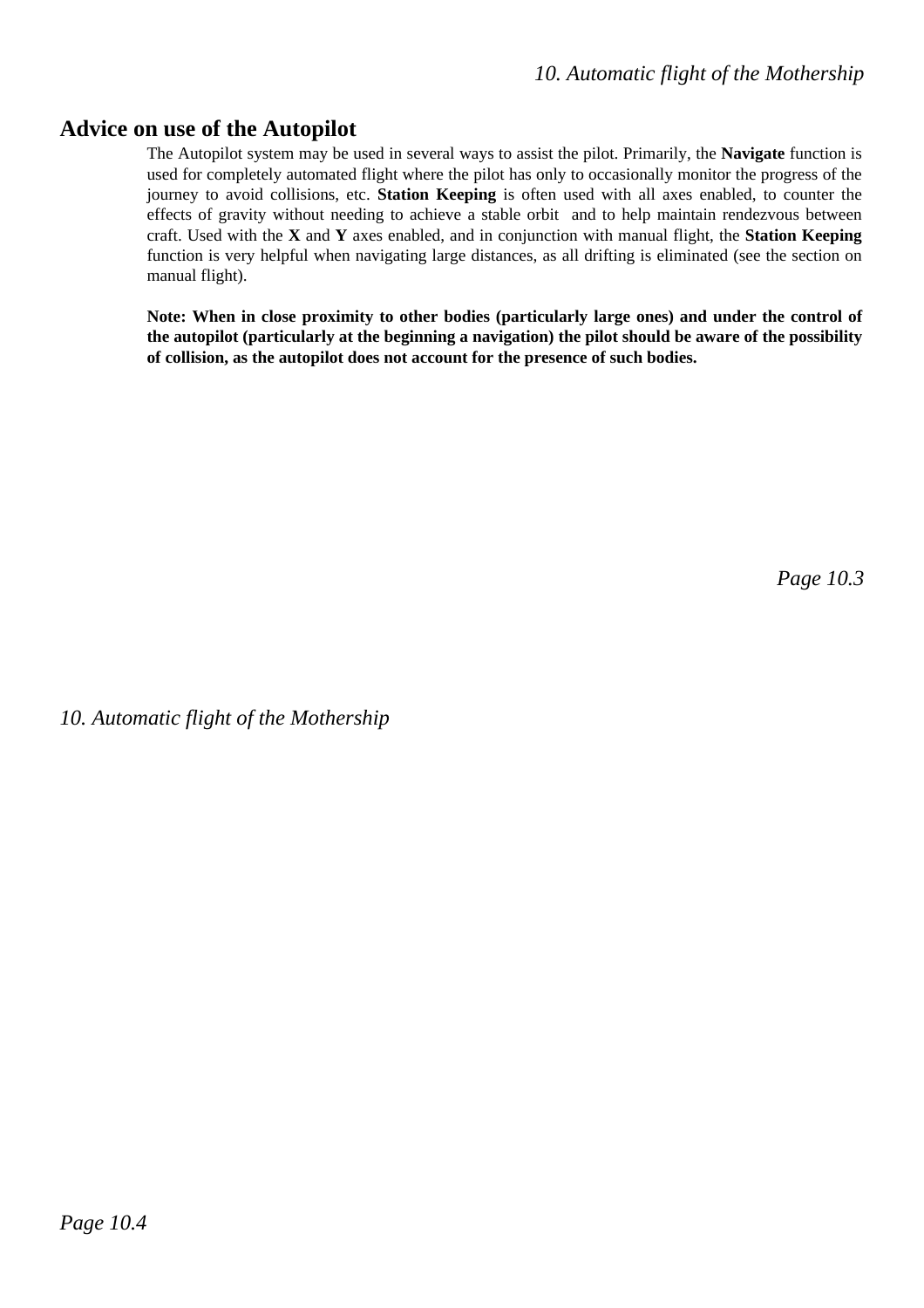# **11. Interstellar flight in the Mothership**

The pilot who looks into space will invariably see a vast number of stars. The more distant of these are in other galaxies, and these generally appear white in colour. The pilot will often be able to see stars which are brighter and more colourful than these distant stars. Such stars are very likely to be within the local galaxy. When within solar system space, the scanner aboard the Mothership is unable to resolve the positions of these stars, as the bodies in the local system reduce the sensitivity of the 'gravity footprinting' technology. However, as the Mothership leaves solar system space, the local stars become resolvable on the scanner and another change occurs; the **Primary Drives** are automatically enabled (these are necessarily disabled when within the confines of a solar system as the vast temporal flux created by such drives can dangerously interfere with the time continuum in the local area). The Mothership is then free to navigate to other stars within the galaxy. On approaching a target solar system, the pilot must reduce the velocity of the Mothership to a level compatible with the **Secondary Drives** as the **Primary Drives** may automatically disable themselves. Fortunately for the novice pilot, the Autopilot system is capable of navigating these vast distances, and is a good demonstrator of the skills required for interstellar flight.

*Page 11.1*

## *11. Interstellar flight in the Mothership*

## **Interstellar Navigation - the Galactic Map and the Charts Page**

Due to the vast distance involved in interstellar flight, the Mothership is equipped with a dynamic, three dimensional galactic map. The coordinates of the stars within this map have been determined by the Galactic Council's scientists with the aid of deep space scans. The galactic map is controlled by the Charts page; to select this, click the 'Charts' icon on the Navigation page (see the section entitled **The Navigation Page**). The charts page is shown below. An explanation of each icon and its use follows, but please note that in this release of the software there are several icons on the page which are unimplemented, these are 'map' and the small icon above it.

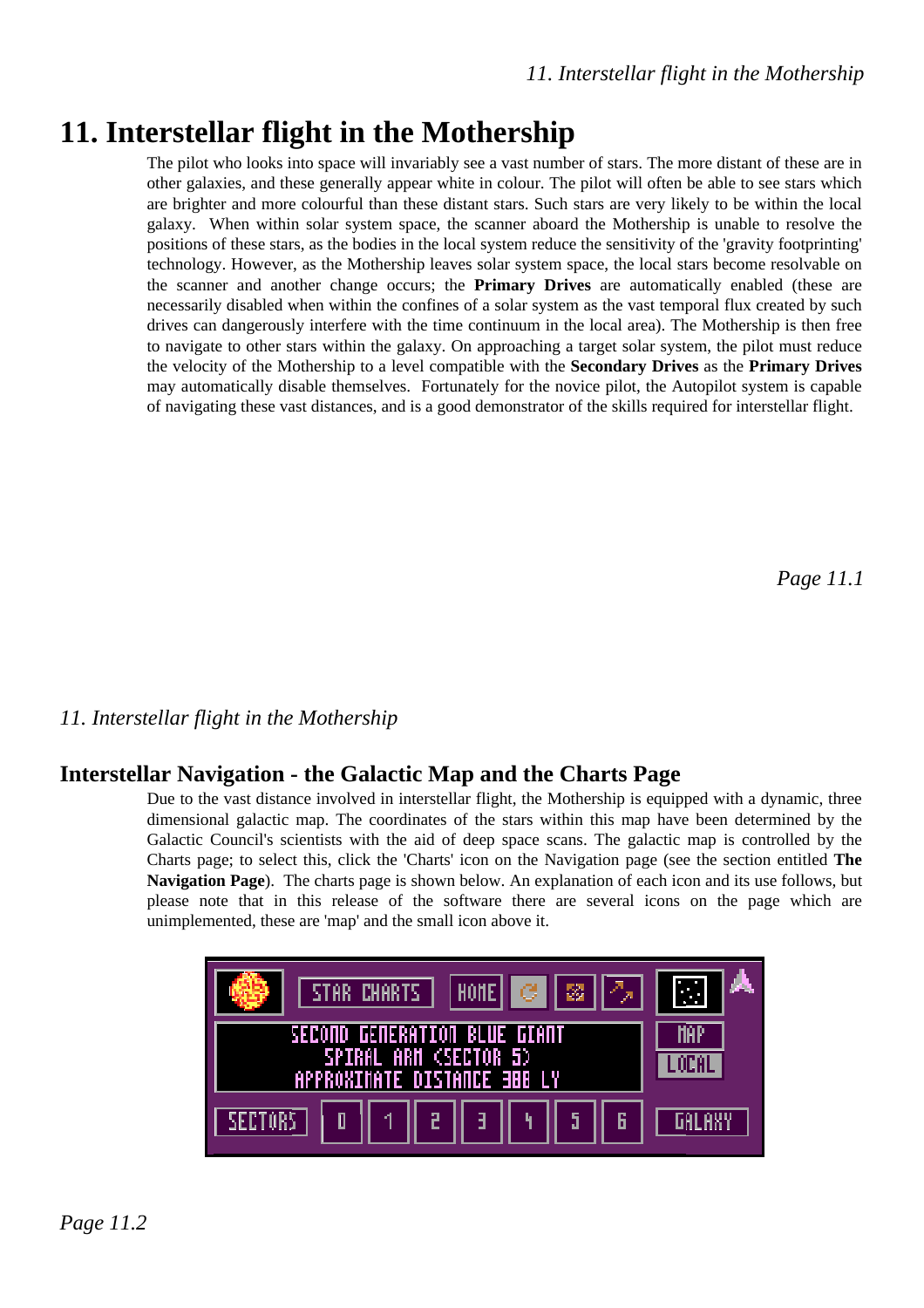#### **Explanation of charts page icons**

Note that the target icon and the up arrow are common to several pages and have been explained in a previous section. When enabled, the galactic map replaces the view of space in the main window.

### Galaxy

Click this icon to display the whole galaxy. Click again to cancel this.

#### Sectors 0-6

Click on the icons to display the chosen sector. Click once again to cancel. Note that if a sector is selected in conjunction with the **Galaxy** icon, the whole galaxy is displayed, with the chosen sector highlighted.

#### Local

Click this icon to highlight the local group of stars, the white star is the closest.

A star may be dragged from the map to the target icon on the Charts page to reveal some information about its nature and distance. In addition, stars may be dragged to the target icon from the scanner, and in come cases, from the viewer. When in interstellar space, local stars may be dragged from the map to other pages which require a physical position, such as Autopilot, Flight Page, and Sensors.

*Page 11.3*

### *11. Interstellar flight in the Mothership*

#### Moving the map

The galactic map can be manipulated by the user. Three functions are available: **Rotate, Scale,** and **Translate**. The desired function is selected by clicking on the appropriate icon on the charts page. When the chosen function has been selected, the map can be moved by holding down the **right button** and moving the mouse. An explanation of each of these functions follows.

|   | <b>Rotate</b>    | - mouse movement causes the map to rotate          |
|---|------------------|----------------------------------------------------|
| 綴 | <b>Scale</b>     | - mouse movement reduces / increases the scale     |
| Д | <b>Translate</b> | - moving the mouse causes the map to move linearly |

Click on the **Home** icon to reset the map back to its original state.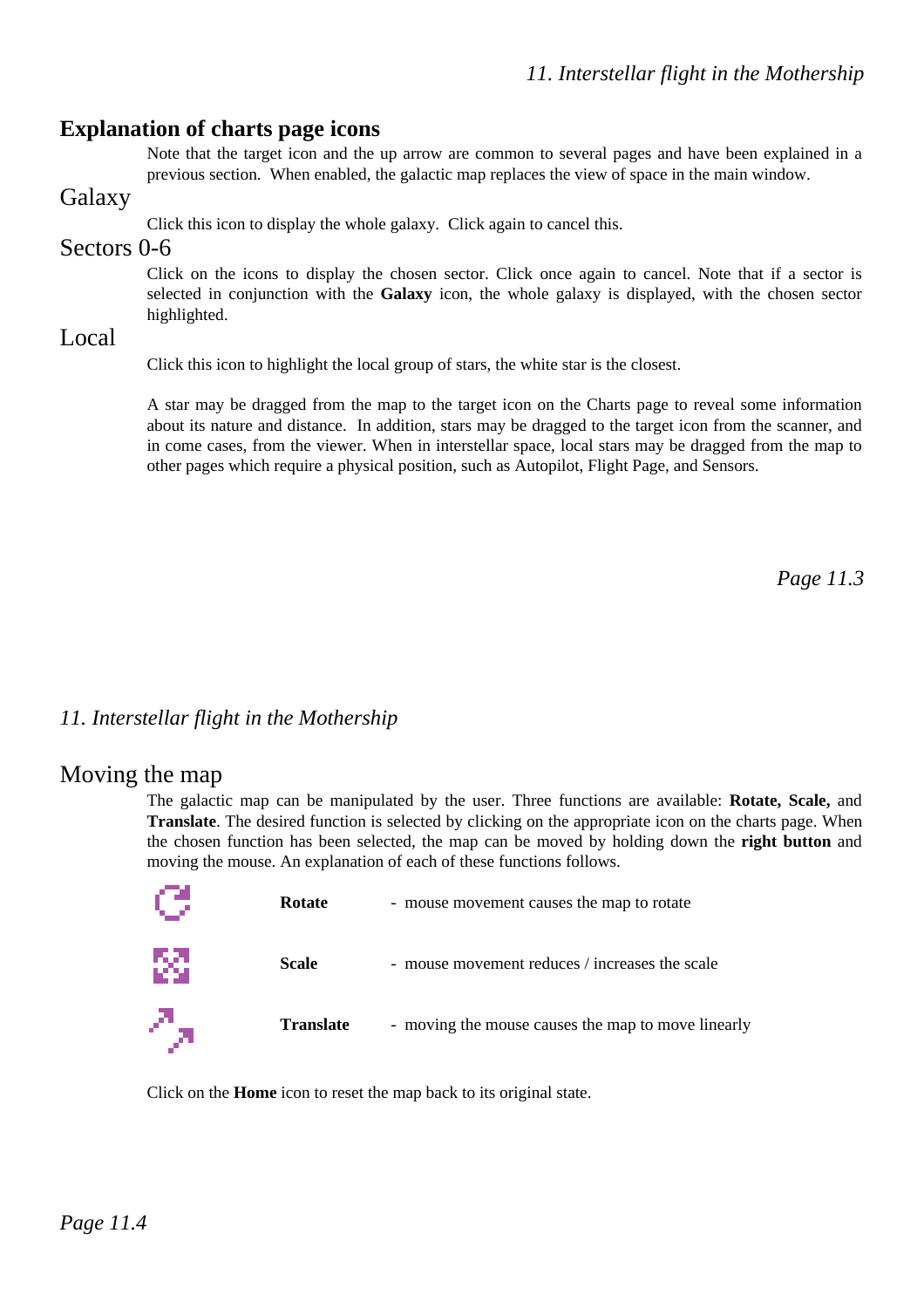# **12. The Mothership's sensory systems**

The Mothership is equipped with a very powerful systems for sensing bodies in space, and providing information to the pilot resulting from such activity. The sensory systems are accessible through the **Root Page**, via the **Sensors** Icon. The sensor page is shown below.



*Page 12.1*

#### *12. The Mothership's sensory systems*

The sensory system requires a target to be dragged to its target icon before any operations can be performed. When a target has been provided, the title icon ("Sensory Systems Control") may be clicked to toggle between the report page and the appropriate menu. The exact contents of the menu will depend on the nature of the body targeted and the distance of the Mothership from that body. **Pilots should therefore note that the level of detail available from the sensor systems is dependent on the distance between the Mothership and the targeted body.** Items within the menu may be clicked upon, some will reveal sub-menus, and others will provide a report. To obtain the parent menu from a sub-menu, click on the menu title icon. The two large arrows to the right of the report window may be used to scroll the text in the report window up and down, this is useful to view portions of a report which have disappeared off the top of the window. When a new report is generated, the report window is automatically moved to the bottom of its buffer in order to facilitate viewing of the most recent additions. Refer to the sections on **Astronomy**, **The natural environment, Physics** and **Geometry** for explanations of the terms used within these reports, and the nature of the bodies being examined.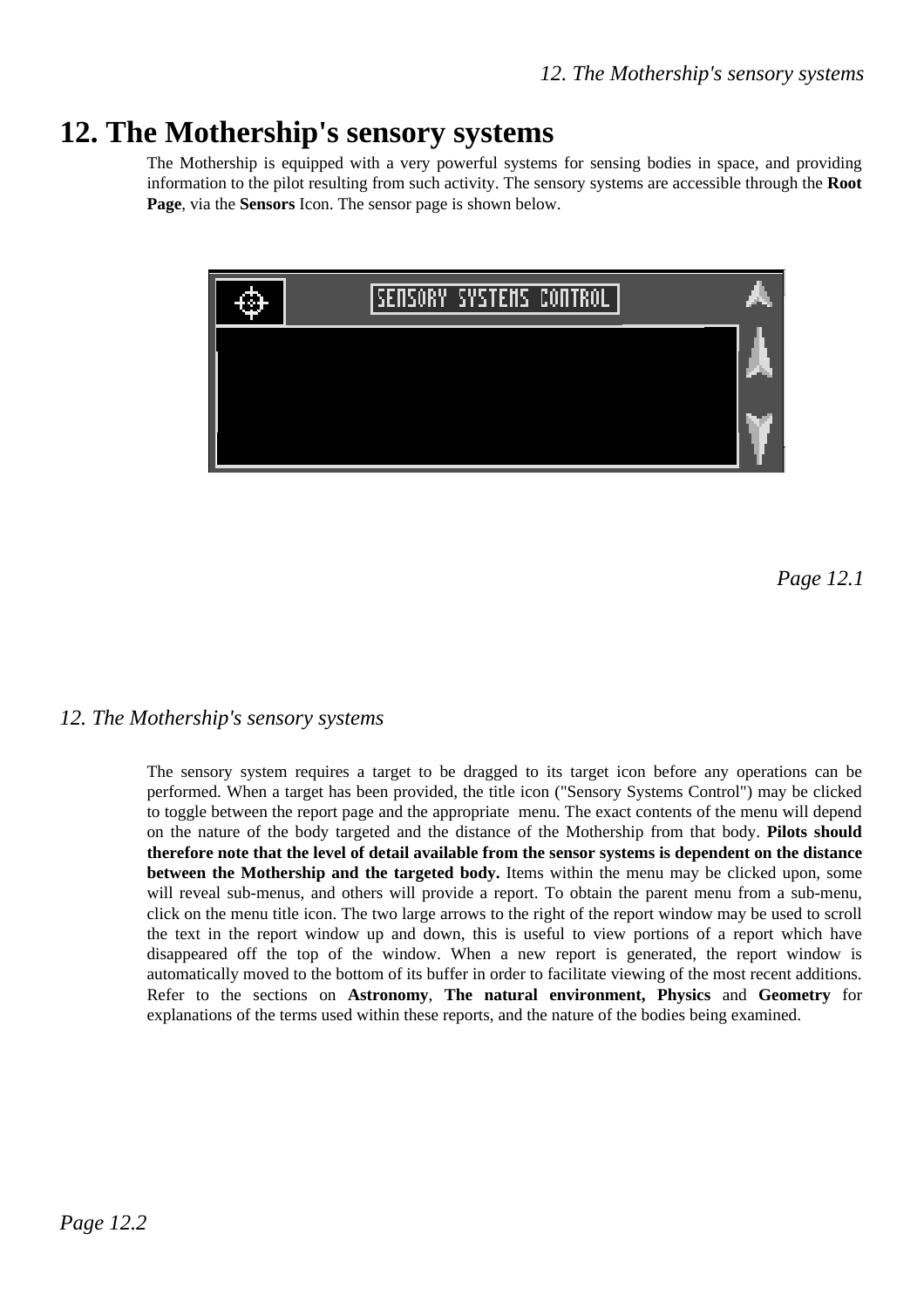# **13. The Mothership's communications system**

The Flight Trainer is equipped to simulate a small subsection of the communications system available onboard the Mothership. The communications system page is shown below. Use of aspects of the communications system is similar to that of the sensory system. An explanation of this use follows.



*Page 13.1*

#### *13. The Mothership's communications system*

### General use of the communications page

The menu system used in communications is identical to that of the **sensory** system. The title bar is used to toggle between a menu and the underlying text window. The text window appears after a menu selection has been made. The arrow icons to the left are used to scroll the text up and down. The small arrow in the top right hand corner is the 'return to parent page' icon, and has been described in a previous section.

#### Establishing a communications carrier

A communications **carrier** is a connection between two communications systems. The existence of a carrier does not imply a conversation, nor does it state that either party need be aware of it's existence. It is **merely a link between two communications systems and is vital if any subsequent conversation is to be entered into**. A communications carrier is established in one of four ways:-

1. **You target a body whose communications system is free.** In this case, a carrier is established instantaneously, and the target icon on your communications page will show the nature of the body targeted.

2. **You target a body whose communications system is busy.** Here, your chosen target cannot immediately set up it's half of the carrier and you will need to wait until it becomes free. Your target icon will flash until a carrier is established, and will then revert to the normal mode which indicates the nature of the body targeted.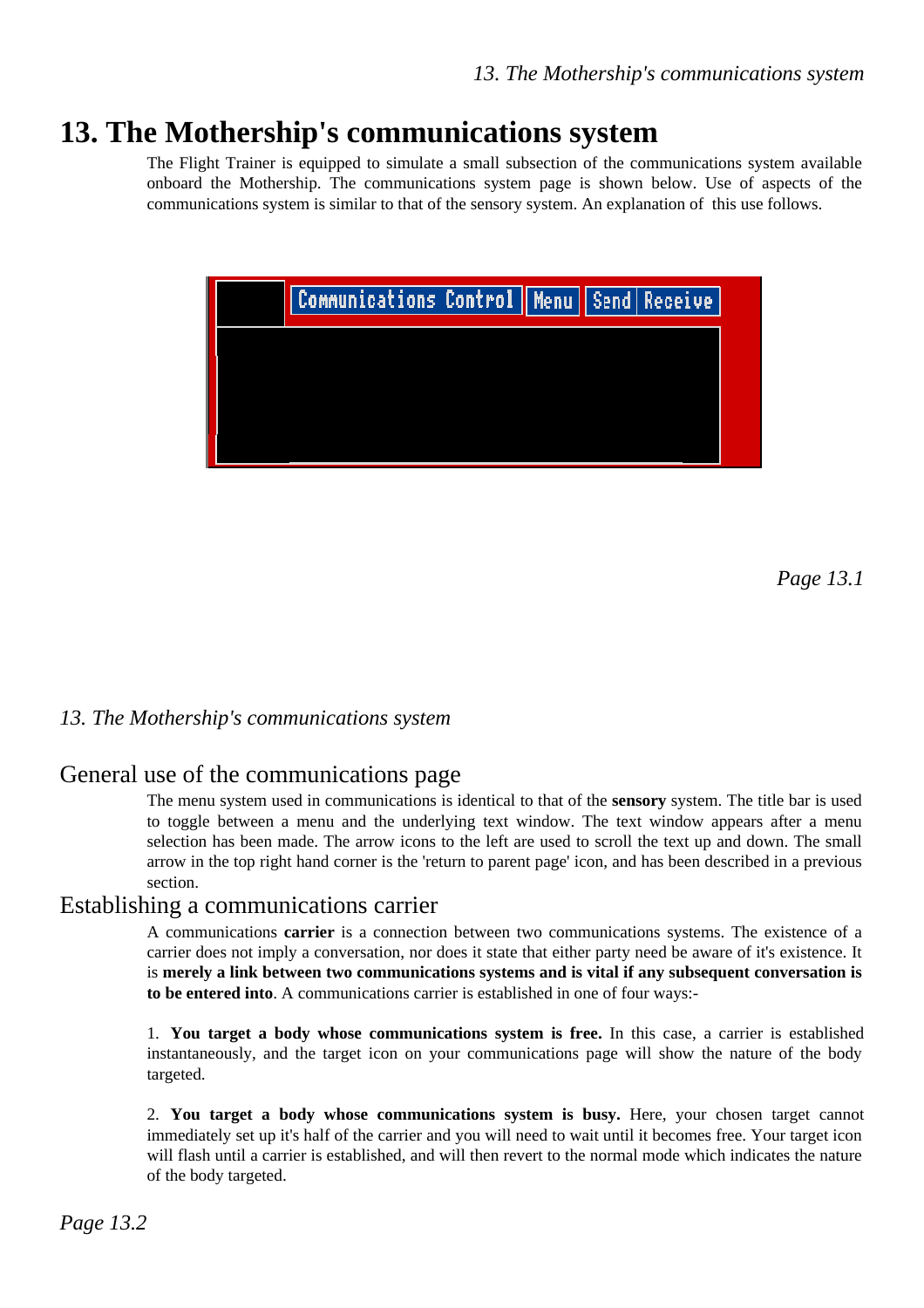3. **Another body targets you, and your communications system is free.** In this scenario, your communications system will automatically provide its half of the carrier protocol and such a carrier will be immediately established. Your target icon will show the nature of the body responsible for the origination of the carrier.

4. **Another body targets you, and your communications system is busy.** Your communications system is unable to set up a carrier in this case, and you will be warned of this condition by the target icon which will flash until you drop the current carrier. When this is done, your communications system will allow the new carrier request to be satisfied and your target icon will show the nature of the body responsible for the origination of the new carrier.

### Standard introduction protocol

After the carrier is established it is standard protocol for the originator of that carrier to send a **hail** message, the reply to which is an **acknowledge** message. This exchange allows the communications systems of both parties to configure their **conceptual matrix translation software** appropriately.

#### Sending messages

A message is sent by summoning the communications menu (click on the title bar) and selecting the desired option. The menu will then disappear and the text of the message will be written to the screen in it's place.

*Page 13.3*

#### *13. The Mothership's communications system*

#### Receiving messages

When an incoming message is received the text of that message will be shown in the window.

## Standard sign-off protocol

It is polite to finish all conversations with the **sign-off** message. On receipt of this message the other party will generally drop their communications carrier.

## Dropping a communications carrier

A communications carrier is dropped (or cut) by double-clicking on the target icon. Note that it is very impolite to do this without first issuing the standard sign-off protocol.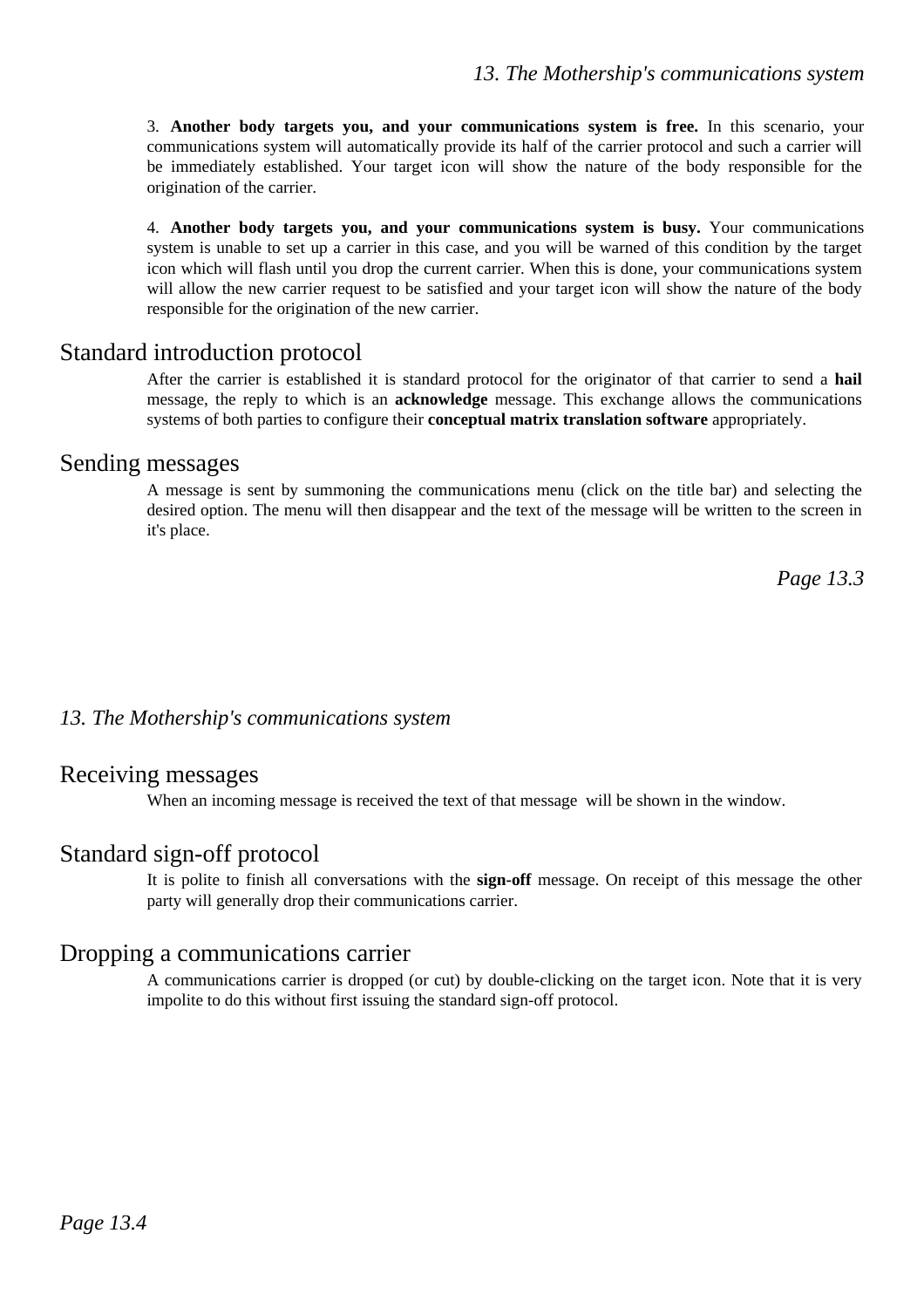# **14. The Hopper craft - fundamentals**

The Hopper craft is a small, highly manoeuvrable craft which is carried within the Mothership. It is moved in and out of the Mothership by means of the **transporter**. The Flight Trainer has only a limited simulation of the transporter system. The Hopper is totally dependent on the Mothership for it's survival. The pilot who finds him/herself aboard the Hopper in space with the Mothership destroyed or permanently disabled is doomed to a slow death by any, or combinations, of the following: asphyxiation, cold, heat, starvation, etc...

The primary use for the Hopper is flight which requires greater manoeuvrability than that offered by the Mothership. This may include close quarter combat, certain types of rendezvous etc. The Flight Trainer provides only a very limited simulation of the Hopper craft, with much functionality missing, notably the combat systems.

*Page 14.1*

*14. The Hopper craft - fundamentals*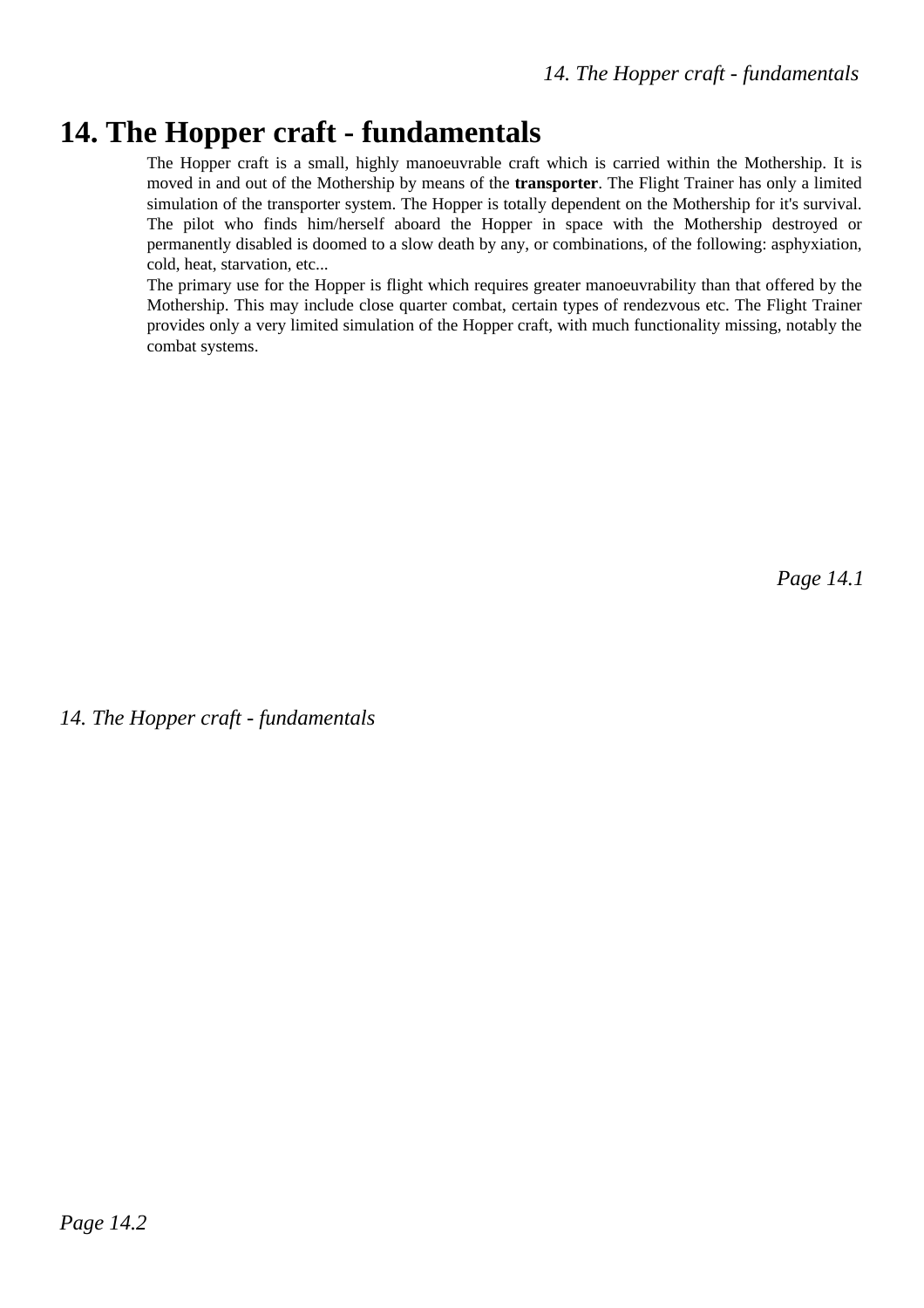# **15. Flying the Hopper craft**

When you have mastered the control systems of the Mothership, recruits should experience no difficulty in manoeuvring the Hopper craft.

*Page 15.1*

*15. Flying the Hopper craft*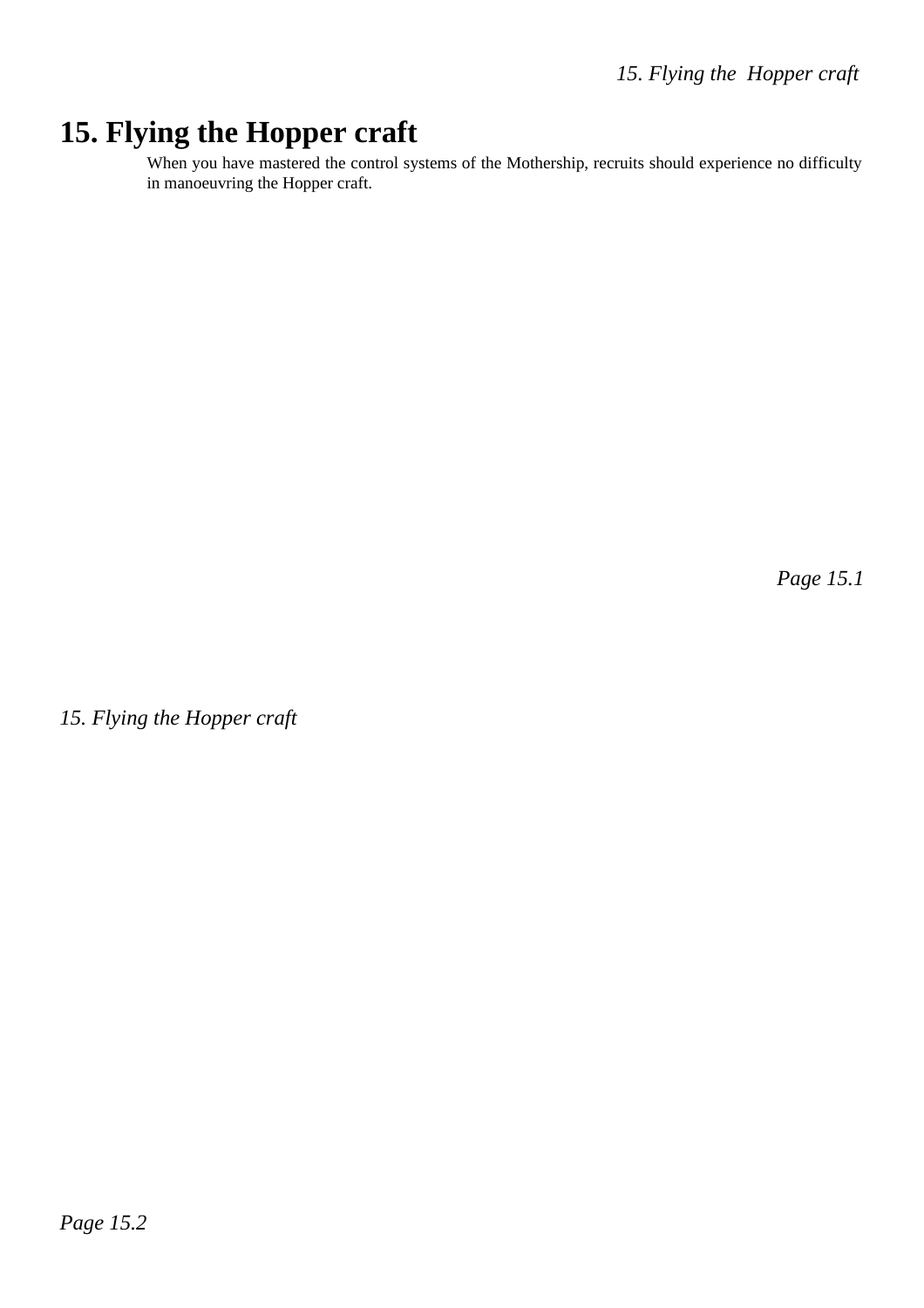# **16. The Hopper craft systems**

The systems of the Hopper include two basic drives and scanning and viewing capabilities. These are consistent with, but more limited than, those of the Mothership.

*Page 16.1*

*16. The Hopper craft systems*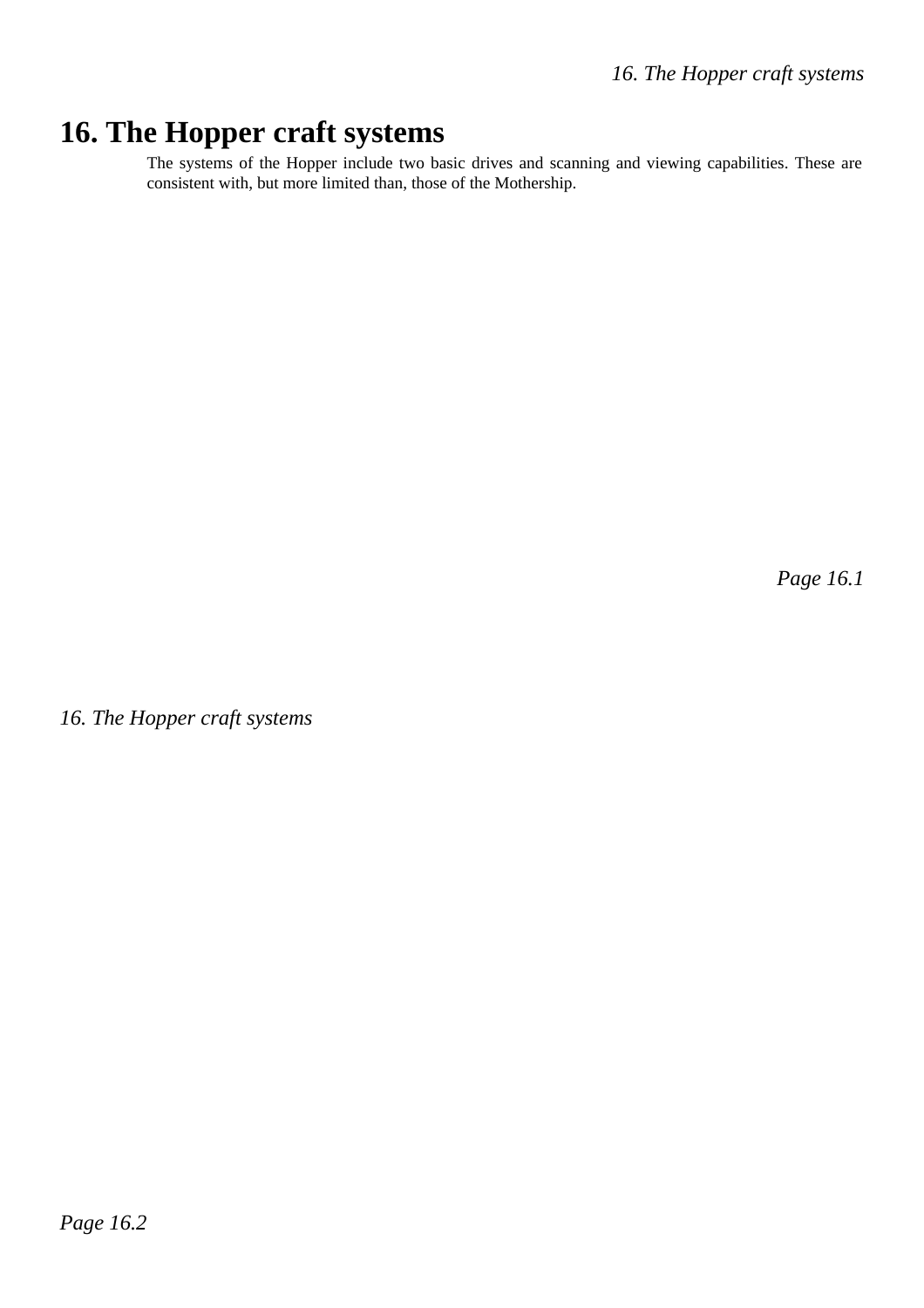# **17. The Flight Training Programme**

The Galactic Council introduced this training programme to enable new recruits to acquire the knowledge and basic skills essential to graduate as Pilots and to depart on their inter-galactic adventure. In order to increase the chances of success on arrival at the target Galaxy, the training missions have been designed to encourage familiarity with the simulated sector of the Target Galaxy, space navigation in general, and this Manual. The Training Programme is divided into two training missions. They both involve:

- Using Star Charts for locating and navigating between solar systems
- Piloting your Mothership using Manual Flight controls and AutoPilot
- Controlling your sensory devices in order to examine natural bodies
- Using your communications system for interaction with artificial objects you encounter
- $\bullet$  Identifying and avoiding hazards to your craft.

### The First and Second Missions

The goal of the first Mission is to discover and retrieve the **Hopper**, which is parked in orbit somewhere within the simulated sector. The second Mission involves operating your Hopper craft within solar systems as well as utilising skills gained during the first Mission, thereby providing the recruit with rounded experience. The goal of the second Mission is to discover the **Galactic Council Training Post** in the simulated sector and thereby graduate from the programme.

*Page 17.1*

#### *17. The Flight Training Programme*

### **Artificial Objects**

A large number of artificial objects exist within the simulated sector. Many are hazardous. Many others respond to communications and contain Mission Instructions within their control systems. The Hopper is a unique artificial object. Another is the Galactic Council's Training Post in which Representatives of the Galactic Council await your arrival.

#### **Mission Instructions**

A Mission Instruction describes environmental phenomena associated with the location of an artificial object.

The tasks for the recruit are:

- $\bullet$  To identify possible destinations within the simulation where the environmental phenomena may exist
- $\bullet$  To use navigation and sensing systems to attempt to discover an occurence of the phenomena
- To use the scanner to verify the presence of any artificial object in the region
- To communicate with that object and receive the Mission Instruction it contains.

The final Instruction in a Mission implies the location of the artificial object which is the goal of that Mission.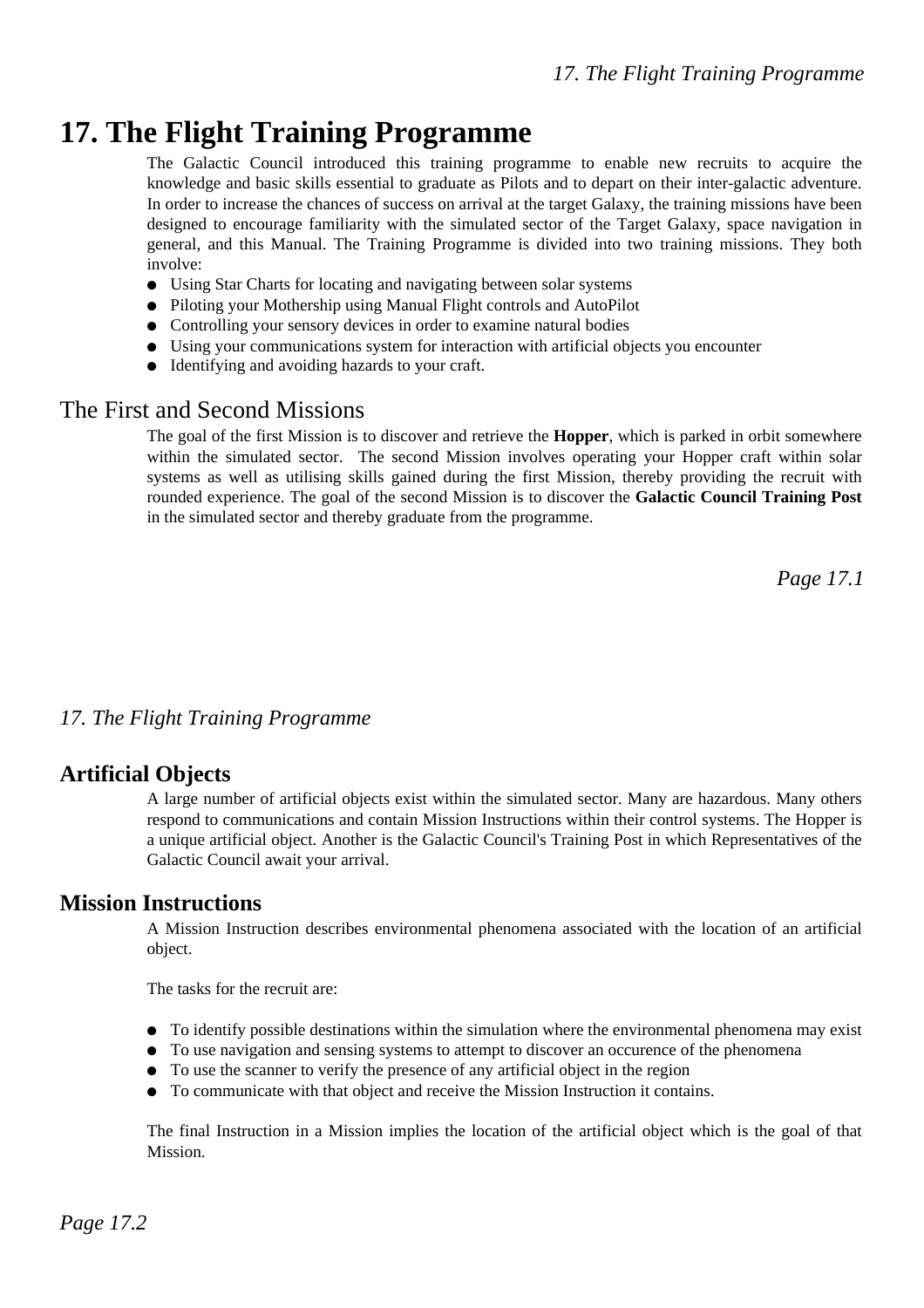### **Mission Progression**

You will progress smoothly in your missions by wise selection of destinations and successful discovery of the appropriate artificial objects. However, recruits are likely to encounter many objects which are either not the next object in the Mission Progression, or are not associated with the Mission Instructions at all. If an object is part of the Mission Progression and contains a Mission Instruction, but is not an example of the next object you seek, it will refuse to transmit its data. Recruits are advised to take note of its location and of any environmental phenomena sensed in the region, as this information could improve your efficiency.

#### **Commencement of Training**

You will commence your mission by entering the mothership which the simulator has located within a solar system in the Outer Galactic Field of the simulated sector.

*Page 17.3*

*17. The Flight Training Programme*

# **Galactic Council Mission Instruction**

|                                  | <b>Galactic Council to Pilot Cadet. Greetings.</b> |  |
|----------------------------------|----------------------------------------------------|--|
| <b>Environmental Phenomenon:</b> | A Gas World                                        |  |
| Occurence:                       | Common                                             |  |
| <b>Target Object:</b>            | Beacon                                             |  |
| <b>Local Position:</b>           | <b>Planetary Border Space</b>                      |  |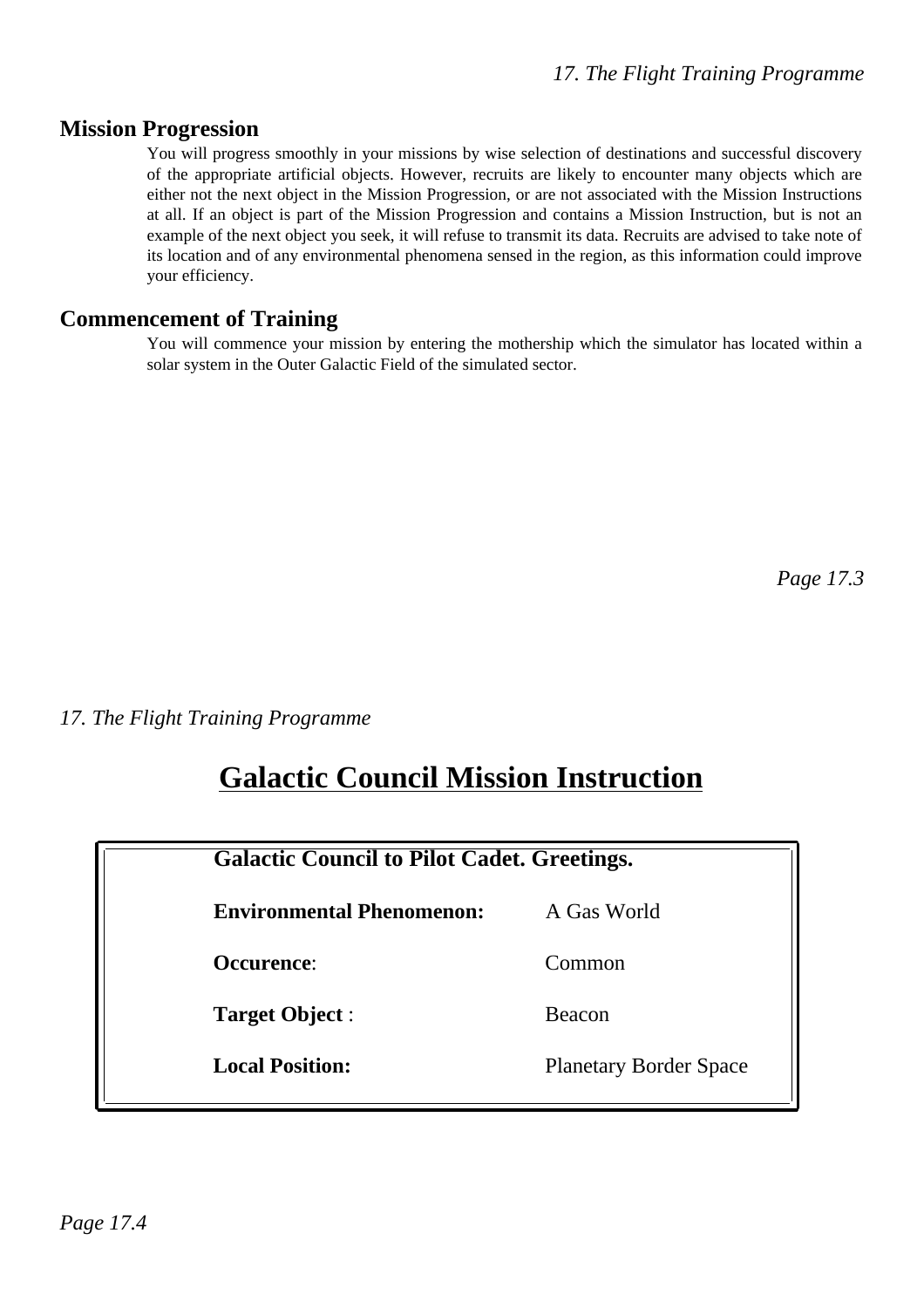# **Appendix A. Summary of keyboard controls**



*Appendix A. Summary of keyboard controls*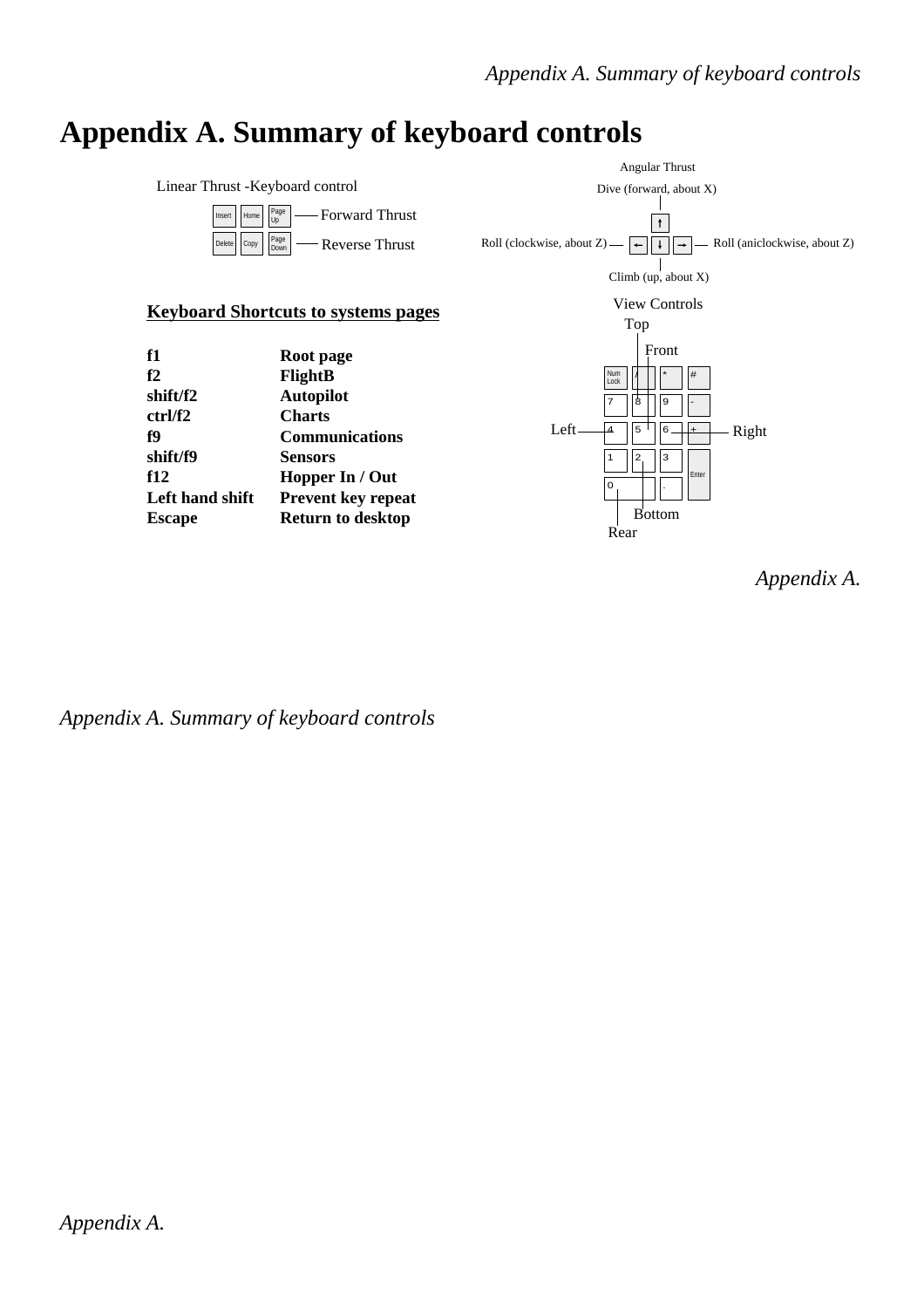# **Appendix B. Technical Specifications**

Karma is based on a 3 dimensional, 64bit model, the fundamentals of which are programmed in ARM assembly code. The angular increment of this model is 0.1 degree. Full newtonian gravity is supported at the highest accuracy affordable.

The facet based objects are plotted using Periscope's in-house concave-capable rendering software, and are shaded according to the position of the light source(s). The object rendering software is programmed in ARM assembly code, and where possible in ANSI C.

The Karma galaxy is approximately 8000 light-years across. It contains approximately 2400 solar systems, each of which is about 45,000,000,000 kilometres in radius, but all are modelled to an accuracy of 0.0035 centimetres. There exists a mechanism allowing for almost continuous flight between any stars, and during interstellar flight the full resolution of the model is applied to the vast distances involved. Sector Zero, which is supplied with the Flight Trainer contains approximately 335 stars, and around 8000 bodies.

*Appendix B*

*Appendix B. Technical Specifications*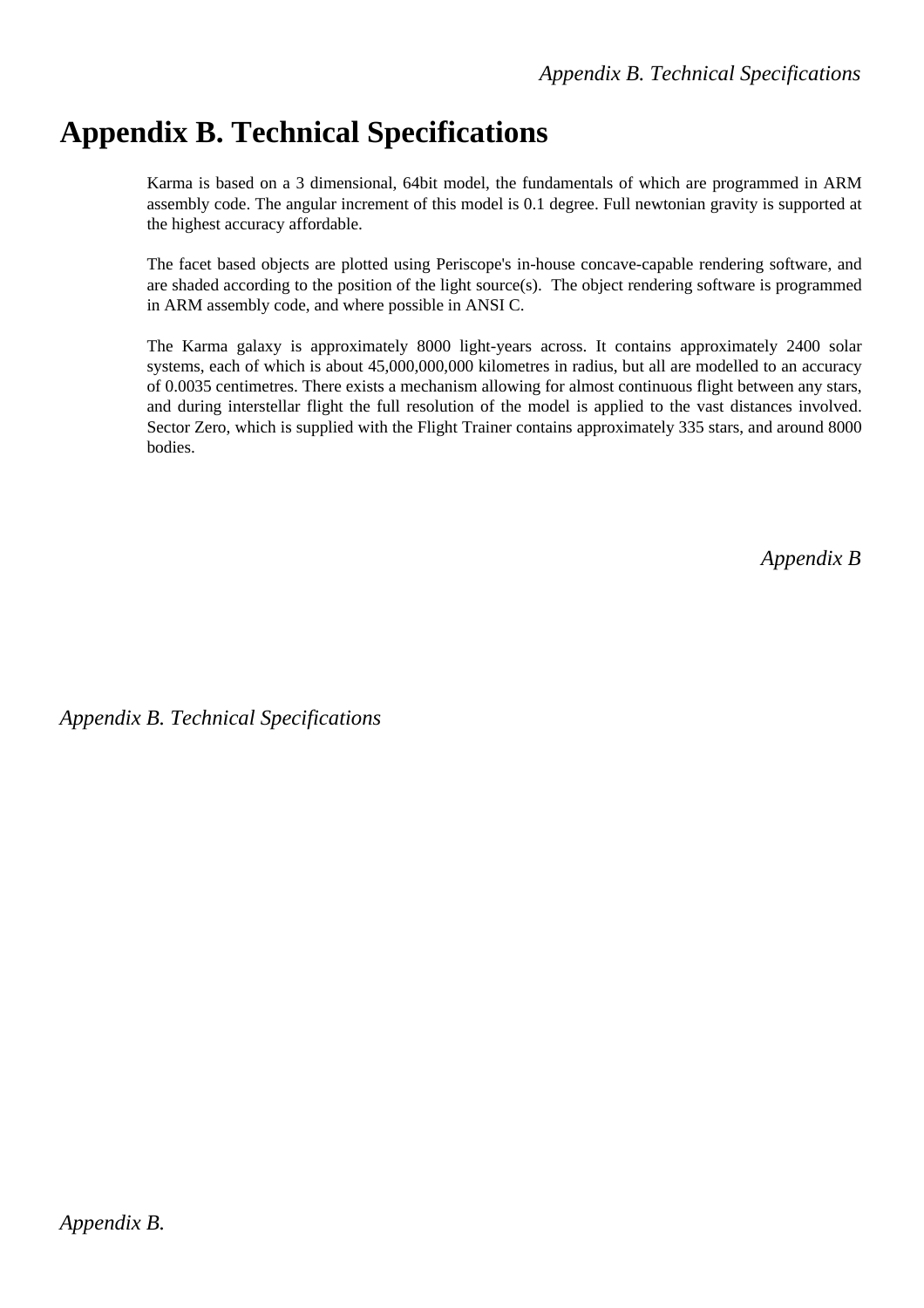# **Appendix C. Acknowledgements**

Periscope Software would like to acknowledge the following people (in no particular order) for their contribution to the Karma project.

Rick Delarre - for his ideas, software and software skills, technical authorship and DTP work for this manual, and he would particularly like to thank Jayne Isdale for all her love and support.

Ian Robinson - for his ideas, artistic input, galaxy creation software, story and mission contributions, technical authorship and his contributions to this manual, and he would particularly like to thank his father, David Robinson for constant support and encouragement.

Peter Hard - for his financial support, advice, marketing assistance and general good cheer.

John Webb - for his invaluable consultancy, intellect, advice, moral and technical support and great enthusiasm.

All those at Acorn, especially Sue Wall, for advice and support.

Phoenix Software, and in particular, Matthew Fifield for his services in production of this manual and other artwork under difficult and demanding conditions.

*Appendix C.*

### *Appendix C. Acknowledgements*

The following beta testers:- Corporal Mike Milligan and Steve Laugher who both expressed great enthusiasm in the project and provided numerous and very useful responses. Additionally Richard Heyward for his considered and detailed feedback, also Kieran Miller, Daniel Howell, B Mosely and Brain MacCauley.

Phil and Anne Noels for their hard work getting Karma out the door and into the post.

Marie Cherrie, for the new years eve party where it all started, and for knowing that it would happen when we didn't.

Gregory Baker and family, for friendship and support.

Tudor Jones, for belief since the early days.

The Golden Curry, Cliftonville, for (you've guessed it) curries.

Frank Zappa, for the weirdest music to work by.

Tristram Kent for his initial project management and advertising campaign.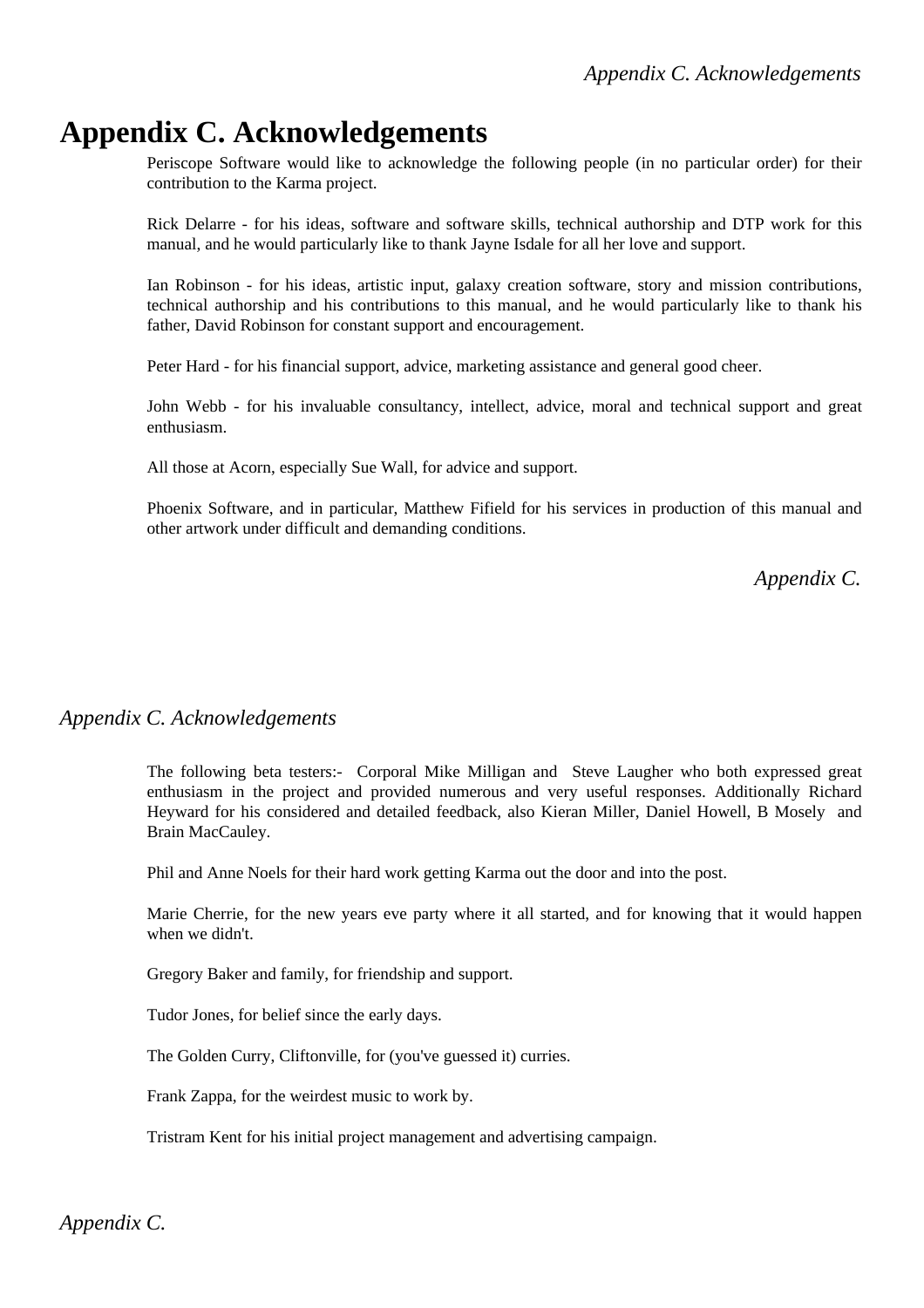# **Appendix D. Bibliography**

We are indebted to these books and their authors for invaluable reference material.

| A C Reference Manual<br>Prentice - Hall                                                   | Samuel P Harbison & Guy L Steele Jnr |
|-------------------------------------------------------------------------------------------|--------------------------------------|
| <b>ARM Assembly Language Programming</b><br><b>MTC</b>                                    | P. Cockerell                         |
| Fundamentals of Interactive Computer Graphics J. D. Foley & A van Dam<br>Addison - Wesley |                                      |
| The Art of Computer Programming<br>Addison - Wesley                                       | (3 volumes) D. Knuth                 |
| <b>Analytical Geometry of Three Dimensions</b><br>Boyd, London                            | Mc.Crae                              |

*Appendix D.*

# *Appendix D. Bibliography*

| <b>Advanced Level Physics</b>                                      | Nelson & Parker                 |
|--------------------------------------------------------------------|---------------------------------|
| <b>Fundamental University Physics Volume 1</b><br>Addison - Wesley | Marcelo Alonso                  |
| A New Certificate Chemistry (sixth edition)<br>Heinemann           | A. Holderness & John Lambert    |
| <b>Star &amp; Planets</b><br>Merehurst                             | Patrick Moore                   |
| <b>Encyclopedia of Astronomy</b><br>Hamlyn                         | Consultant Editor - Colin Ronan |
| <b>Comet</b><br>Joseph                                             | Carl Sagan                      |
| <b>Cosmos</b><br>MacDonald                                         | Carl Sagan                      |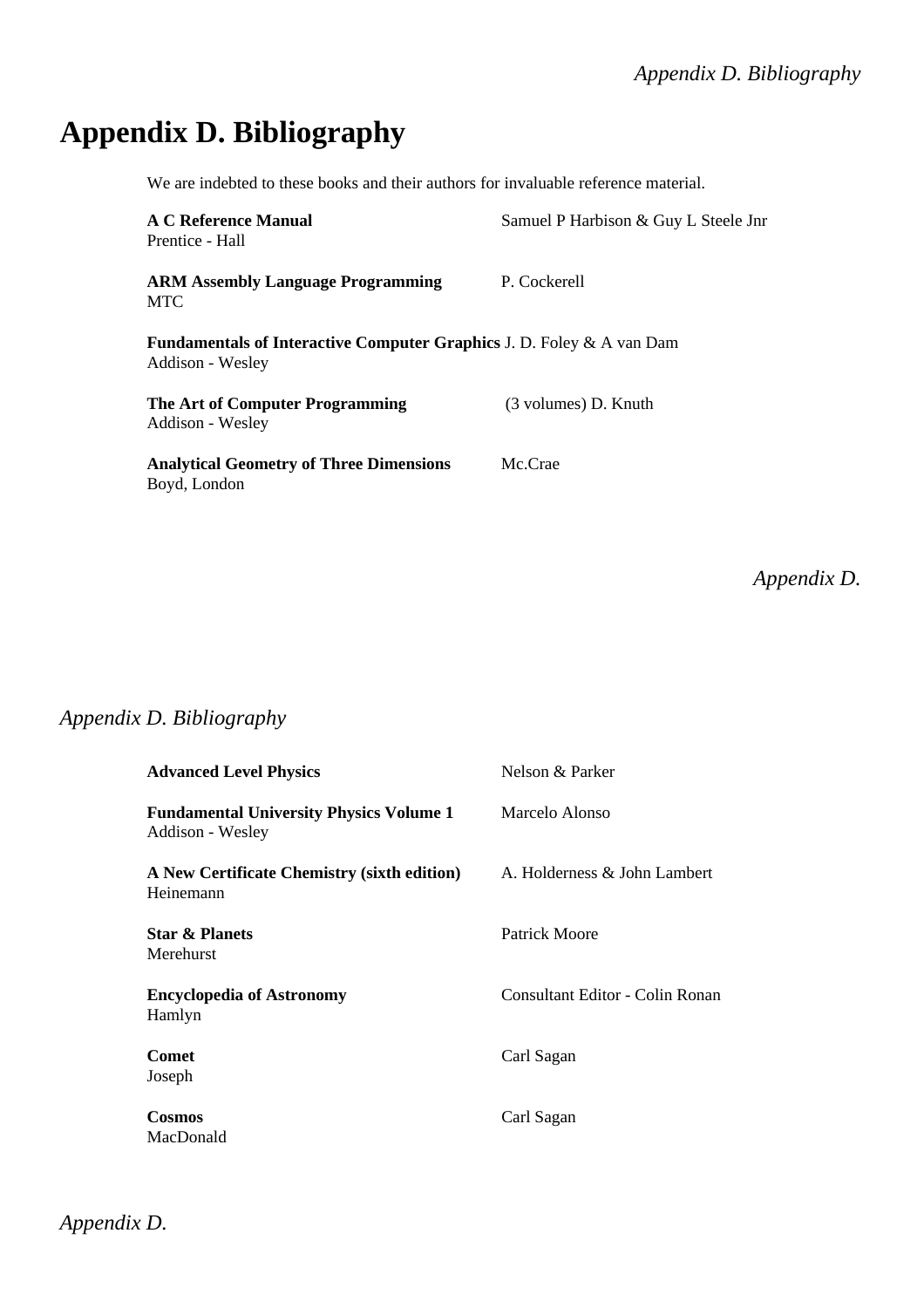## *Appendix D. Bibliography*

|             | <b>The Dragons of Eden</b><br>Hodder & Stoughton       | Carl Sagan                         |
|-------------|--------------------------------------------------------|------------------------------------|
|             | <b>A New Kind of Physics</b>                           | Dennis William Sciama              |
|             | The Rocks & Minerals of the World<br>Collins           | Charles Sorrell & George Sandstrom |
|             | <b>Plant &amp; Animal Biology (volume 1)</b><br>Pitman | A. E. Vines & N. Rees              |
| Periodicals |                                                        |                                    |
|             | <b>New Scientist Magazine</b>                          |                                    |
|             | <b>Astronomy Now Magazine</b><br>Angelo Zgorelec       | Editor - Patrick Moore             |
|             | <b>BBC</b> Acorn User<br>Redwood Publishing            |                                    |

*Appendix D.*

## *Appendix D. Bibliography*

#### TV

**The Sky at Night** Patrick Moore **BBCtv** 

**Horizon - Voyager Mission - Jupiter Horizon - Voyager Mission - Saturn Horizon - Voyager Mission - Uranus Horizon - Voyager Mission - Neptune BBCtv** 

**Colonising Cyberspace BBCtv**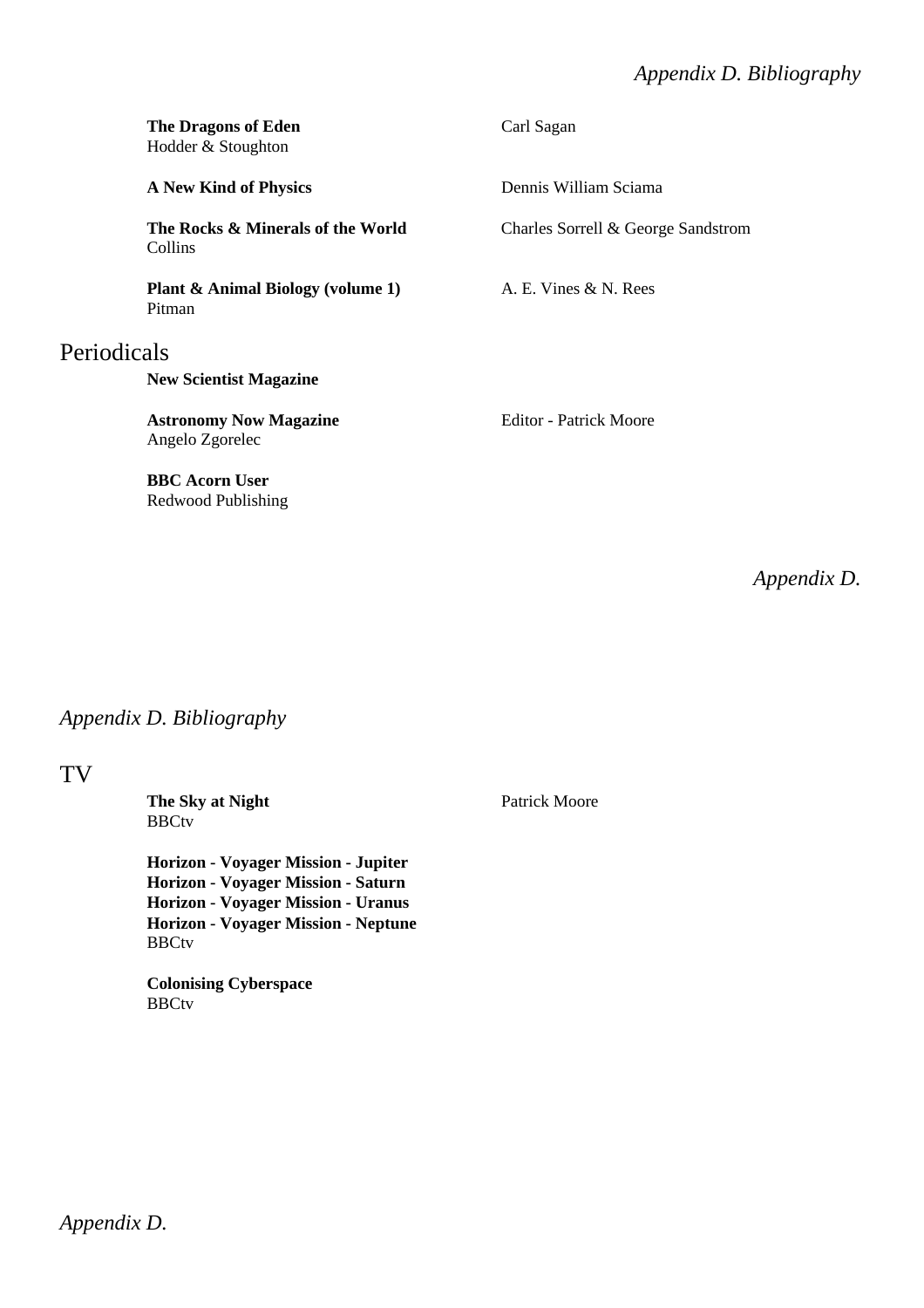# **Index**

**A**

| !Install                           | 2.2           |
|------------------------------------|---------------|
| Automatic flight of the Mothership | 10.1          |
|                                    |               |
| Absolute                           | 9.3           |
| Absolute velocity                  | 9.4           |
| Absolute zero                      | 4.2           |
| Accretionary                       | 7.7           |
| Acetylene                          | 7.8           |
| Acknowledge                        | 13.3          |
| Air resistance                     | 4.4           |
| Ammonia                            | 7.6, 7.8-7.9  |
| Angular Halt                       | $10.1 - 10.2$ |
| <b>ANSIC</b>                       | 19.3          |
| Argon                              | 7.8-7.9       |
| <b>ARM</b>                         | 19.3          |
| <b>Asteroid Belt Space</b>         | 6.13          |
| Asteroids                          | 6.15          |
| Atmospheres around gas worlds      | 7.8           |
| Atmospheres around rock worlds     | 7.9           |
| Autopilot                          | 10.1          |
| Axes                               | 6.11          |
|                                    |               |

**B**

**C**

| Barred spiral                          | 6.2         |
|----------------------------------------|-------------|
| <b>Basalt</b>                          | 7.7         |
| <b>Billion</b> tonne                   | 4.6         |
| <b>Billion</b> tonnes                  | 4.7         |
| <b>Billion Year</b>                    | 4.6         |
| <b>Binary</b> stars                    | 6.9         |
| <b>Black Holes</b>                     | 6.9         |
| Blue Dwarfs & Blue Giants              | 6.5         |
|                                        |             |
| Carbon Dioxide                         | 7.6, 7.9    |
| Carbon Monoxide                        | 7.6, 7.9    |
| Carrier                                | 13.2        |
| Celcius                                | 4.2         |
| Centimetre                             | $4.4 - 4.5$ |
| Centimetres                            | 4.8         |
| <b>Cliffs</b>                          | 7.3         |
| Cloud                                  | 7.8         |
| Coal                                   | 7.7         |
| Collision                              | 10.3        |
| Cometary Nuclei                        | 6.15        |
| Communications                         | 13.1        |
| Communications carrier                 | 13.2        |
| Conceptual matrix translation software | 13.3        |
| Coordinates in two dimensional space.  | 5.1         |
|                                        |             |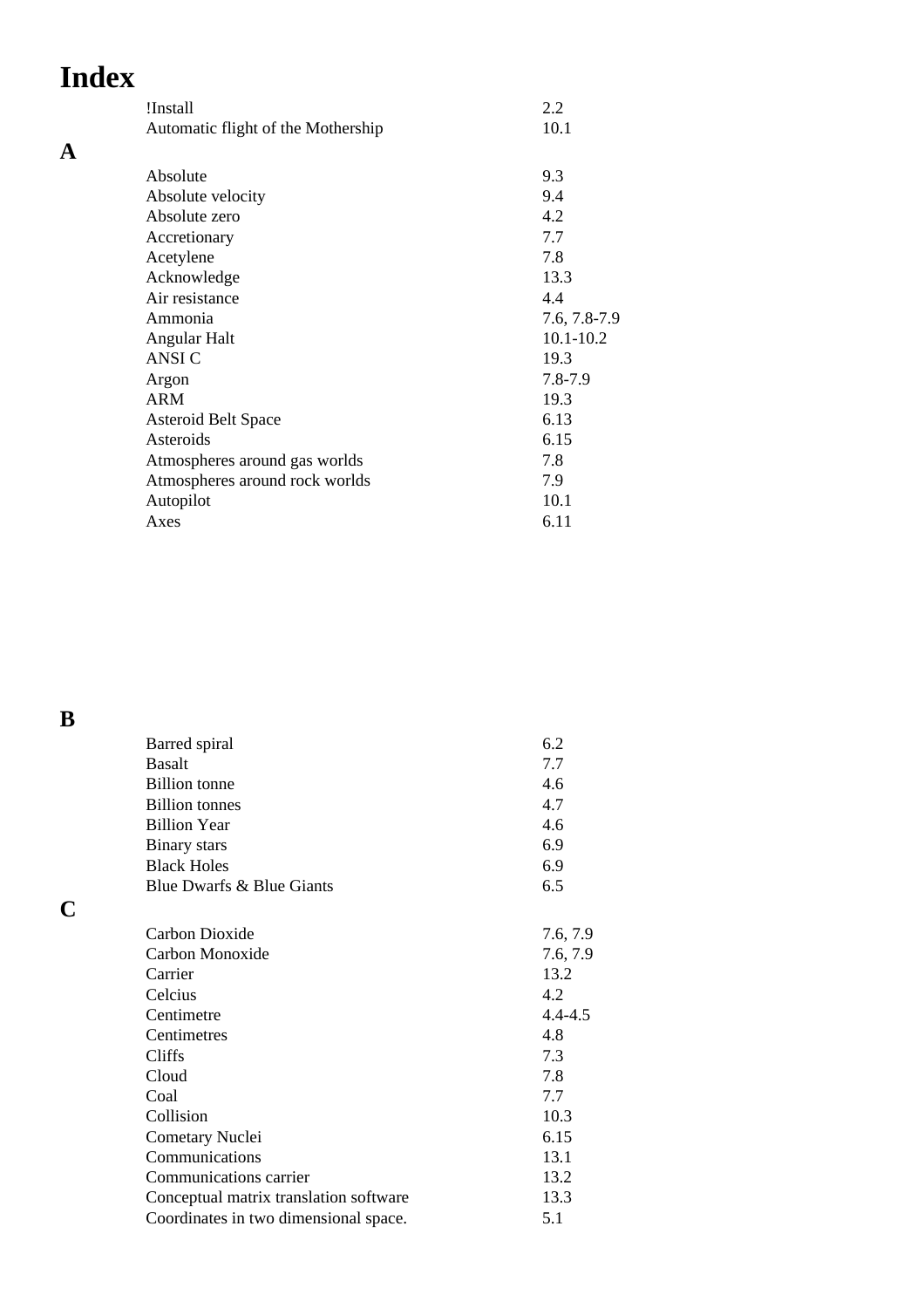|   | Craters                           | 7.3           |
|---|-----------------------------------|---------------|
|   | Crystals                          | 7.7           |
|   | Cyanide                           | 7.8           |
| D |                                   |               |
|   | Day                               | 4.6           |
|   | Disordered                        | 7.2           |
|   | Distance                          | 4.1           |
|   | Drive selection                   | 9.3           |
|   | <b>Drives</b>                     | 8.1           |
|   | Dropping a communications carrier | 13.4          |
| E |                                   |               |
|   | Ecliptic                          | $6.10 - 6.11$ |
|   | Electromagnetic effects           | 7.5           |
|   | Embryonic Cloud                   | 6.5           |
|   | Equator                           | 6.10          |
|   | Ethane                            | 7.8           |
|   | Ethene                            | 7.8           |
|   | Event horizon                     | 6.9           |
|   | Evolution                         | 6.1           |
|   | <b>Evolution and Time</b>         | 7.4           |
| F |                                   |               |
|   | Faults                            | 7.3           |
|   | First generation                  | 6.1           |
|   | Flux tube                         | 7.5           |
|   | Flying to distant objects         | 9.6           |
|   |                                   |               |

| Formaldehyde                     | 7.6                    |
|----------------------------------|------------------------|
| Forward / Reverse thrust icons   | 9.3                    |
| Freeze                           | 7.8                    |
| Freezing points                  | 7.6                    |
| Friction                         | 4.4                    |
| Front view                       | 8.4                    |
| Galactic Bar                     | 6.2                    |
| <b>Galactic Bars</b>             | 6.2                    |
| <b>Galactic Core</b>             | 6.2                    |
| <b>Galactic Council</b>          | 3.1                    |
| <b>Galactic Limits</b>           | 6.3                    |
| Galactic Limits.                 | 6.3                    |
| Galactic Map and the Charts Page | 11.2                   |
| Galactic plane                   | 6.10                   |
| Galaxy                           | $3.1, 6.1 - 6.2, 11.3$ |
| <b>Gas Moons</b>                 | 6.15                   |
| <b>Gas Planets</b>               | 6.14                   |
| Gas worlds                       | 6.1                    |
| Gaseous                          | 4.2                    |
| Geometry                         | 5.1                    |
| Gram                             | 4.6                    |
| Grammes                          | 4.7                    |
| Granite                          | 7.7                    |
| Gravitational attraction.        | 7.1                    |
| Gravity                          | 4.3                    |
|                                  |                        |

**G**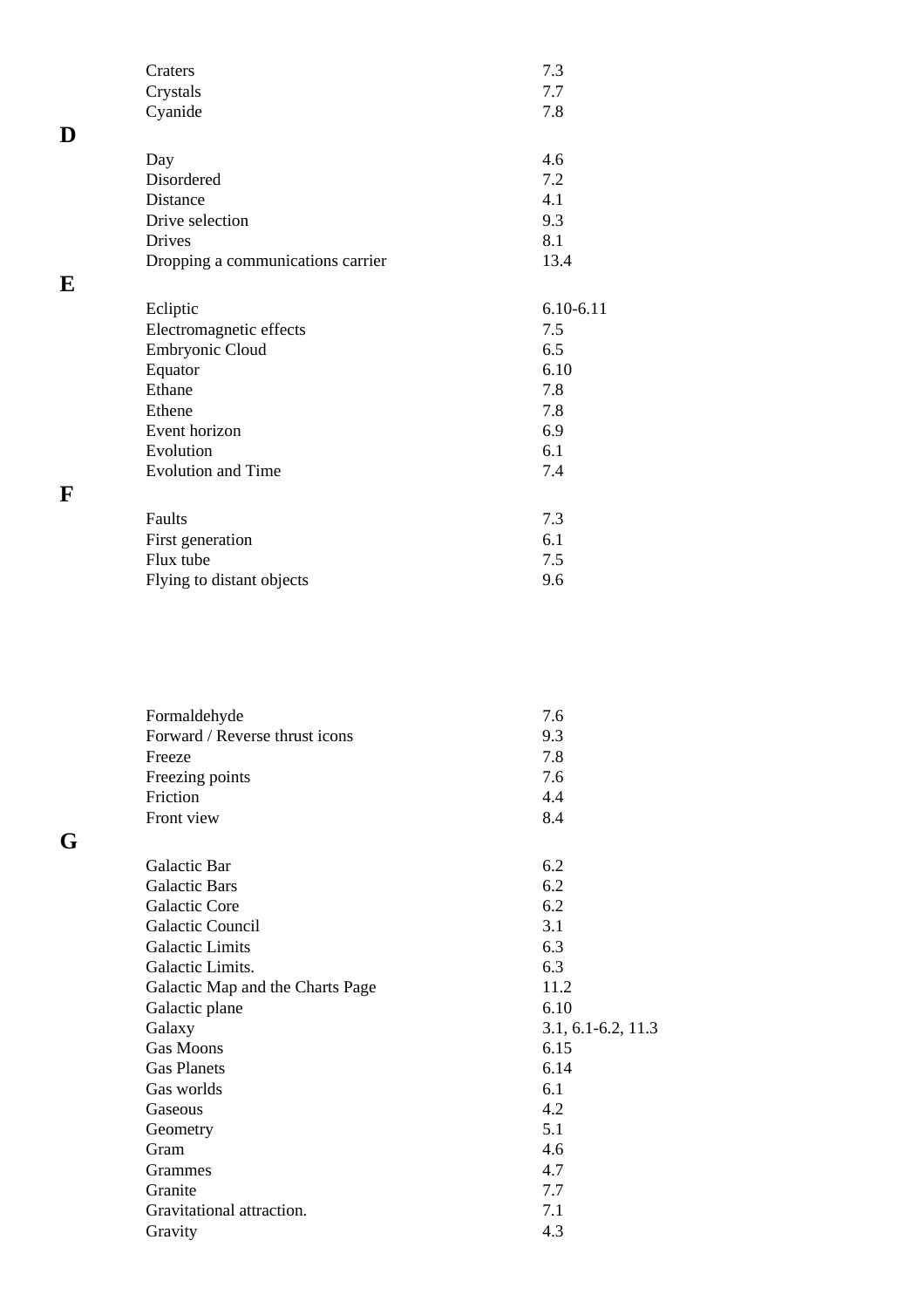| Hail                               | 13.3      |
|------------------------------------|-----------|
| Helium                             | 7.8       |
| Home                               | 11.4      |
| Hopper                             | 3.1       |
| Hour                               | 4.6       |
| Hydrogen                           | 7.8       |
| Hydrogen Cyanide                   | 7.6       |
| Hydrogen Nebulae                   | 6.16      |
|                                    |           |
| <b>Ice Nebulae</b>                 | 6.16      |
| Ice world                          | 7.3, 7.6  |
| Icebergs                           | 7.6       |
| Igneous                            | 7.7       |
| Image File                         | 1.2, 2.4  |
| Inner & Outer Asteroid Belt Border | 6.13      |
| <b>Inner Galactic Field</b>        | 6.2       |
| <b>Inner Solar System Space</b>    | 6.12      |
| Internal temperature               | 7.4       |
| Interstellar                       | 6.4, 11.1 |
| <b>Interstellar Navigation</b>     | 11.2      |
| Introduction                       | 3.1       |
| Kelvin                             | 4.2, 4.5  |
| Keyboard                           | 8.2       |
|                                    |           |

| v<br>۰.<br>٧<br>I |  |
|-------------------|--|
|                   |  |
|                   |  |

**H**

**I**

| Keyboard short cuts | 8.8         |
|---------------------|-------------|
| Kilo light speed    | 4.5         |
| Kilogramme          | 4.6         |
| Kilogrammes         | 4.1, 4.7    |
| KiloKelvin          | 4.5         |
| Kilometre           | $4.4 - 4.5$ |
| Kilometres          | 4.8         |
| Kilotonne           | 4.6         |
| Kilotonnes          | 4.7         |
| Krypton             | $7.8 - 7.9$ |
|                     |             |
| Late Yellows        | 6.6         |
| Legs                | 9.7         |
| Light speed         | 4.5         |
| Light speed squared | 4.8         |
| Light-Day           | 4.4         |
| Light-Hour          | 4.4         |
| Light-Minute        | 4.4         |
| Light-Second        | 4.4         |
| Light-Year          | 4.4         |
| Liquid              | 4.2         |
| Liquid hydrogen     | 7.8         |
| Local               | 11.3        |
|                     |             |

**L**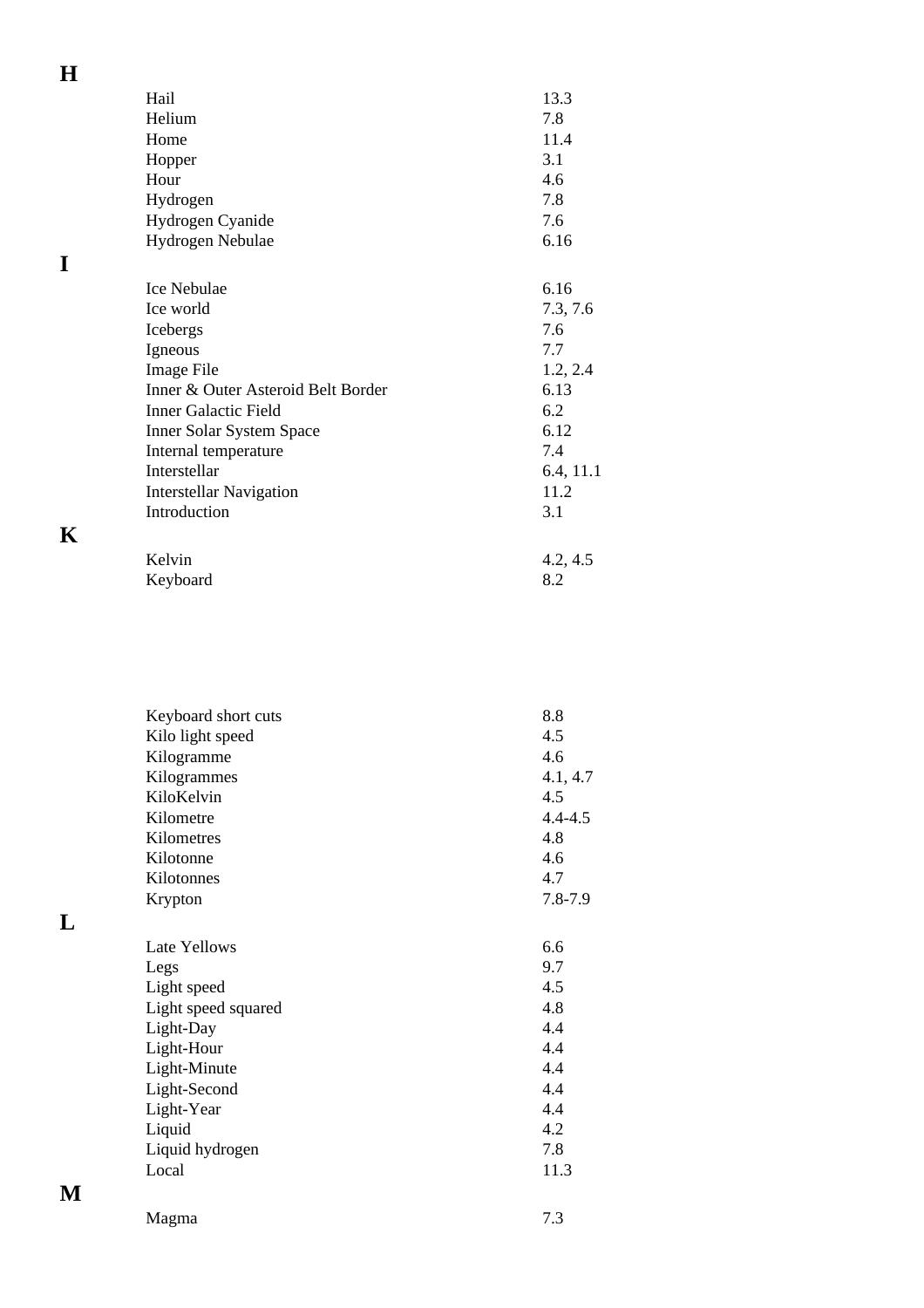| Main page                    | 8.5          |
|------------------------------|--------------|
| Main Yellows                 | 6.6          |
| <b>Manoeuvring Thrusters</b> | 8.1          |
| Manual flight page           | 9.1          |
| <b>Marshes</b>               | 7.7          |
| <b>Mass</b>                  | 4.1          |
| Mega Year                    | 4.6          |
| MegaKelvin                   | 4.5          |
| Megatonne                    | 4.6          |
| Metamorphic                  | 7.7          |
| Meteor                       | 7.3          |
| Meteorology                  | 7.8          |
| Methane                      | 7.6, 7.8-7.9 |
| Metre                        | $4.4 - 4.5$  |
| Metres                       | 4.8          |
| Milligrammes                 | 4.7          |
| Minerals                     | 7.7          |
| Minute                       | 4.6          |
| Momentum                     | 4.3          |
| Mothership                   | 3.1, 8.5     |
| Mountain                     | 7.3          |
| Mountains                    | 7.3          |
|                              |              |
| Navigate                     | 10.2         |
| Nebulae                      | 6.16         |
| Neon                         | 7.8-7.9      |

| <b>Neutron Stars &amp; Pulsars</b>            | 6.8      |
|-----------------------------------------------|----------|
| Newtonian                                     | 19.3     |
| <b>Newtons</b>                                | 4.1      |
| Nitrogen                                      | 7.6, 7.9 |
| <b>Nursery Clusters</b>                       | 6.3      |
| Oceanic worlds                                | 7.7      |
| <b>Orbital Space</b>                          | 6.12     |
| Ores                                          | 7.7      |
| Orientate                                     | 10.2     |
| <b>Outer Galactic Field</b>                   | 6.3      |
| Outer Solar System Space                      | 6.13     |
| Oxygen                                        | 7.6, 7.9 |
| Ozone                                         | 7.9      |
| Periscope                                     | 1.1      |
| Phosphine                                     | 7.8      |
| Plan view                                     | 8.4      |
| Planes and Angles                             | 6.10     |
| <b>Planetary Nebulae</b>                      | 6.16     |
| Planetary System Border & Solar System Border | 6.12     |
| <b>Planetary System Space</b>                 | 6.12     |
| Primary                                       | 8.1      |
| <b>Primary Drives</b>                         | 11.1     |
| Proto-star.                                   | 6.5      |

**N**

**O**

**P**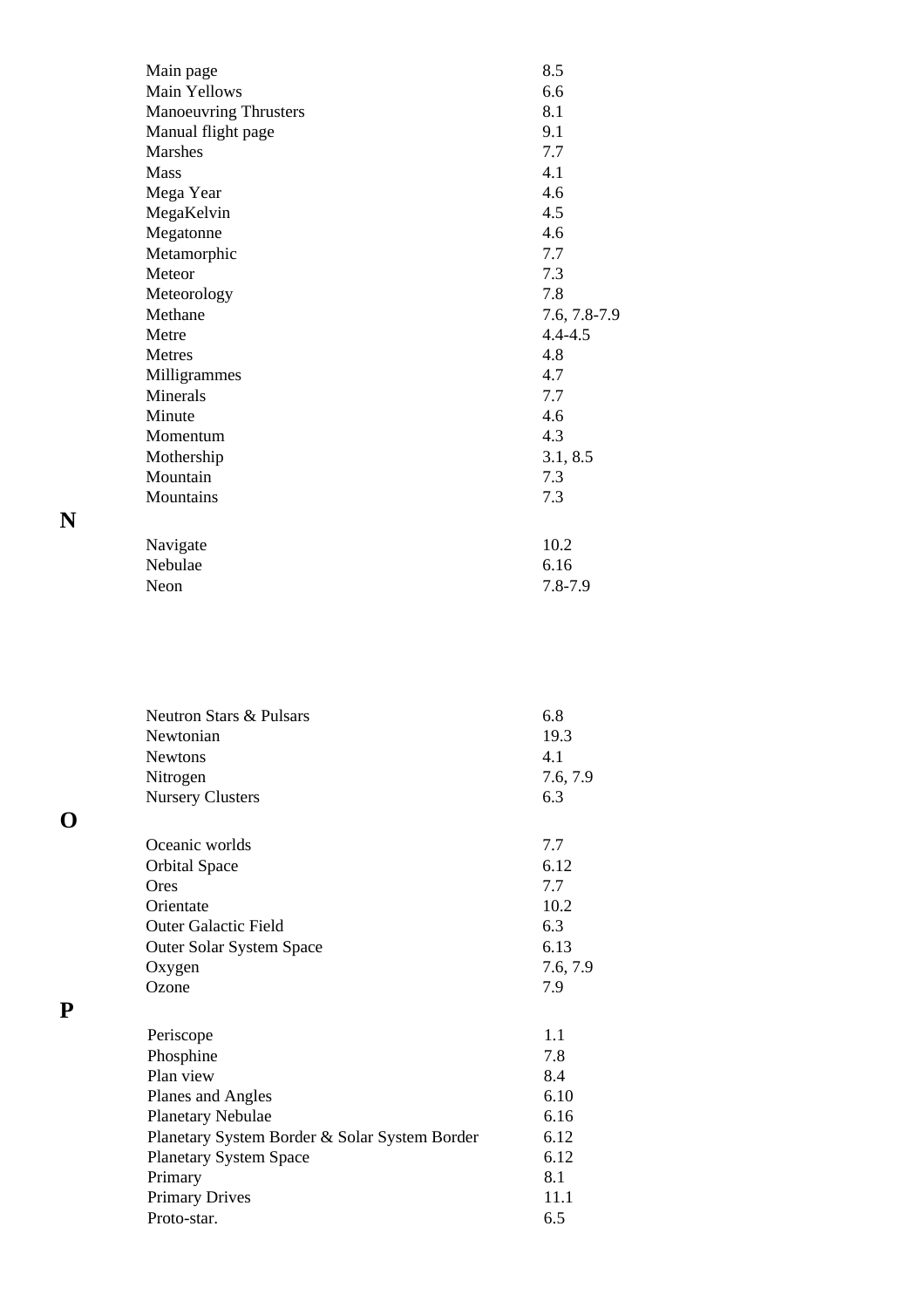| 7.3       |
|-----------|
|           |
| 7.8       |
| 13.4      |
| 6.7       |
| 6.9       |
| 6.7       |
| 7.7       |
| 6.15      |
| 6.14      |
| 6.1       |
| 8.5       |
| 8.6       |
| 11.4      |
|           |
| 7.7       |
| 6.3       |
| 6.4       |
| 8.3, 11.4 |
| 8.3       |
| 8.4       |
| 8.3       |
|           |
|           |

| Second generation              | 6.1      |
|--------------------------------|----------|
| Secondary                      | 8.1      |
| <b>Secondary Drive</b>         | 11.1     |
| <b>Sectors</b>                 | 11.3     |
| Sedimentary                    | 7.7      |
| Seismic                        | 7.3, 7.7 |
| Seismology                     | 7.3      |
| Sending messages               | 13.3     |
| <b>Sensors</b>                 | 12.1     |
| Sensory                        | 12.1     |
| Sign-off                       | 13.4     |
| Snow                           | 7.8      |
| Solar Systems                  | 6.10     |
| Solid                          | 4.2      |
| <b>Spatial Areas</b>           | 6.12     |
| Speed                          | 4.2      |
| Spiral Arm                     | 6.3      |
| Spiral Arms                    | 6.3      |
| Standard introduction protocol | 13.3     |
| Standard sign-off protocol     | 13.4     |
| Stars - evolution              | 6.4      |
| Stars - types                  | 6.5      |
| <b>Station Keeping</b>         | 10.2     |
| <b>Stellar Fragments</b>       | 6.16     |
| <b>Stellar Remnants</b>        | 6.8      |
| Sub-Orbital Space              | 6.12     |